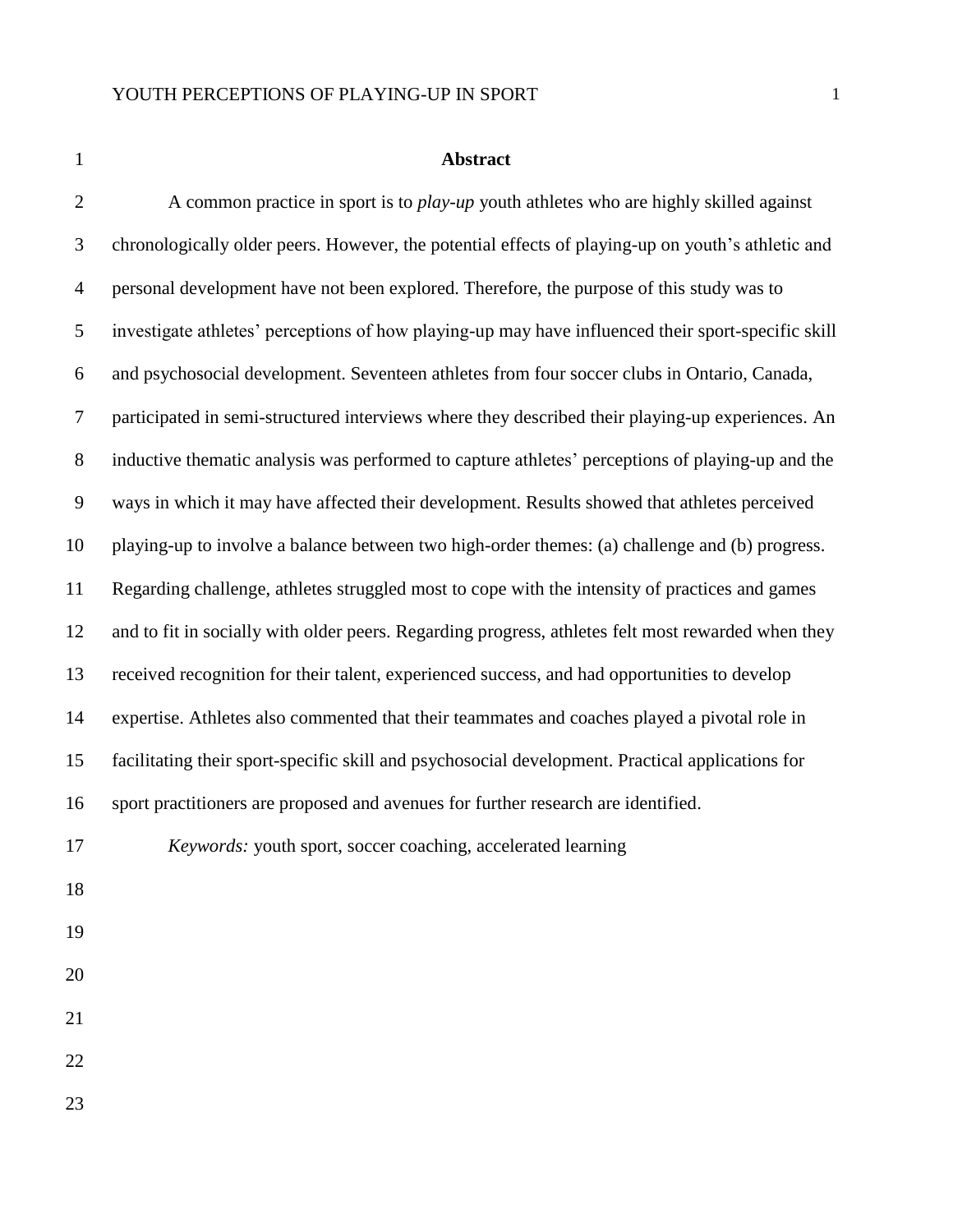| 24 | <b>Lay Summary</b>                                                                                  |
|----|-----------------------------------------------------------------------------------------------------|
| 25 | This study explored athletes' perceptions of playing-up at higher age levels. Playing-up            |
| 26 | was challenging because it required athletes to cope with high-intensity competition and fit in     |
| 27 | with older peers. Playing-up was also rewarding for athletes who received recognition for their     |
| 28 | skill, succeeded against older peers, and developed expertise.                                      |
| 29 |                                                                                                     |
| 30 | <b>Implications for Practice</b>                                                                    |
| 31 | Athletes were more likely to integrate socially within an older team when teammates                 |
| 32 | introduced themselves and included them in sport and social activities.                             |
| 33 | Constructive feedback from coaches that included clear strategies for improvement<br>$\bullet$      |
| 34 | facilitated mutual trust and respect with athletes who played-up.                                   |
| 35 | Athletes who had opportunities to demonstrate their skill and share tactical knowledge<br>$\bullet$ |
| 36 | with teammates perceived less challenge in proving themselves within an older team.                 |
| 37 |                                                                                                     |
| 38 |                                                                                                     |
| 39 |                                                                                                     |
| 40 |                                                                                                     |
| 41 |                                                                                                     |
| 42 |                                                                                                     |
| 43 |                                                                                                     |
| 44 |                                                                                                     |
| 45 |                                                                                                     |
| 46 |                                                                                                     |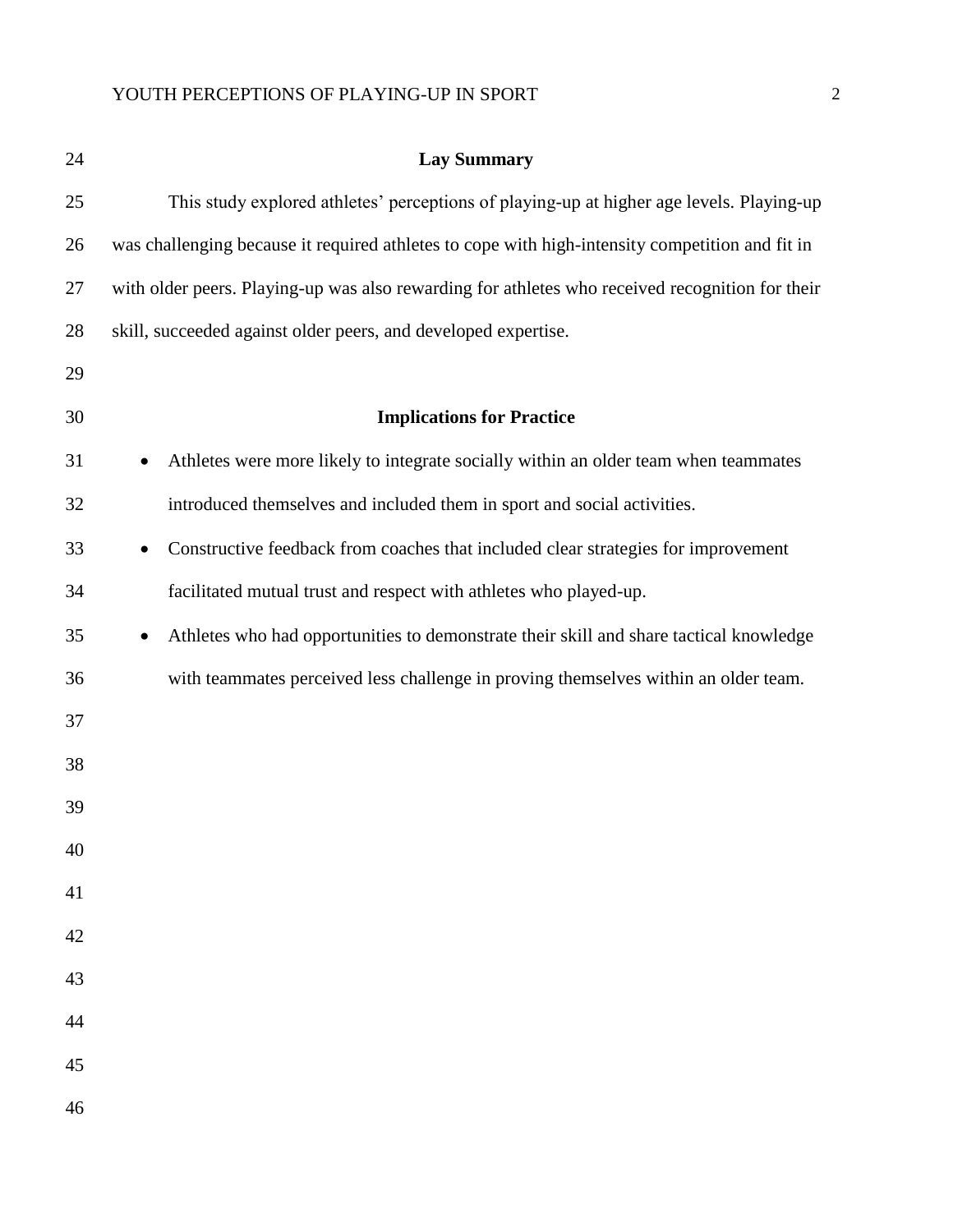| ۰. |
|----|
|    |

### Athlete Perceptions of Playing-Up in Youth Soccer

 Research has explored various factors that affect youth athletes' engagement in sport, including personal (e.g., the accumulation of practice and play; Ford et al., 2009), relational (e.g., the dynamics of coach-athlete relationships; Vella et al., 2013), and contextual variables (e.g., the birthplace and relative age effects; Baker et al., 2009; Cobley et al., 2009). However, past studies have mainly focused on how engagement is affected when athletes participate with same- aged peers. There remains a need to explore factors that may affect athletes' sport experiences when they participate outside of their chronological age groups. For example, when athletes show that they are more skilled than their same-aged peers, they may be encouraged or allowed to compete at higher age levels. This phenomenon is commonly known as *playing-up*. It is understood that playing-up occurs in sport programs because there are policies in place to help athletes move between age groups. Such policies are used, for example, to invite highly-skilled athletes from lower age groups to play-up on older teams that lack full rosters of players (Malina et al., 2019). It is also common for coaches to invite athletes to play-up if they are more physically mature than their same-aged peers. Coaches may group physically mature athletes with older peers to facilitate skill development and prevent them from relying on their physical attributes in order to succeed (Cumming et al., 2018).

 There is a popular belief that athletes may improve performance as a result of playing-up (e.g., O'Sullivan, 2017). For instance, parents may see benefits in playing-up when their children are technically advanced compared to their same-age peers, as playing-up exposes them to a sport environment that is more appropriately competitive. However, Campbell and colleagues (2018) suggest that playing-up may not be enjoyable for athletes who like playing with same-aged friends or who dislike competitive play. Accordingly, Reeves and colleagues (2018)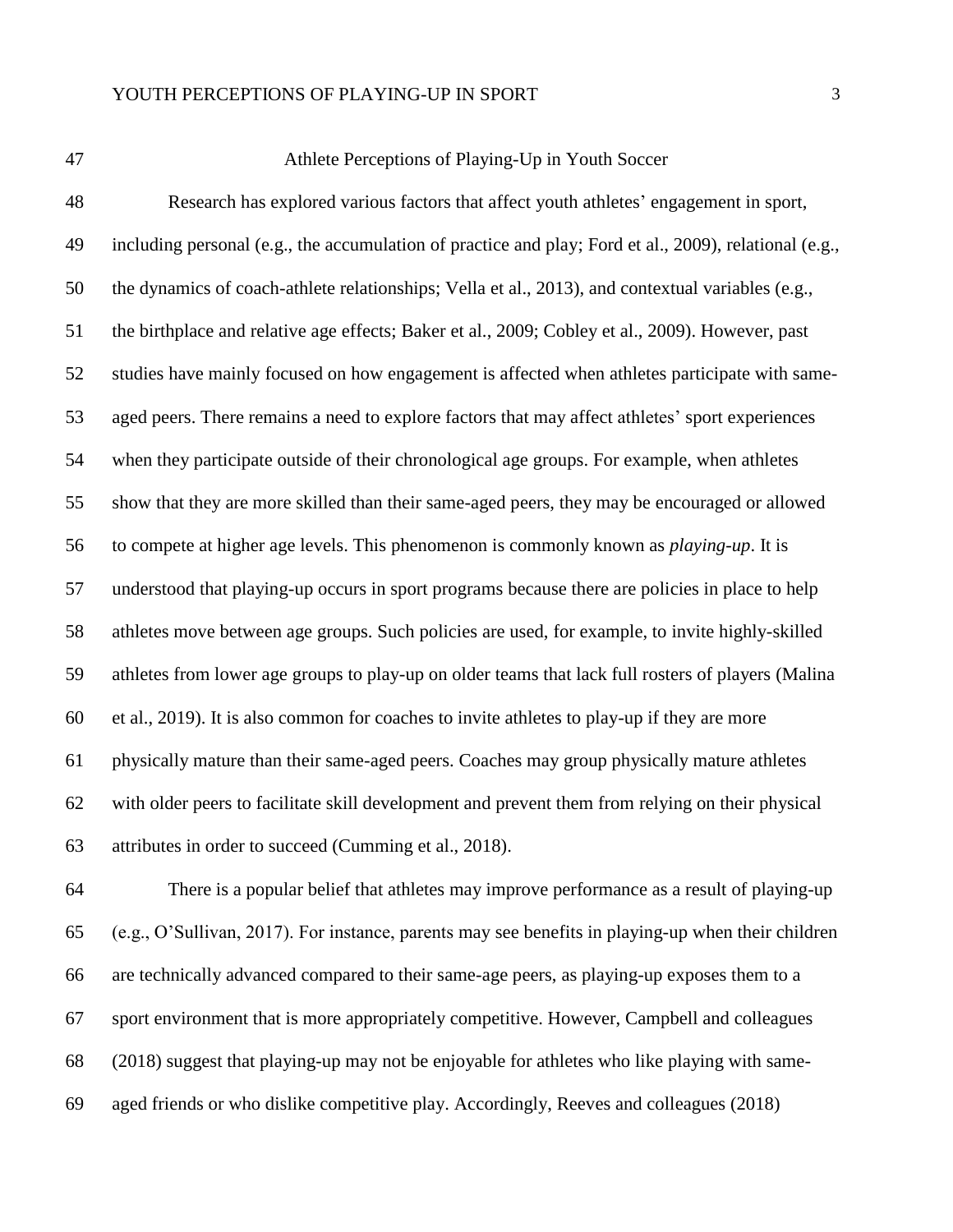| 70 | proposed a hybrid model whereby athletes switch between bio-banded, ability-based, and             |
|----|----------------------------------------------------------------------------------------------------|
| 71 | psycho-banded groups. This model enables athletes to participate with their friends in addition to |
| 72 | competing and forming new relationships with players in other groups (see also Hill et al., 2020). |
| 73 | These suggestions are especially relevant in light of current trends toward early sport            |
| 74 | specialization (Erdal, 2018). As an example, if coaches of athletes who play-up prioritize their   |
| 75 | performance over personal development and continued participation, athletes may be more likely     |
| 76 | to experience injury or burnout (Myer et al., 2016). These findings, while limited, demonstrate    |
| 77 | that playing-up may have important implications for athletes' continued engagement in a sport.     |
| 78 | To study how playing-up may affect the youth sport experience, it is necessary to                  |
| 79 | understand how youth develop through sport generally. One framework that outlines youth's          |
| 80 | development in sport is the Personal Assets Framework (PAF; Côté et al., 2014; Vierimaa et al.,    |
| 81 | 2017). The PAF proposes that three dynamic elements affect athlete development: personal           |
| 82 | engagement in activities, quality social dynamics, and appropriate settings. When the dynamic      |
| 83 | elements contribute to immediately enjoyable sport experiences, they may affect athletes'          |
| 84 | personal assets such as competence, confidence, connection, and character. If improvements in      |
| 85 | the personal assets are sustained over time, athletes may increase performance, participation, and |
| 86 | personal development. In the context of the PAF, playing-up may affect youth's sport               |
| 87 | experiences by contributing to changes in athletes' personal assets. The PAF emphasizes the        |
| 88 | need to explore how playing-up may influence athletes' sport-specific skill and psychosocial       |
| 89 | development.                                                                                       |

 Previous studies have not explored how playing-up may contribute to athletes' sport- specific skill and psychosocial outcomes. However, if playing-up is conceptualized as a method of grouping athletes based on skill level, there is a growing body of research on how other forms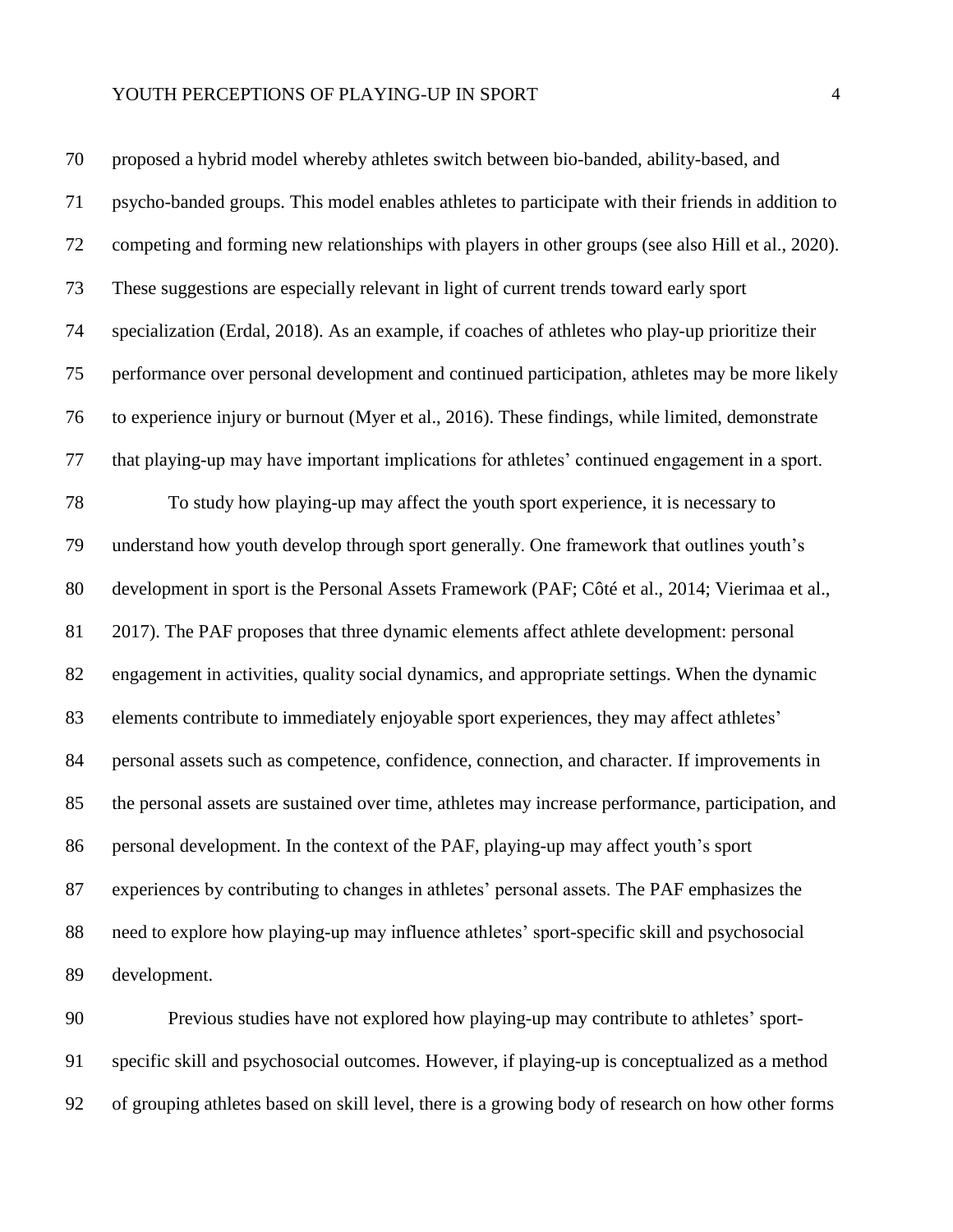of grouping may affect athlete outcomes. Current literature has mainly focused on the effects of

grouping athletes according to chronological age and maturity (e.g., Cobley et al., 2009;

Cumming et al., 2017).

 In youth sport, athletes are commonly grouped according to chronological age to generate equity across competition. However, when practitioners create age groups using a cut-off date, athletes who are born just after the cut-off date end up being older than most of their peers. In addition, athletes in the same age group can vary in biological age by as much as five to six years (Johnson, 2018). Past research shows that when coaches assume that athletes' physiological characteristics correspond to their ability, older and early maturing athletes in a given age group may experience performance advantages (Cobley et al., 2009; Johnson et al., 2017). These advantages have been shown to be particularly relevant in youth soccer, whereby relatively older and early maturing athletes are consistently overrepresented in talent development programs (Cumming et al., 2017; Kelly & Williams, 2020). Researchers have also connected relative age and maturation effects to outcomes such as dropout, which reflects athletes' motivation to participate in sport (Dixon et al., 2011). Moreover, researchers have observed connections between relatively later birthdates and dropout internationally and across sports (e.g., Helsen et al., 1998; Lemez et al., 2013). It has been suggested that relatively younger and late maturing athletes may be more likely to drop out when parents and coaches expect little of them, and as a result, athletes develop low self-expectations for success (Hancock et al., 2013). This evidence suggests that grouping athletes into age categories may hinder the sport-specific skill and psychosocial development of relatively younger and late maturing individuals within an age group.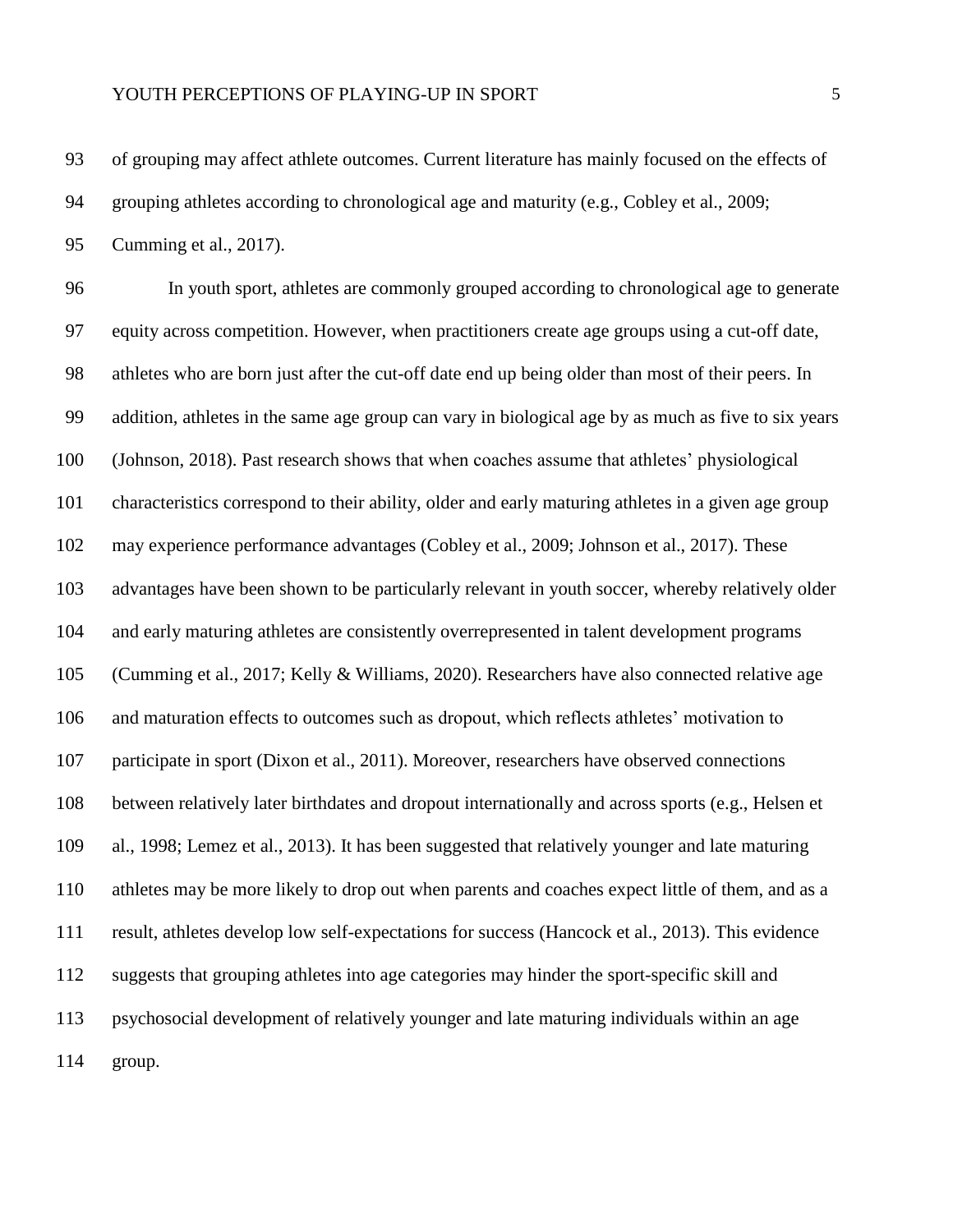## YOUTH PERCEPTIONS OF PLAYING-UP IN SPORT  $\qquad \qquad \, 6$

| 115 | Organizations such as football academies are structuring athlete groups according to                |
|-----|-----------------------------------------------------------------------------------------------------|
| 116 | maturity as well as chronological age to mitigate growth and maturation bias (MacDonald et al.,     |
| 117 | 2009). One such example is bio-banding, which describes the grouping of athletes based on a         |
| 118 | combination of age, anthropometric measures, and maturation indicators (Cumming et al., 2017).      |
| 119 | Bio-banding is similar to playing-up because in both cases, athletes participate in mixed age       |
| 120 | groups. However, there is greater variance in maturity when athletes play-up compared to when       |
| 121 | they are bio-banded, which may increase the focus on physicality over sport-specific skill during   |
| 122 | games.                                                                                              |
| 123 | Bio-banding may offer an advantage by reducing inequalities in maturation between                   |
| 124 | athletes in the same age category, and thus promoting more equal competition (Webdale et al.,       |
| 125 | 2019). In a recent study, English soccer academies participated in tournaments where coaches        |
| 126 | used bio-banding to make teams (Cumming et al., 2018). Athletes who participated in these           |
| 127 | tournaments engaged in focus groups whereby they discussed their experiences with bio-              |
| 128 | banding. Overall, athletes with large body types perceived that their games were more physically    |
| 129 | challenging, while athletes with small body types reported less of a physical challenge, but found  |
| 130 | it easier to make an impact in games. Despite these perceived benefits for athletes' sport-specific |
| 131 | skill, in a different study, it was found that bio-banding had a potentially negative influence on  |
| 132 | athletes' psychosocial development. Campbell and colleagues (2018) showed that youth rugby          |
| 133 | players in New Zealand were 46 percent more likely to drop out when they were bio-banded into       |
| 134 | an older age group. The authors suggested that an aggressive style of play or the inability to      |
| 135 | participate with same-aged friends potentially contributed to dropout. However, it was found that   |
| 136 | athletes with small body types who were bio-banded were actually less likely to drop out relative   |
| 137 | to the norm. While Campbell and colleagues (2018) did not comment on why they observed this         |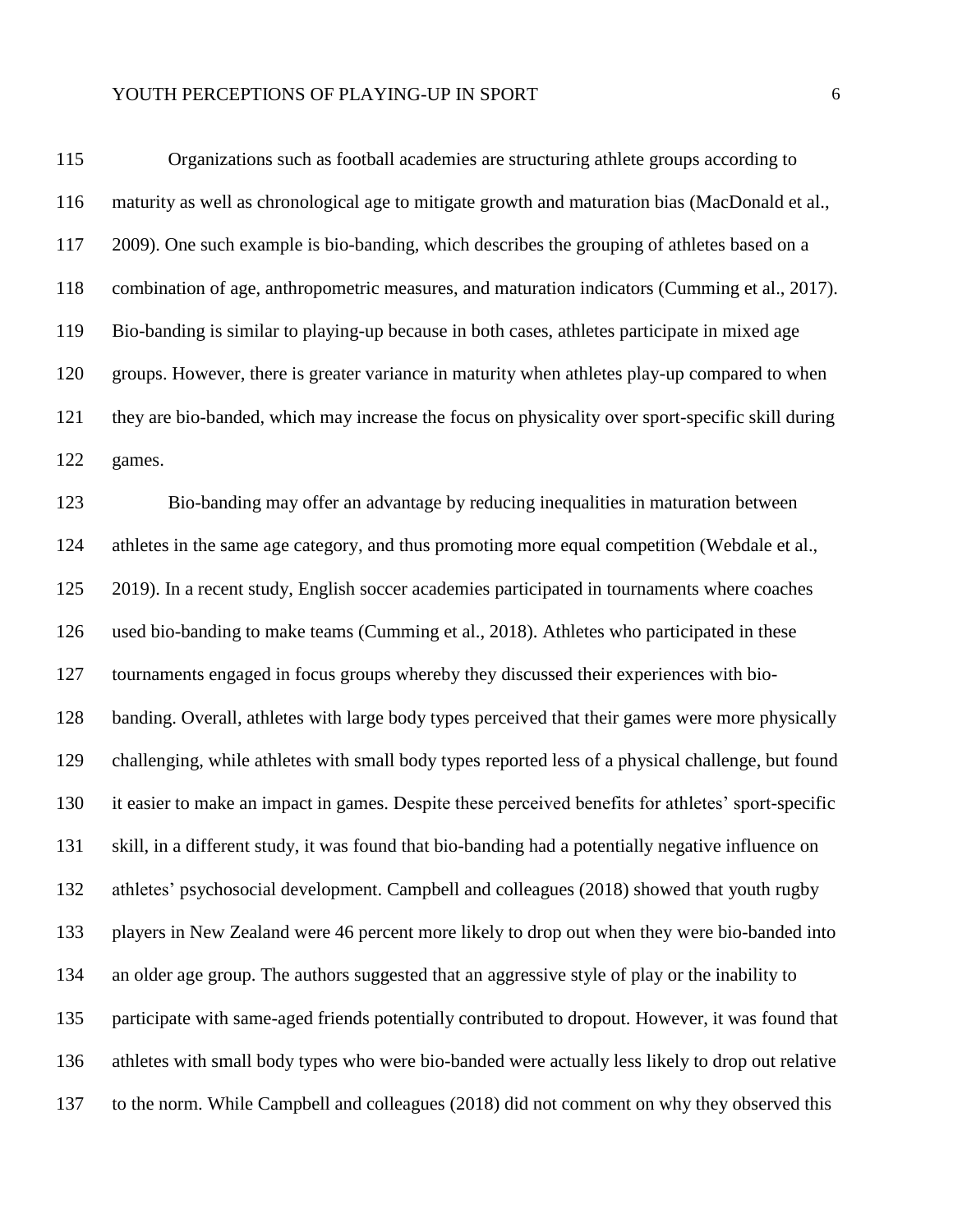effect, athletes with small body types may have been less likely to drop out because they perceived greater feelings of leadership in bio-banded games (Bradley et al., 2019). Since bio-140 banding impacted athletes with small body types more than those with large body types, the overall policy appeared to be beneficial, which limited the authors' findings. Nonetheless, these findings emphasize that in order for bio-banding to facilitate positive experiences, the sport environment must be manipulated to suit athletes' needs. Therefore, it is necessary to examine the needs of athletes who compete outside their age level and develop strategies for practitioners to support them.

 Current evidence, while limited, demonstrates that athlete grouping may influence individuals' sport-specific skill and psychosocial development. Due to the lack of research in sport, it may be helpful to gain a deeper understanding of how issues that are similar to playing- up have been studied within education. For instance, in the same way that coaches may play-up athletes who are more mature or who show advanced sport-specific skill relative to their same- aged peers, teachers may group high-achieving students with older peers who are similarly high-152 achieving to provide developmentally appropriate learning experiences (e.g., Gentry & Owen, 1999; Hill et al., 2020; Sayler & Brookshire, 1993; Vygotsky, 1978). A common example of this phenomenon is *acceleration*, whereby students enter into school early or skip a grade (Steenbergen-Hu et al., 2016).

 Previous research on the impact of acceleration on students' academic achievement and psychosocial development has shown promising results. As an example, meta-analytic findings from Kulik and Kulik (1982) showed that across 26 studies, high-achieving students who were accelerated exhibited greater academic achievement than their same-aged peers and similar achievement compared to their older peers (see also Steenbergen-Hu & Moon, 2011). With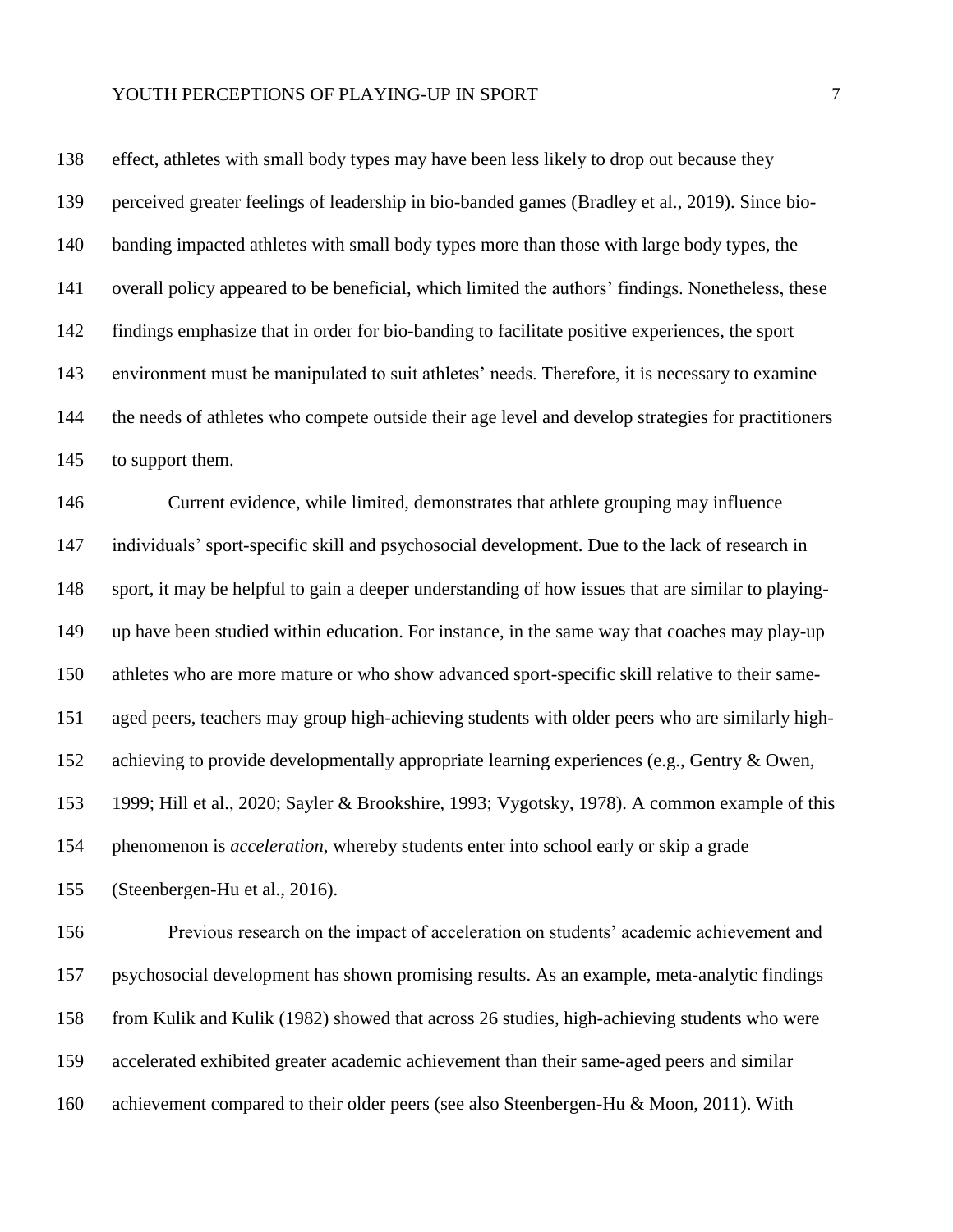regards to psychosocial development, a meta-analysis by Kulik (2004) which included 13 studies revealed that accelerated students were more likely than others to pursue high degrees of education. In addition, Sayler and Brookshire (1993) found that high-achieving students in Grade 8 who had previously skipped a grade had greater socio-emotional development and engaged in fewer problem behaviours compared to those who did not. These findings imply that accelerated students may improve their academic achievement and psychosocial outcomes by interacting with peers who are similarly high-achieving and emotionally mature. However, the social dynamics that exist in the school setting may not operate in the same way as those that pertain to athletes' playing-up experiences. Thus, in the context of playing-up, there is a need to examine the specific factors that influence athletes' holistic development. The bodies of research on athlete and student grouping share important gaps in knowledge. While there is a general understanding of the outcomes of grouping as they relate to youth's sport-specific skill, academic achievement, and psychosocial development, less is known

about how these outcomes occur. Therefore, the purpose of the current study was to investigate

the processes by which playing-up influences the quality of youth athletes' sport experiences and

development in soccer. This study addressed two primary research questions: (a) what are

athletes' experiences of playing-up? And, (b) how do athletes perceive that playing-up may

affect their sport-specific skill and psychosocial development?

#### **Methods**

**Research Paradigm**

 To fulfill the purpose of this study, the first author conducted qualitative, semi-structured interviews with youth soccer players who played-up. Athletes were considered to play-up if they were registered as members of a team at a higher age level for at least one full season. The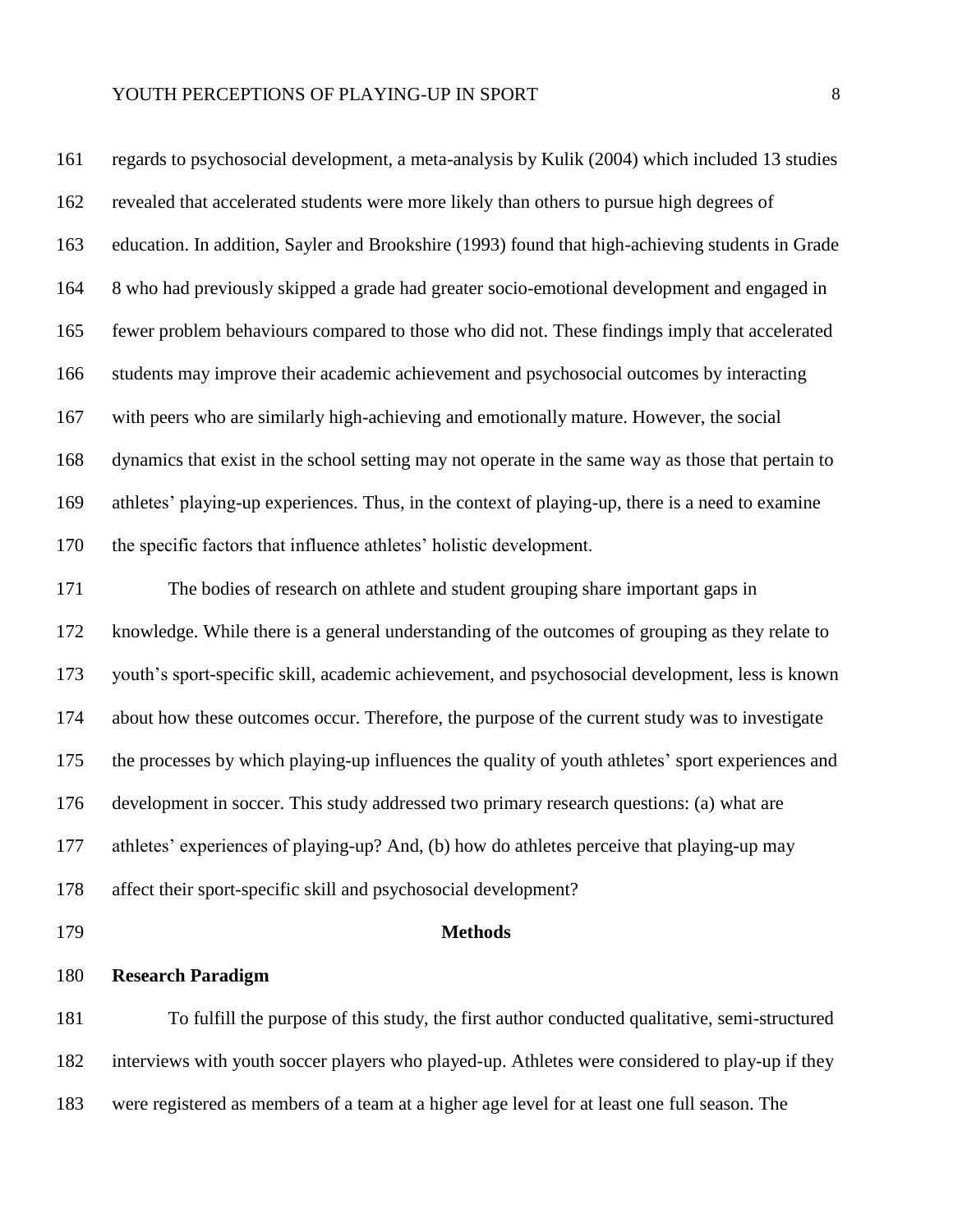researchers' methodological approach was grounded in constructivism and followed relativist ontology and subjectivist epistemology. According to relativism, reality is subjective, and people experience reality differently based on the context in which it is created (Ormston et al., 2014). To learn about reality, a subjectivist perspective suggests that one must explore how people understand and perceive their social world (Willis et al., 2007). Through the lenses of relativist ontology and subjectivist epistemology, the role of the researcher is to work together with participants to help them understand their subjective realities. The researcher must then interpret the participants' perceptions and communicate how they think and feel about their experiences. In the current study, the first author used semi-structured interviews to learn how athletes perceived their playing-up experiences and how they may have affected their sport-specific skill and psychosocial development. The semi-structured dynamic of the interviews gave athletes the freedom to discuss the issues that were most relevant to them (Yeo et al., 2014). At appropriate times during the interviews, the first author encouraged athletes to tell stories to describe key moments in their playing-up experiences (e.g., the decision to play-up). Athletes who narrated their experiences provided the first author with stories that spoke to their development over time. *Positionality*

 Bourke (2014) notes that researchers co-create knowledge with participants in different ways based on their positionality relative to the research questions. As such, the first author's approach to understanding athletes' perceptions of playing-up may have been affected by his background as a recreational soccer player, coach, and referee. At the time of data collection, the first author accumulated 20 years of experience playing recreational soccer. He had also worked for four years as a youth soccer coach, and for six years as a referee in adult soccer leagues. These experiences equipped the first author with an intimate understanding of the culture and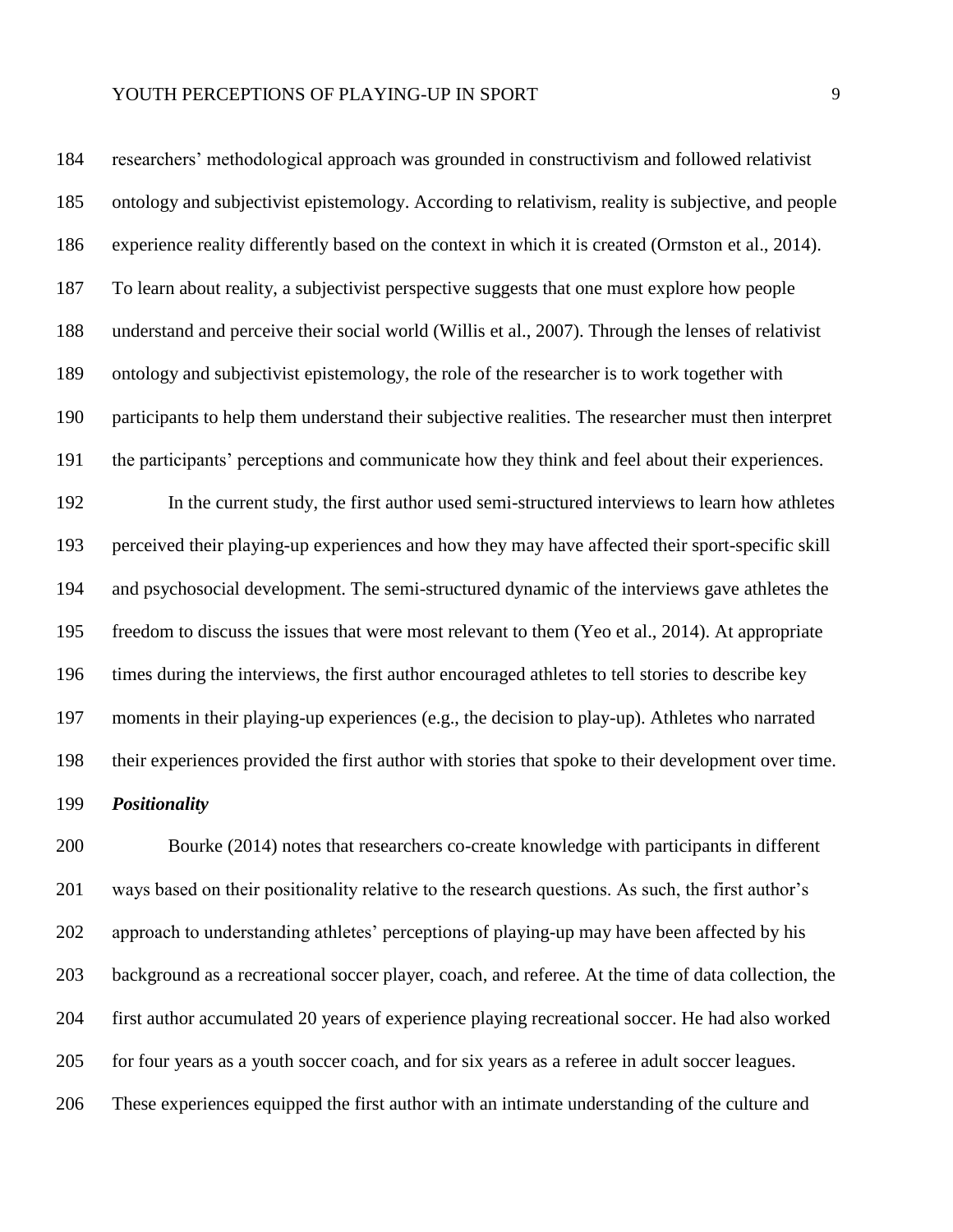norms embedded within youth soccer. Overall, the first author's unique positionality within soccer helped him to access a variety of interested participants for the study and engage them in deep conversations about their playing-up experiences.

**Participants**

 Following institutional ethics approval, the first author used purposeful sampling to 212 recruit 17 participants aged 13-17 years ( $M_{\text{age}} = 15.2 \pm 1.3$  years). Initially, the first author emailed the parents of 34 athletes who played-up to invite them to participate in the study. Parents of 21 athletes responded to his email to express their child's interest in completing an interview. Out of 21 athletes, two athletes participated in pilot interviews and 17 others participated in interviews that were transcribed for thematic analysis. The remaining two athletes did not participate in interviews because of logistical reasons (e.g., the first author moved to a different city and could not meet them in person).

 The 17 participants were soccer players who played-up within one of four soccer clubs in 220 Ontario, Canada. There were five female participants aged 13-16 years ( $M_{\text{age}} = 14.4 \pm 1.1$  years), 221 and twelve male participants aged 13-17 years ( $M_{\text{age}} = 15.5 \pm 1.3$  years). Participants had 222 accumulated 1-8 years of experience playing-up ( $M_{\text{experience}} = 2.7 \pm 1.8$  years). All of the participants played-up by one year, except for one participant who played-up by two years. In addition, two participants played-up but returned to same-aged play prior to data collection. Specific demographic information related to the participants' racial and ethnic background was not collected, however, all of the participants were Canadian and Caucasian.

 Across all participants, eight players shared one coach, two players shared a second coach, and the remaining seven players all had different coaches. Due to the focus of the study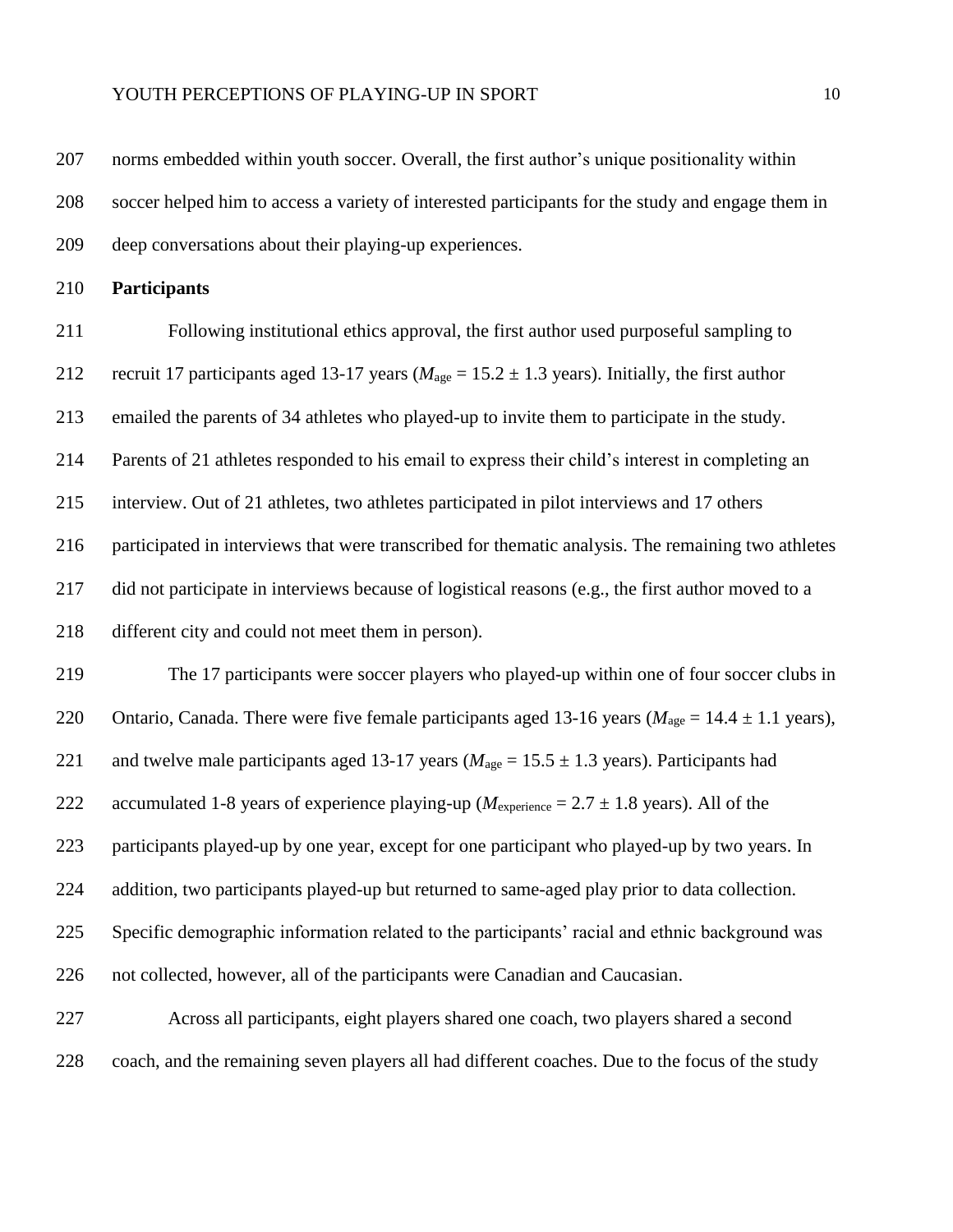on players' experiences of playing-up, the researchers proceeded with this sample as the players were all in a position to provide rich accounts of their playing-up experiences.

**Data Collection**

#### *Interview Guide and Reflexive Journal*

 The first author assembled an interview guide with other members of the research team to ensure that the interviews yielded rich data that were relevant to the research questions. The complete interview guide is available in the Appendix. The questions included in the interview guide were informed by the PAF (Côté et al., 2014; Vierimaa et al., 2017), whereby they encouraged athletes to discuss the activities, social dynamics, and settings involved in playing- up. After conducting two pilot interviews, the first author added three probes to the interview guide. These probes prompted discussion about athletes' background information (i.e., "For how many years have you played up?") as well as the roles of teammates (i.e., "What advice would you give to teammates of athletes who play-up?") and coaches (i.e., "What advice would you give to coaches of athletes who play-up?") in supporting athletes' playing-up experiences. The first author asked additional probing questions when athletes' responses to previous questions lacked depth. These additional probing questions varied across athletes, but in general, they encouraged athletes to describe anecdotes and tell stories about their experiences (e.g., "if I watched one of your games, what would I see?"; "Tell me a story about when you tried out for an older team."). The first author used this approach to facilitate athletes' introspective capacities.

 The first author conducted and audio-recorded 17 interviews as part of the data collection process. The interviews were conducted in the last three months of the outdoor soccer season so that athletes could reflect on their experiences over the course of the season. The average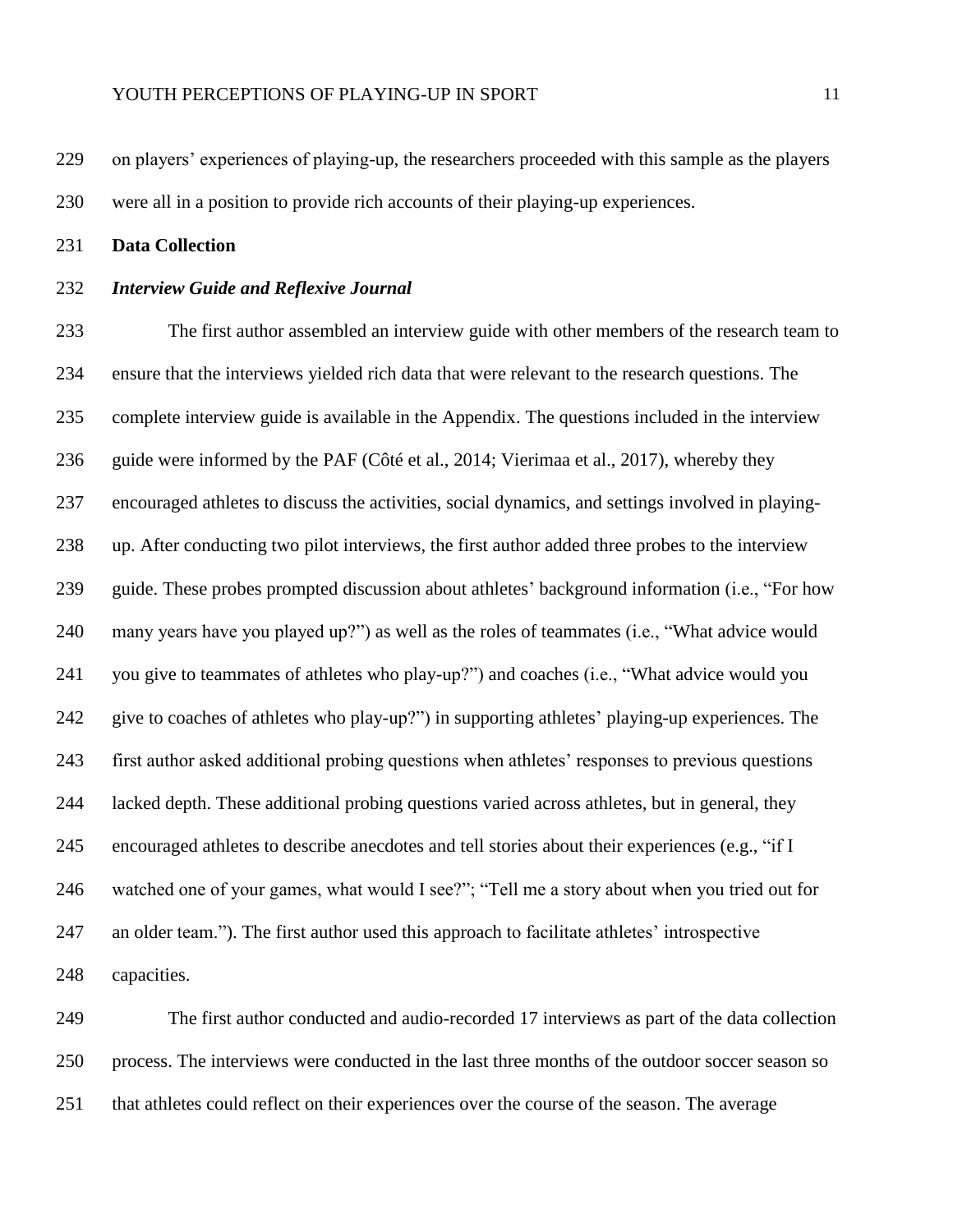interview length was 56:32. Later, the first author transcribed the interviews verbatim using ExpressScribe transcription software. He maintained confidentiality by assigning a participant number to each athlete using a random number generator. To supplement the interview transcripts, the first author kept a reflexive journal in which he clarified his assumptions relative to the data. He began the journaling process by writing out his philosophy on playing-up. During each interview, he took notes on athletes' body language, tone, and the ease or difficulty with which they responded to questions. When each interview was complete, he documented his reactions and the athletes' key messages in an audio recording. He assembled a reflexive journal by synthesizing data from his notes and audio recordings. **Data Analysis** After all the interviews were transcribed, the first author performed inductive thematic analysis of the transcripts. Inductive analysis provided data-driven results that addressed the topics that were most important to the participants (Braun et al., 2017). The first author conducted thematic analysis using Quirkos software and completed a six- step process as outlined by Braun and colleagues (2017). First, he read over the interview transcripts until he was familiar with the data. He also began assembly of his reflexive journal at this stage. Second, he identified meaningful units (MUs) of information in each transcript and assigned one or more codes to each MU. Third, he sorted codes into low-order themes. He organized the low-order themes in a separate document and added commentary and supporting quotations. He then edited participants' supporting quotations to make them easier to read. Fourth, he grouped the low-order themes together into high-order themes. He built a skeleton for his results once he finalized the high-order themes. Fifth, he defined and named the high-order themes. Finally, he integrated the analytic writing into a final report.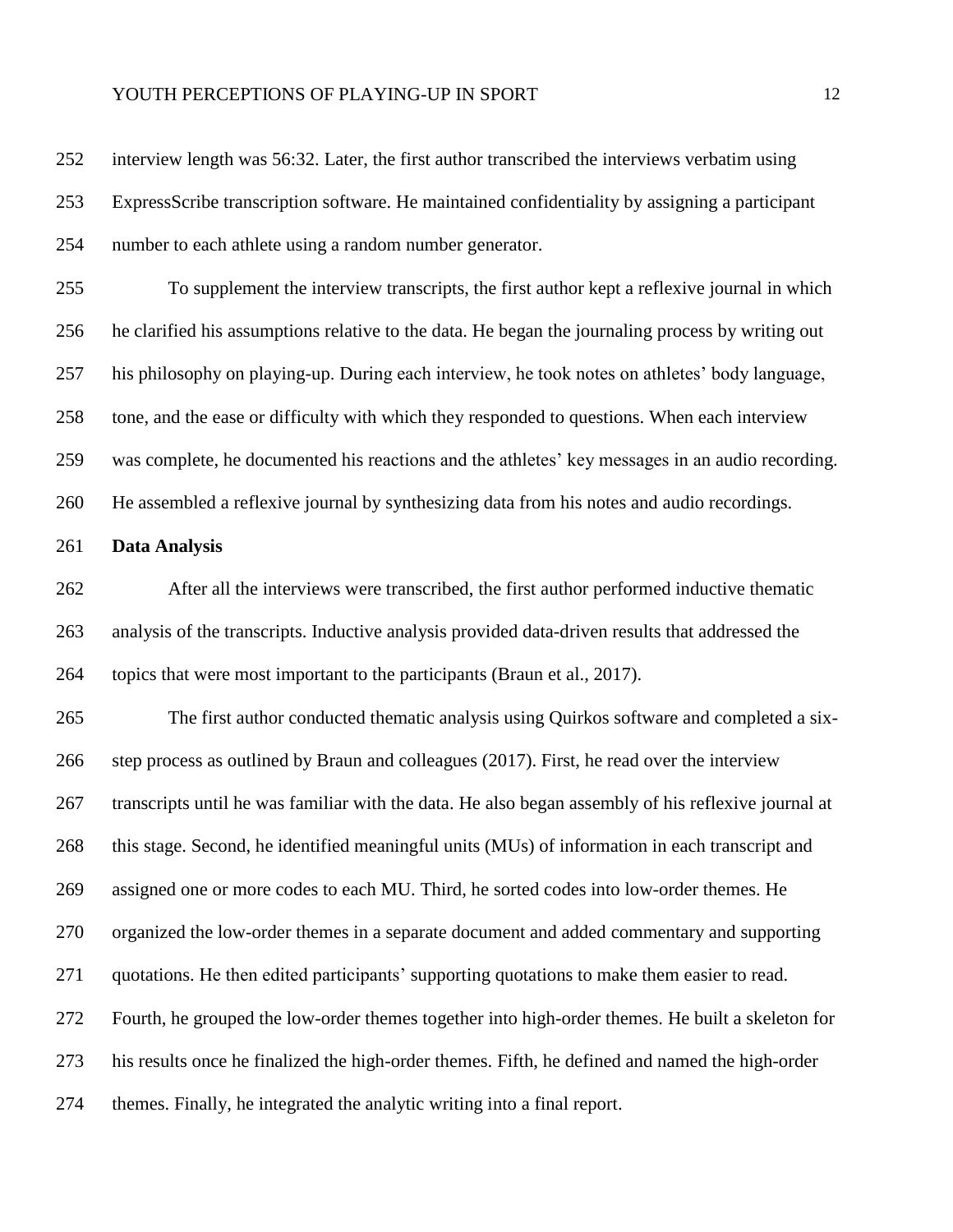#### **Methodological Rigor**

 The research team employed a study design that followed effective qualitative research practices. Tracy (2010) reviewed indicators of "excellent qualitative research" and proposed eight criteria through which to assess rigor. In accordance with relativist ontology and subjectivist epistemology, the research team selected a subset of these criteria to highlight the unique aspects of the current study (Sparkes & Smith, 2014). The criteria of *worthy topic*, *significant contribution*, *sincerity*, *meaningful coherence*, and *credibility* contributed to rigor in this study.

 This study covered a *worthy topic*, as playing-up has received limited attention in previous literature, and Canada Soccer explicitly requested that this research be undertaken. Canada Soccer did not fund this study, but its representatives identified playing-up as a topic of research interest, and they gave feedback on the study design and written manuscript. In addition, this study advanced knowledge of how playing-up may have affected athletes' sport- specific skill and psychosocial development. This knowledge could spark future research on skill acquisition in youth and may inform changes to sport policy that target improved athlete outcomes. Collectively, the theoretical and practical implications of this study indicate that it *significantly contributes* to current literature.

 The first author also demonstrated *sincerity* by using a reflexive journal to recognize his biases relative to the data. He referred to the reflexive journal throughout the data analysis phase to question and dispel personal reactions to athletes' perceived experiences. This process aided in reporting athletes' perceptions of playing-up with minimal bias.

 From a different perspective, the research team established an interview guide in a way that demonstrated *meaningful coherence*. The first author collaborated with other members of the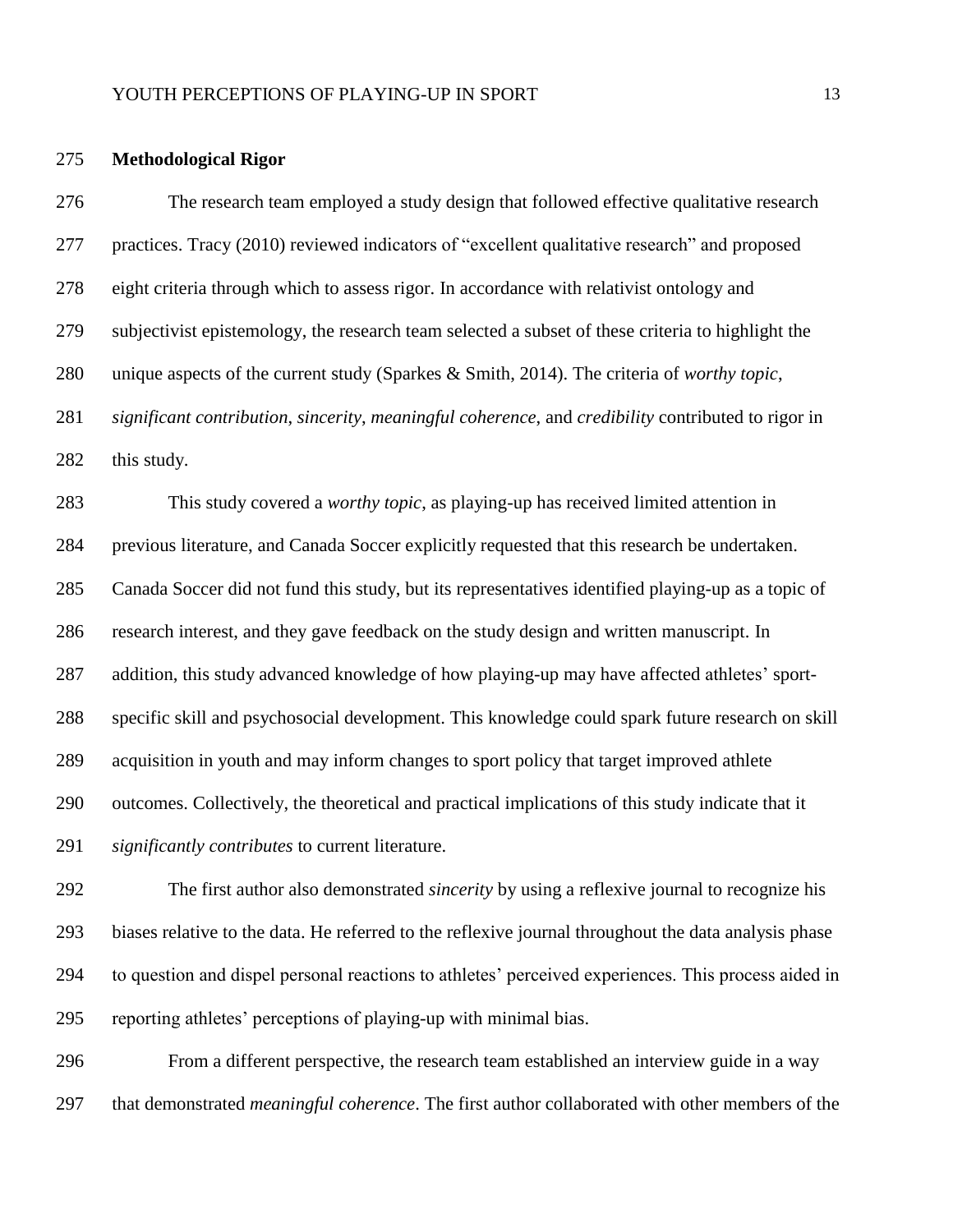research team to develop a list of interview questions that yielded rich and relevant data. In addition, he conducted pilot tests to identify probes that facilitated athletes' critical thinking. Lastly, the data obtained from the interviews was *credible* in the sense that knowledge of playing-up was derived from youth who experienced it directly. The first author also achieved multivocality by exploring the experiences of multiple athletes within the same age range.

#### **Results**

 Participants perceived that playing-up involved a balance between challenge and progress (see Table 1). First, participants discussed factors that made playing-up more difficult than playing at their age level. For example, participants believed that differences in size and skill between themselves and their older peers led them to make mistakes, which lowered their competence and confidence. Second, participants explained that when they were successful, or when they received support that made them feel that they were making progress, their competence and confidence rose to a higher level than they experienced from same-aged play. It should be noted that the thematic analysis did not indicate prominent differences in athletes' experiences of playing-up based on gender.

### **Perceptions of Challenge**

 Playing-up posed physical and psychosocial challenges for the participants. The most challenging conditions involved in playing-up were coping with intensity and fitting in.

*Coping with Intensity*

 Participants believed that playing-up was more intense than playing at their age level because they competed against older peers who were faster, stronger, and more skilled. However, participants felt they could improve fitness and skill by competing with older peers. Participant 5 (male, aged 17 years) suggested that because his opponents had a wide range of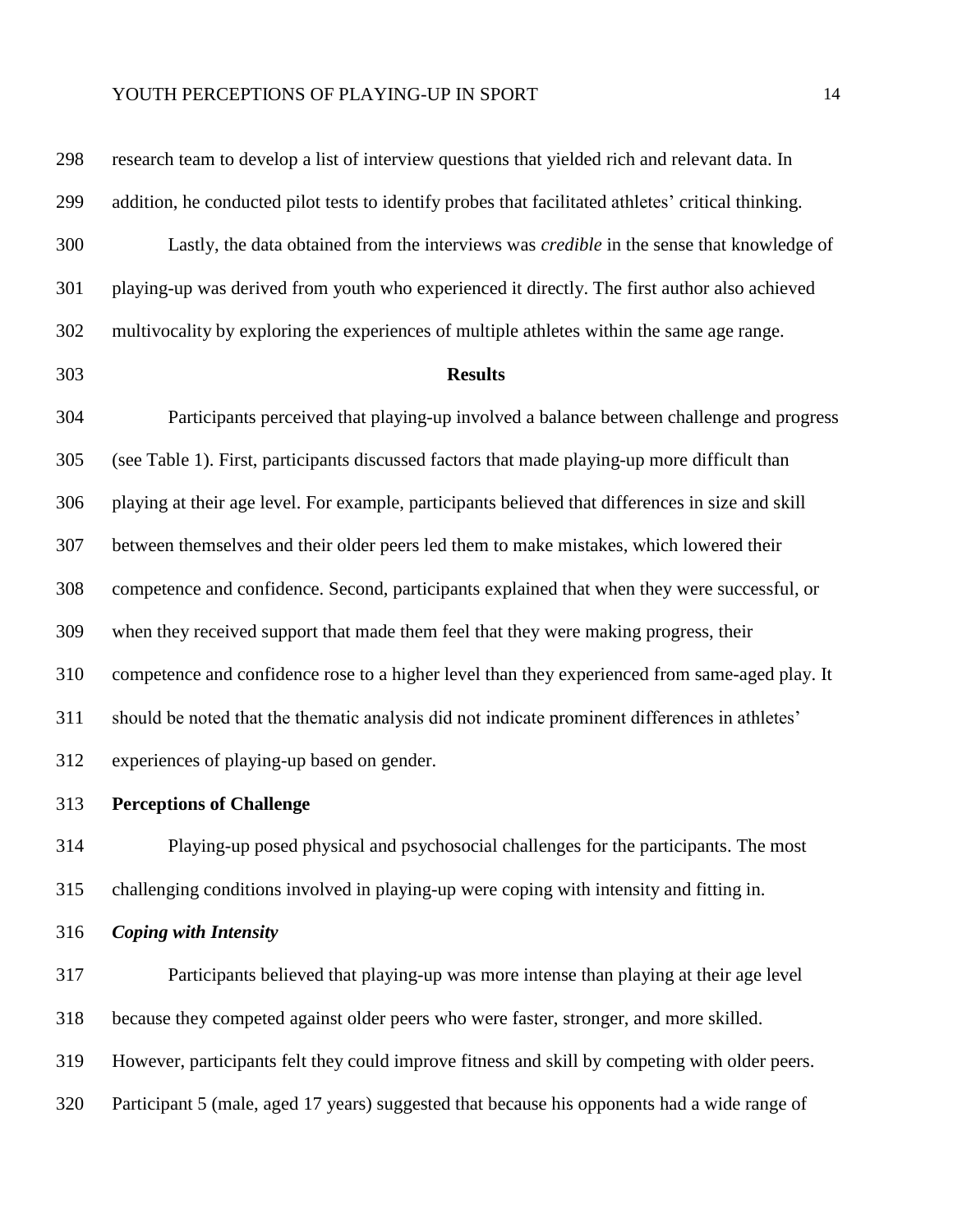skills, he was exposed to diverse experiences that were conducive to skill acquisition. According to Participant 5, "every time you play somebody, it's different. That's the greatest part [about playing-up]. You're not facing this mainstream player that you know you're going to get around. . . and that's definitely made me better." For other participants, the immersive aspect of playing- up influenced performance-related adaptations: Everyone's faster and stronger, and some people say the best way to learn another language is to surround yourself in it. So, putting yourself in a stronger, faster age group, it really just makes you faster and stronger, because you have to keep up. (P6, male, aged 14 years) These examples highlight that participants felt challenged by competing against older peers who were faster and stronger. Participants perceived an increased intensity of practice and competition because their older peers set higher standards for performance. Several participants adjusted their self-expectations to match the standards of an older team. When participants achieved their self-expectations, they perceived benefit in terms of their sport-specific skill. Playing-up was also perceived to be intense because it required participants to engage in higher volumes of training compared to when they played at their age level. Some participants believed that high training volumes helped them improve fitness and skill. Conversely, high training volumes occasionally left participants feeling exhausted and susceptible to injury. Moreover, Participant 14 (male, aged 16 years) had issues with overtraining, whereby his passion to work hard kept him from telling his coach when he was exhausted. From a different standpoint, several participants struggled with work-life balance due to the increased time demands of training. Participant 7 (male, aged 17 years) explained that playing-up meant that "you don't get to spend a lot of time with your friends, 'cause you're doing a lot more stuff to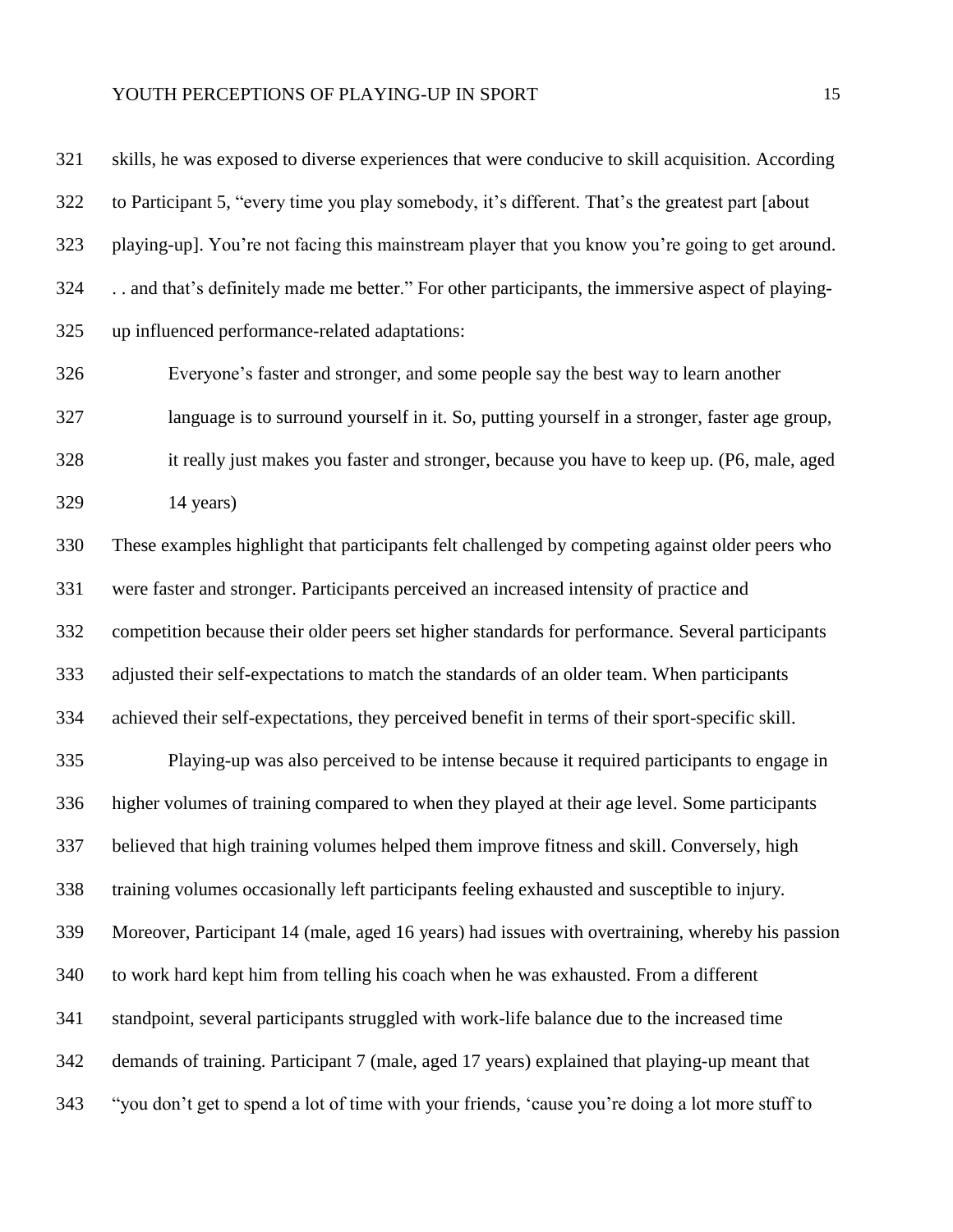improve your physicality." He went on to say that "one of the biggest sacrifices [of playing-up] is that you gotta decrease your friendship time." Overall, playing-up demanded that participants make sacrifices in their social and academic lives to focus on training and competition. Playing- up was especially challenging for those participants who felt that this sacrifice was not worthwhile.

 Due to the increased intensity that participants associated with playing-up, they perceived that they made more mistakes when playing-up compared to when they played with same-aged peers. Participants responded to making mistakes in different ways. Generally, participants felt an initial decrease in competence and confidence when they made mistakes. Some participants changed their performance to prevent individual mistakes, but in ways that were detrimental to team success. For example, Participant 3's (female, aged 16 years) fear of making mistakes affected her strategy as a defender:

 I'm on defense, so you always wanna get rid of the ball. But if you hold onto the ball and make plays—when I'm more confident, I'll do that. But when I'm low on confidence. . . I just wanna boot it down the field. I find I make more useful plays when I'm confident. Participant 3 commented that when she was worried about making mistakes, she played with less confidence and hindered her team's performance. In this example, she minimized the risk of making a mistake (i.e., by conceding a goal) at the expense of keeping possession for her team. However, other participants associated the act of making mistakes with more positive

 outcomes. For instance, Participant 14 (male, aged 16 years) suggested that making mistakes allowed him to "develop a confidence that no matter how many times you get put down, you're always gonna pick yourself back up." Regarding performance, Participant 16 (male, aged 15 years) disagreed with Participant 3 and reflected that he channeled the pressure he felt not to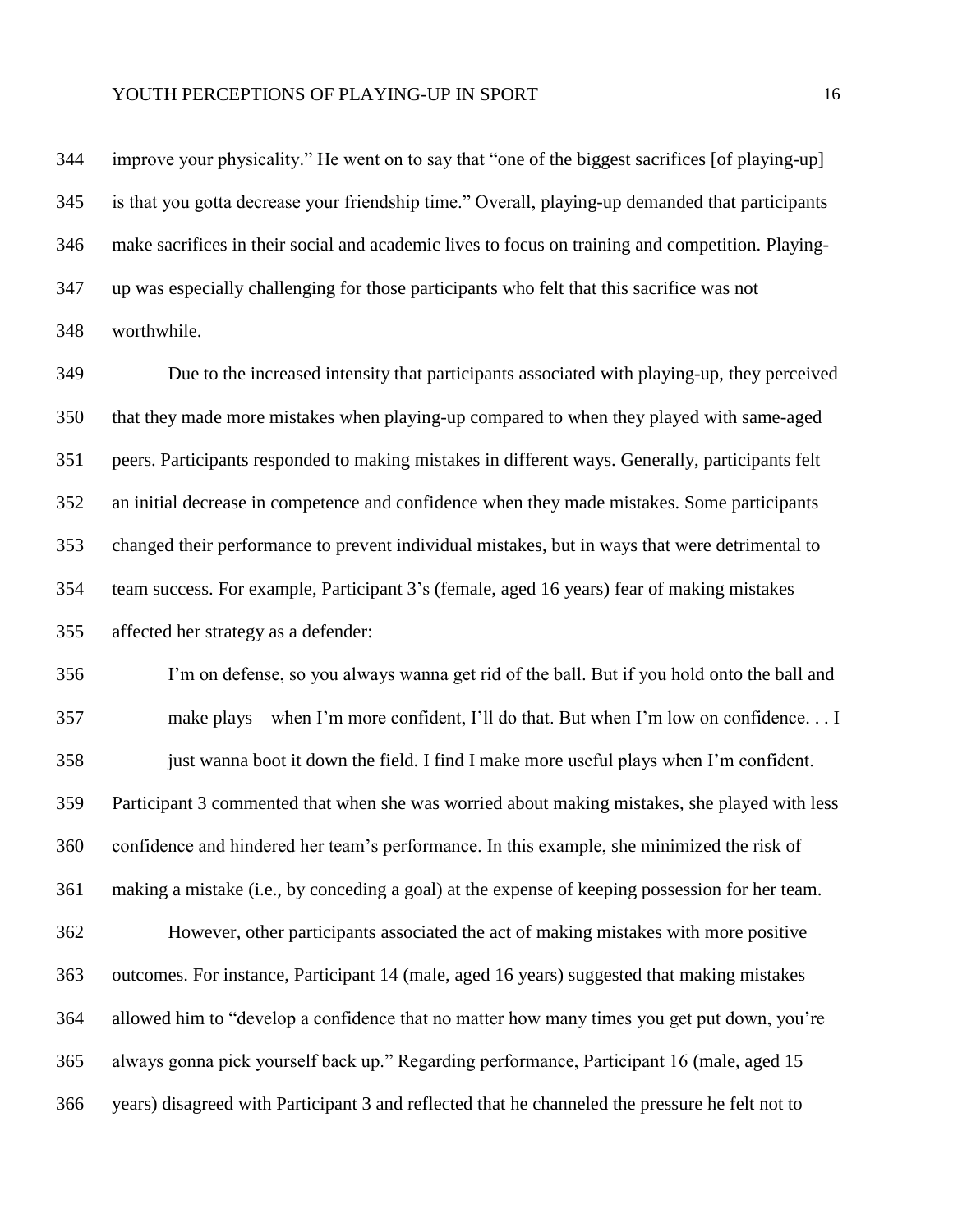| 367 | make mistakes into creativity. Participant 16 avoided making mistakes by looking for his               |
|-----|--------------------------------------------------------------------------------------------------------|
| 368 | opponents' weaknesses and coming up with ways to exploit them. He said: "there are kids who            |
| 369 | are almost double my size, you have to find a way around it. You have to say to yourself: 'he          |
| 370 | definitely has a weakness. I have to exploit it.' You have to be creative in that sense." Taken        |
| 371 | together, while participants' competence and confidence were challenged when they made                 |
| 372 | mistakes, some participants learned from their mistakes to adapt to the standards of playing-up.       |
| 373 | Participants did not discuss why making mistakes had varying effects on their sport-specific skill     |
| 374 | and psychosocial development.                                                                          |
| 375 | <b>Fitting In</b>                                                                                      |
| 376 | From a social perspective, playing-up was challenging for participants because they                    |
| 377 | found it difficult to connect with older peers. Social fault lines (e.g., differences in level of      |
| 378 | schooling, emotional maturity, team commitment, and city of residence) contributed to a lack of        |
| 379 | common ground between participants and their teammates. As Participant 11 (female, aged 14             |
| 380 | years) highlighted:                                                                                    |
| 381 | I don't know the girls that much, they know each other from a while and understand each                |
| 382 | other more. They talk about high school and exams. I'm not in high school, so I don't                  |
| 383 | really understand what they're talking about. I don't get along with their conversations.              |
| 384 | Participant 11 felt socially isolated because it was hard for her to relate to teammates who were      |
| 385 | at a different stage in school. In general, social fault lines challenged participants by contributing |
| 386 | to varying levels of social isolation and a perceived lack of peer support.                            |
| 387 | Participants also felt pressure to perform well to prove their worth to an older team. If              |
| 388 | they performed badly, they perceived that they would lose their teammates' trust and respect,          |
| 389 | which would impair their ability to fit in. Some participants were frustrated by a lack of             |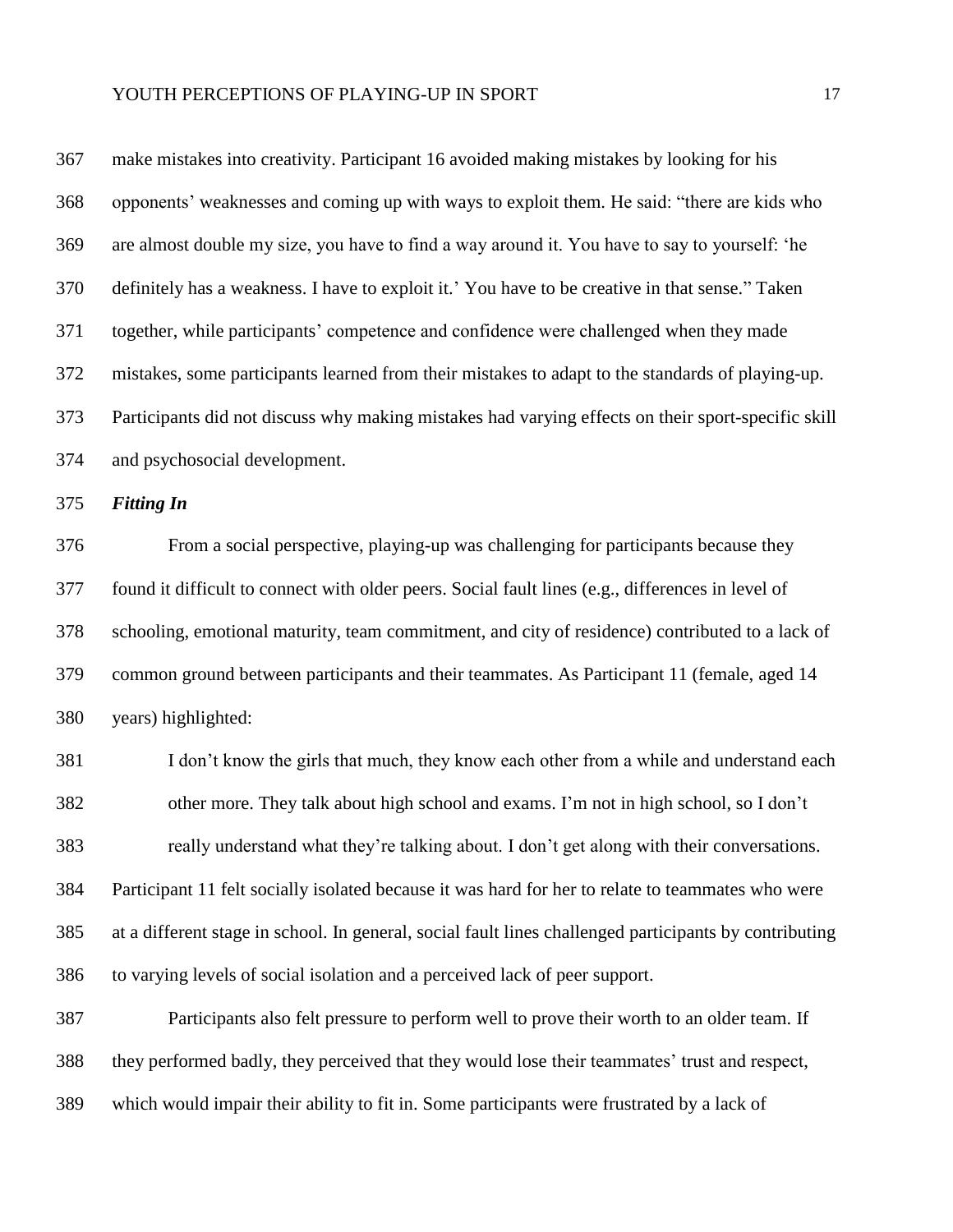| 390 | opportunity to earn teammates' trust and respect. For one, Participant 5 (male, aged 17 years)        |
|-----|-------------------------------------------------------------------------------------------------------|
| 391 | struggled to show his skill because he felt his teammates rarely passed to him:                       |
| 392 | People were like "maybe I won't pass to this guy [i.e., P5], maybe I'll pass to somebody              |
| 393 | else that I know is good," right? Especially if he is one of the newcomers to the team                |
| 394 | some people are like "I'm gonna trust the guys I know for a long time," even though they              |
| 395 | might not even be playing that great.                                                                 |
| 396 | When Participant 5's teammates did not pass to him, he perceived a lack of trust and respect, and     |
| 397 | his competence and confidence decreased. He also reflected that a lack of trust and respect           |
| 398 | within his team could hinder performance, because his teammates would not use the space he            |
| 399 | occupied on the field. Overall, several participants gauged the level of trust and respect between    |
| 400 | themselves and their teammates based on how often they received the ball. This example                |
| 401 | illustrates that time on ball may indicate the extent to which athletes who play-up fit in with their |
| 402 | older peers.                                                                                          |
| 403 | With regards to the coach, playing time was a key factor that influenced participants'                |
| 404 | ability to earn coaches' trust and respect. However, when Participant 14 (male, aged 16 years)        |
| 405 | received playing time from his coach and did not play well, he questioned if he deserved to play-     |
| 406 | up:                                                                                                   |
| 407 | Say a coach gives you an opportunity, and you're playing 80 minutes But you lose the                  |
| 408 | game and miss a lot of chances. And you're taking it hard on yourself, because you think              |
| 409 | "do I deserve this?" And "I finally got my chance to prove myself, and I messed it up."               |
| 410 | Participant 14's comment exemplified the pressure he felt to perform well or risk losing the trust    |
| 411 | and respect of his coach. He also mentioned that this pressure could contribute to self-doubt and     |
| 412 | decreased competence and confidence. Collectively, when participants did not have opportunities       |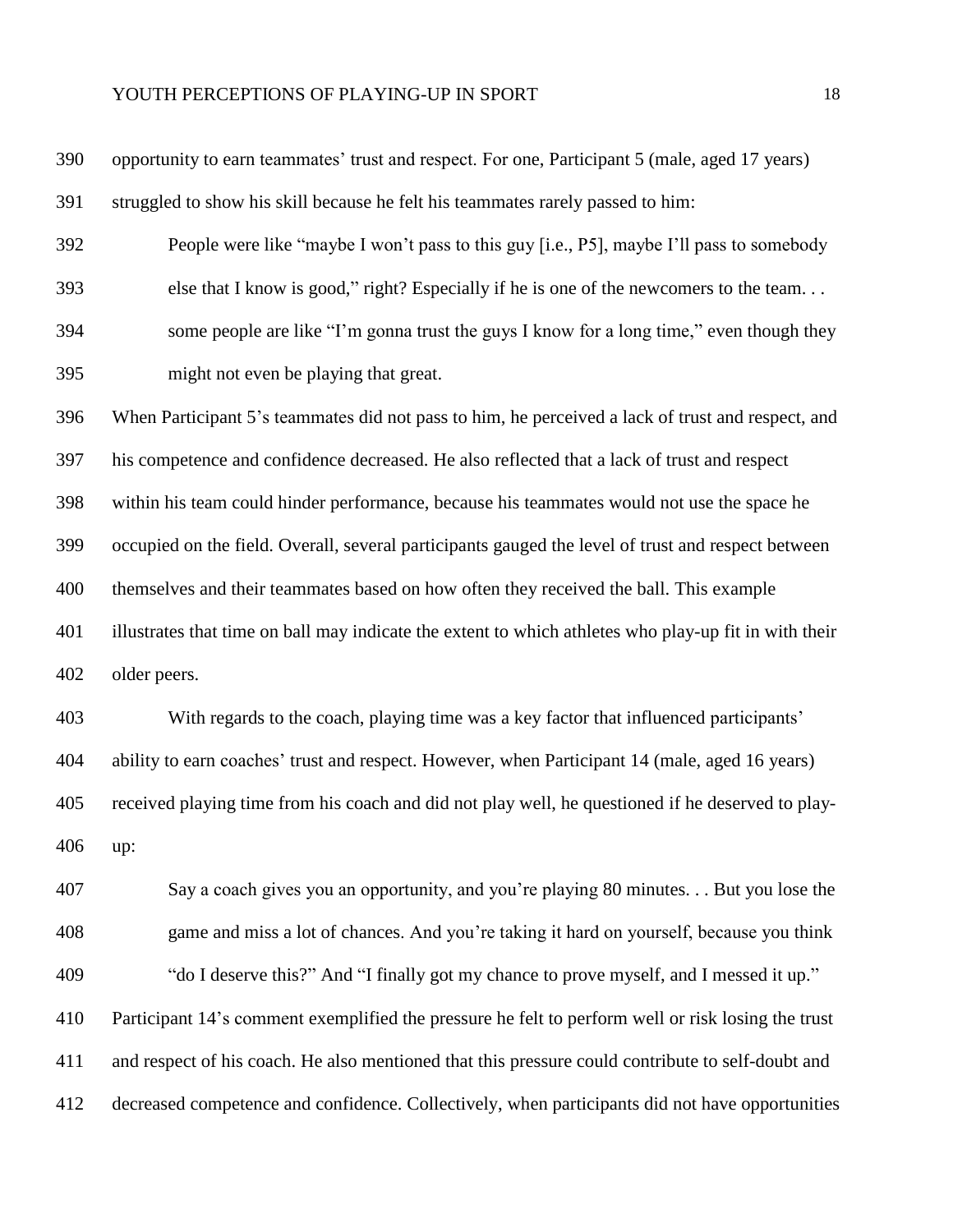to foster mutual trust and respect within an older team, they perceived negative implications for their sport-specific skill and psychosocial development.

 Participants perceived that constructive feedback from coaches helped to foster mutual trust and respect. This type of feedback reduced the level of challenge participants associated with proving themselves as members of an older team. Participant 1 (female, aged 14 years) believed that constructive feedback from coaches included demonstrations or explanations of strategies to improve skill. When she discussed how coaches should give feedback to athletes who play-up, she said:

 [As a coach,] you want to be strict, but you don't want to show it too much. . . at the same time, you'll be fixing their [i.e., athletes'] mistakes. You'll come up and take the ball, and you'll show them what they can do. But you won't be yelling at them.

 However, when coaches gave corrective feedback without explaining how to improve, participants perceived a lack of trust and respect. They were also more likely to lose interest in the game or drop out. Thus, Participant 14 (male, aged 16 years) recommended that feedback from coaches should include both "criticism and encouragement." In sum, it was challenging for participants to earn the trust and respect of older teammates (i.e., as competitors) and coaches (i.e., as selectors). Participants felt that constructive feedback and opportunities to show their skill facilitated trust and respect between themselves and others, which helped them to fit in.

**Perceptions of Progress**

 Beyond the challenges of playing-up, participants described experiences that facilitated progress with regard to their sport-specific skill and psychosocial development. Playing-up conjured feelings of progress because it involved being recognized, experiencing success, and developing expertise.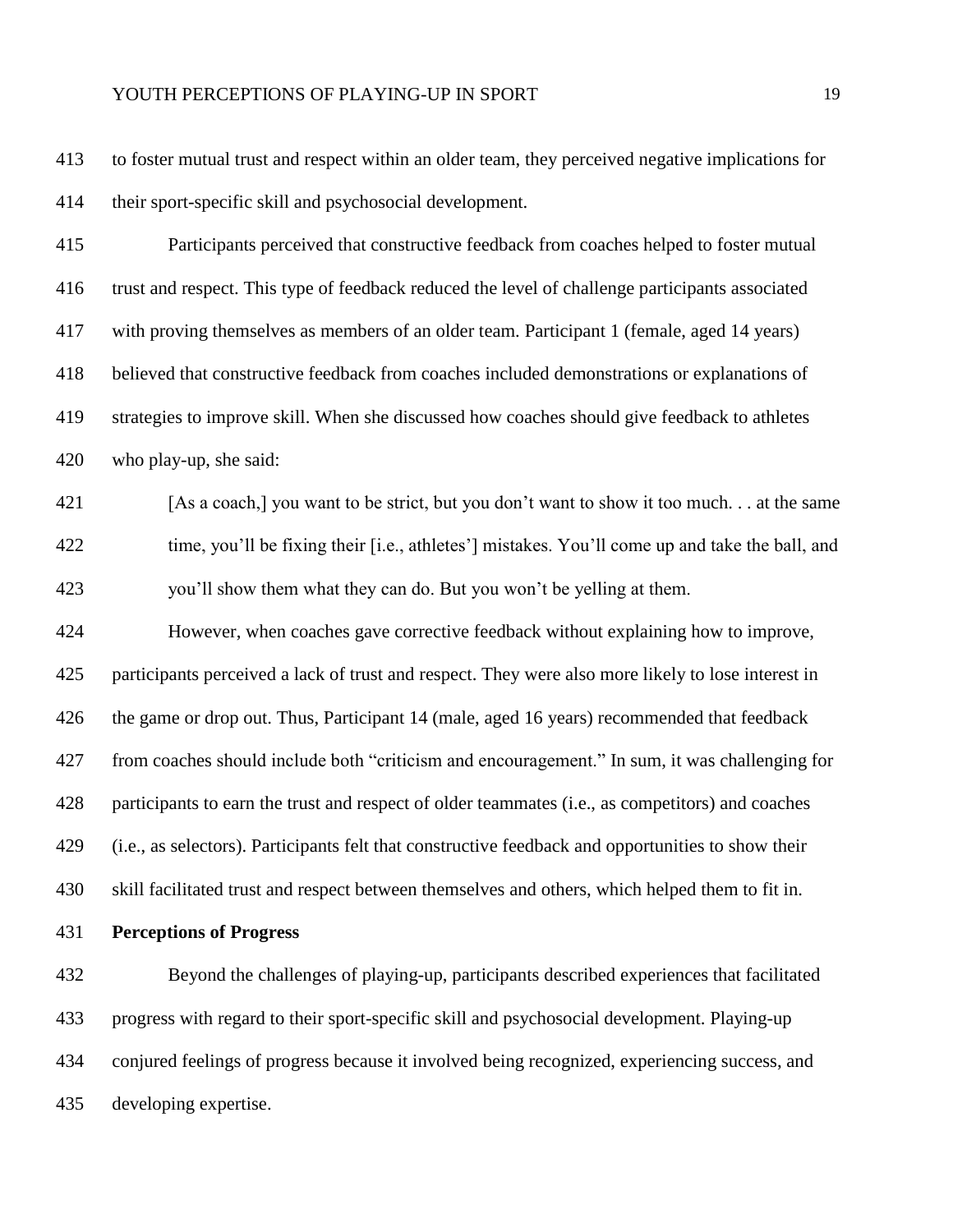#### *Being Recognized*

 When coaches invited participants to play-up, they complimented them on their performance and communicated that they believed in them. As a result, participants felt recognized for their sport-specific skill and perceived an increase in confidence because they were "wanted" by coaches despite their younger age. Moreover, Participant 7 (male, aged 17 years) implied that recognition from his coach was a driving force behind his decision to play-up. He explained that after he tried out to play-up, his coach said that he "watched how he [i.e., P7] played and believed that he should be a part of his team." This comment made Participant 7 "want to try hard to show him [i.e., the coach] that he could become the best player on the team." Indeed, several participants perceived greater motivation to improve fitness and skill when coaches voiced their belief in them. For some participants, this motivation manifested in the form of doing extra practice at home, working out, or watching previous games on film to self- evaluate performance. However, according to Participant 14 (male, aged 16 years), recognition from others did not give him a sense of progress when he did not believe that the recognition was justified. Participant 11 (female, aged 14 years) similarly experienced a loss of confidence and motivation to play-up because she disagreed with her coach's feelings that she was good enough to do it. Overall, Participants 14 and 11 emphasized the importance of self-belief for positive playing-up experiences.

 Participants also perceived that playing-up improved their social capital and contributed to recognition from same-aged peers. When Participant 12 (male, aged 16 years) discussed how it felt to be an athlete who played-up, he described feeling proud "when people went up to him and he said 'oh, I play a year up,' and they were like 'oh, wow!'" The pride participants felt when they told others that they played-up increased their confidence and motivated them to give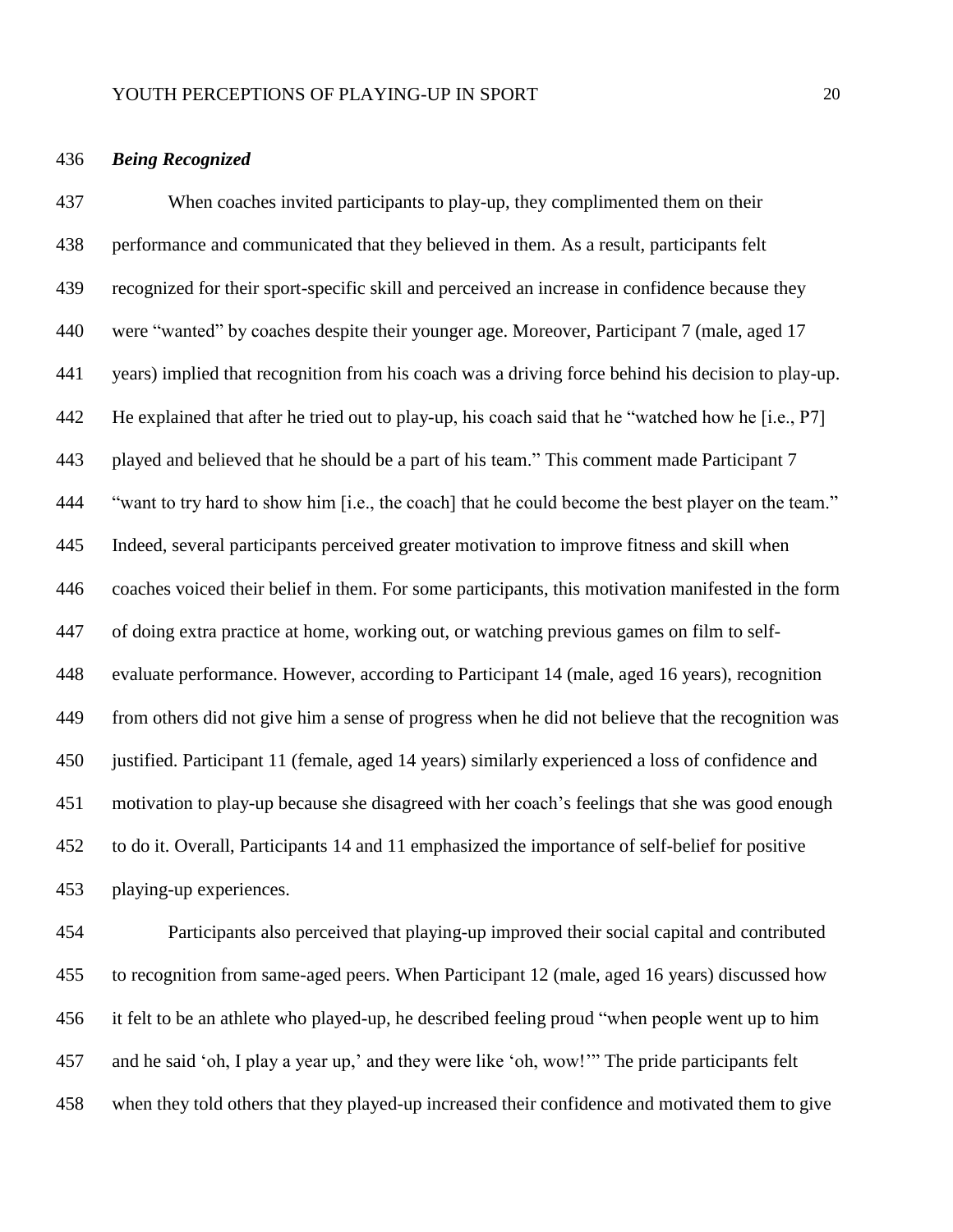their best effort in practices and games. Conversely, Participant 15 (male, aged 16 years) warned that if athletes played-up only to gain social status, they might become discouraged by the difference in quality between themselves and their teammates, and they might lose confidence. According to Participant 15: "it's not good to go straight to playing a year up just to have the status of playing a year up." Therefore, while the recognition garnered by participants could instil feelings of progress, it could also attract athletes to play-up for the wrong reasons.

#### *Experiencing Success*

 Participants conceptualized success in terms of improvements in sport-specific skill and the quality of intra-team social relationships. When participants experienced success with older peers, they perceived that they were making progress and gained competence and confidence. Some participants attributed progress to the fact that they competed at a level where they made mistakes but also succeeded. Participant 16 (male, aged 15 years) felt that any decreases in competence and confidence due to his mistakes would be offset by increases in these outcomes when he succeeded:

 You have to think positively as that you're younger, and these kids are older than you, and you're still competing with them, you're still besting them at some points. Yes, you're losing to them, but when you win, it makes it all that much better.

 Participant 16 implied that the competence and confidence he gained from succeeding against older peers outweighed the discouragement that came from his failures. Moreover, he perceived greater feelings of progress by succeeding against older peers versus same-aged peers because he felt that he was overcoming adversity (i.e., in having less time to develop) to achieve success. Teammates and coaches played an important role in facilitating participants' successful

experiences. According to some participants, the exchange of information between themselves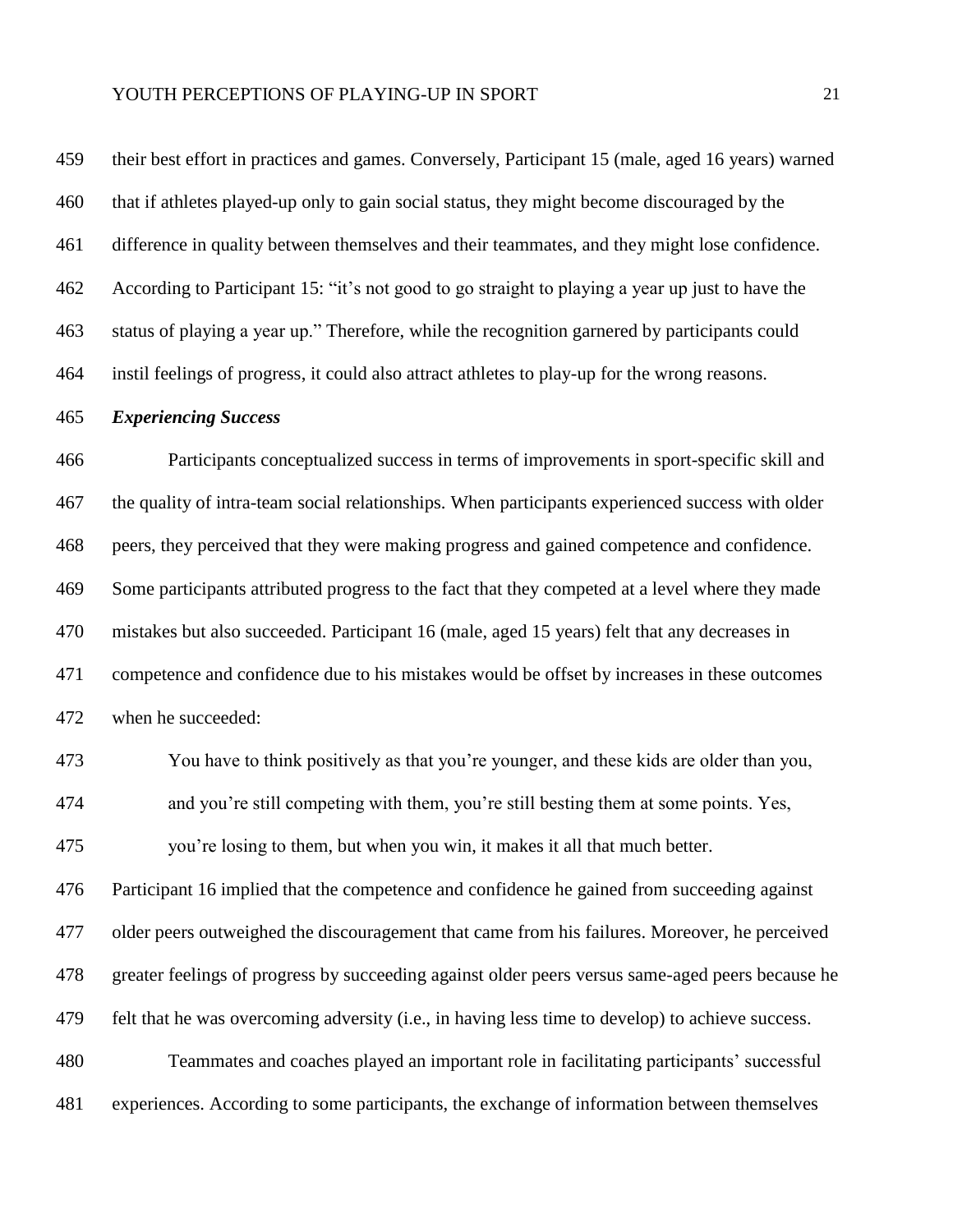and their teammates and coaches was vital for improving competence and confidence. For example, Participant 5 (male, aged 17 years) credited his teammates for teaching him how to decide "when to play a pass, when to shoot, and when to look up," and Participant 17 (male, aged 14 years) acknowledged his coach for demonstrating "different skill moves to get around a defender." Some participants were also involved in teaching their older teammates. When Participant 14 (male, aged 16 years) gave constructive feedback to older teammates, he perceived an increase in confidence. He explained: "the second you correct someone, it's kind of like they think 'okay, this kid knows what he's talking about.' And then you get the confidence to talk more." These examples demonstrate how participants experienced success by learning from and teaching others. When coaches encouraged athletes who played-up to share tactical knowledge with older peers, their learning experiences were rewarding and contributed to feelings of progress.

 Another way in which participants perceived success was by making friends and integrating socially into an older team. By spending time and connecting with older teammates, participants learned which behaviors were socially acceptable at older ages. Participant 15 (male, aged 16 years) suggested that playing-up helped him "to adapt to the way [older peers] talk. . . and the way they act." He added: "[playing-up] makes you used to dealing with different kinds of people. . . so then the social awkwardness isn't really there." In this sense, playing-up offered Participant 15 a range of peer interactions that contributed to social adaptability. These interactions led to feelings of progress when he perceived that he could more easily foster social connections inside and outside of sport.

 Participants commented that their teammates and coaches influenced their social success. Teammates and coaches contributed to successful social experiences by introducing themselves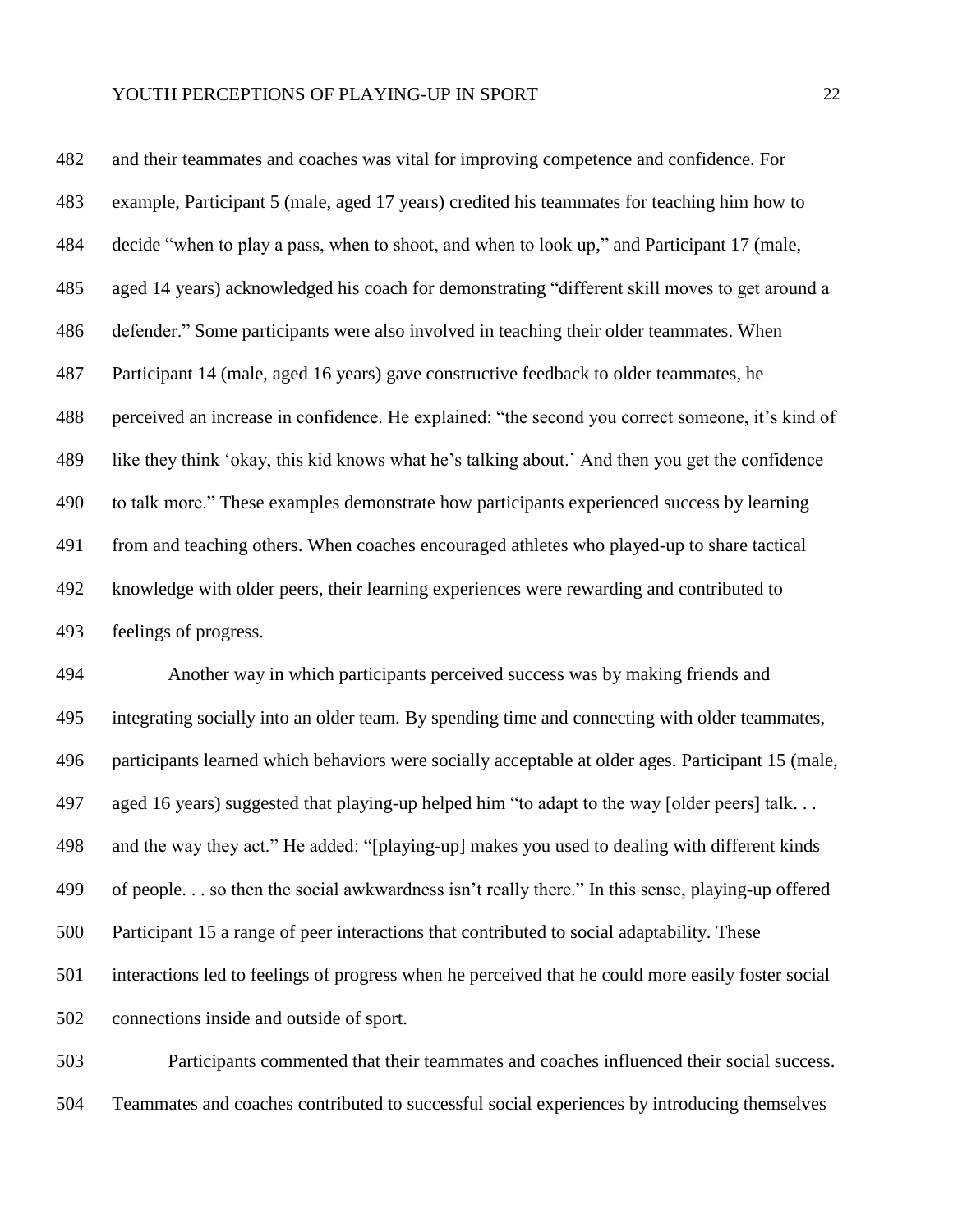and engaging in bonding activities. First, participants appreciated when their teammates and coaches welcomed them into the team because it communicated that they "were willing to take in a new [and younger] player" (P5, male, aged 17 years). Moreover, participants preferred informal to formal introductions. Participant 16 (male, aged 15 years) believed that when coaches told athletes to introduce themselves, the interactions felt forced and instilled less support than would have been achieved if the teammates stepped forward on their own. For instance, a teammate of Participant 3 (female, aged 16 years) stepped forward by asking to be her partner for a drill. This connection helped Participant 3 to feel cared for as a member of her team and it also made it easier for her to connect with other teammates (i.e., by talking casually with her teammate's friends during a break). Second, it was enjoyable for participants to engage in bonding activities such as team dinners and fundraising events because they could socialize with older peers. Participant 2 (female, aged 15 years) suggested that bonding activities also helped to minimize subgroup formation because "when you're doing those activities, there's no groups. . . you just get to know everyone more." Taken together, participants perceived that they were making progress when they successfully connected with older peers. It was easier for participants to succeed psychosocially when their teammates and coaches introduced themselves and facilitated bonding activities.

 Additionally, some participants appreciated when coaches showed them special attention. For example, when the coach of Participant 1 (female, aged 14 years) gave her feedback in an especially gentle tone, she was receptive to her coach's advice and was not discouraged by his criticism. However, most participants advised that coaches should avoid behaviours that could be interpreted as favouritism. Participant 13 (female, aged 13 years) felt that coaches who favoured athletes who played-up took the fun out of practice: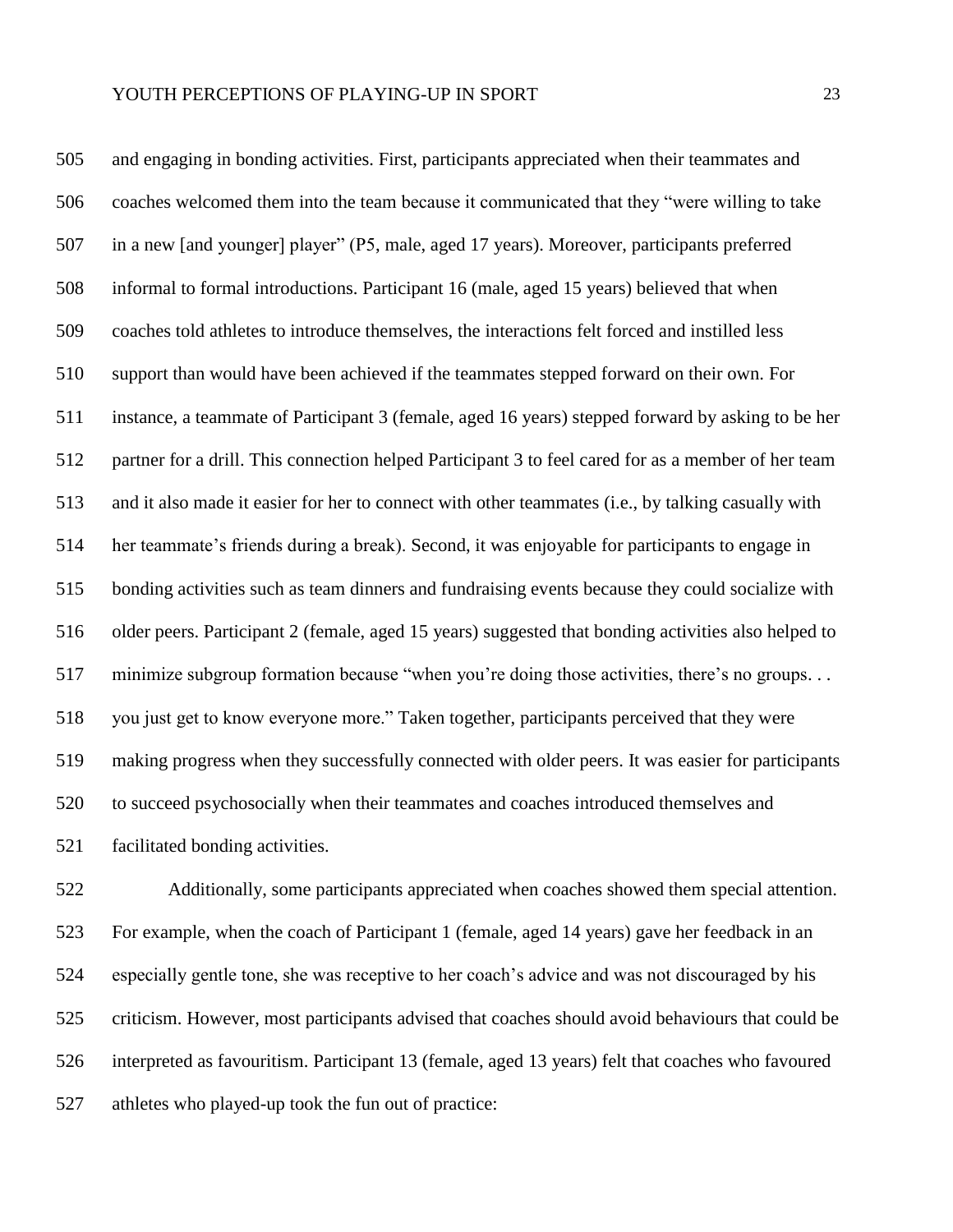[Coaches should not] go easy on them. . . [or] give them special treatment on the team, 'cause that's never fun. Because the other people will be like: 'oh, she gets special treatment 'cause she's a year younger.'

 Participant 13's comment was echoed by Participant 14 (male, aged 16 years), who argued that when coaches did not offer equal treatment to every team member, athletes who played-up became socially isolated and their teammates were more likely to see them as inferior. To provide individualized coaching without showing favouritism, Participant 2 (female, aged 15 years) suggested that coaches could offer one-to-one interactions to all athletes. One-to-one interactions would allow coaches to satisfy athletes' needs in a discreet manner, without compromising the social status of athletes who play-up.

#### *Developing Expertise*

 Finally, playing-up contributed to participants' perceptions of progress because it represented a milestone on their developmental pathway. Participant 7 (male, aged 17 years) mentioned that "it gets to the point [in playing-up] where you can see yourself at this competitiveness, playing in a higher standing." In this way, participants were motivated to compete with older teammates to acquire a foundation of fitness and skill that could help them attain expertise. This central factor inspired several participants' decisions to play-up. As a result of playing-up, participants also gained opportunities to advance to higher levels of competition. As an example, Participant 6 (male, aged 14 years) mentioned that competing against a wide range of opponents benefitted his sport-specific skill because he learned to "see different playing styles and. . . how players are in different regions." The presence of scouts further increased participants' perceptions that playing-up could help them

advance in soccer. Participant 2 (female, aged 15 years) mentioned that playing-up "allowed her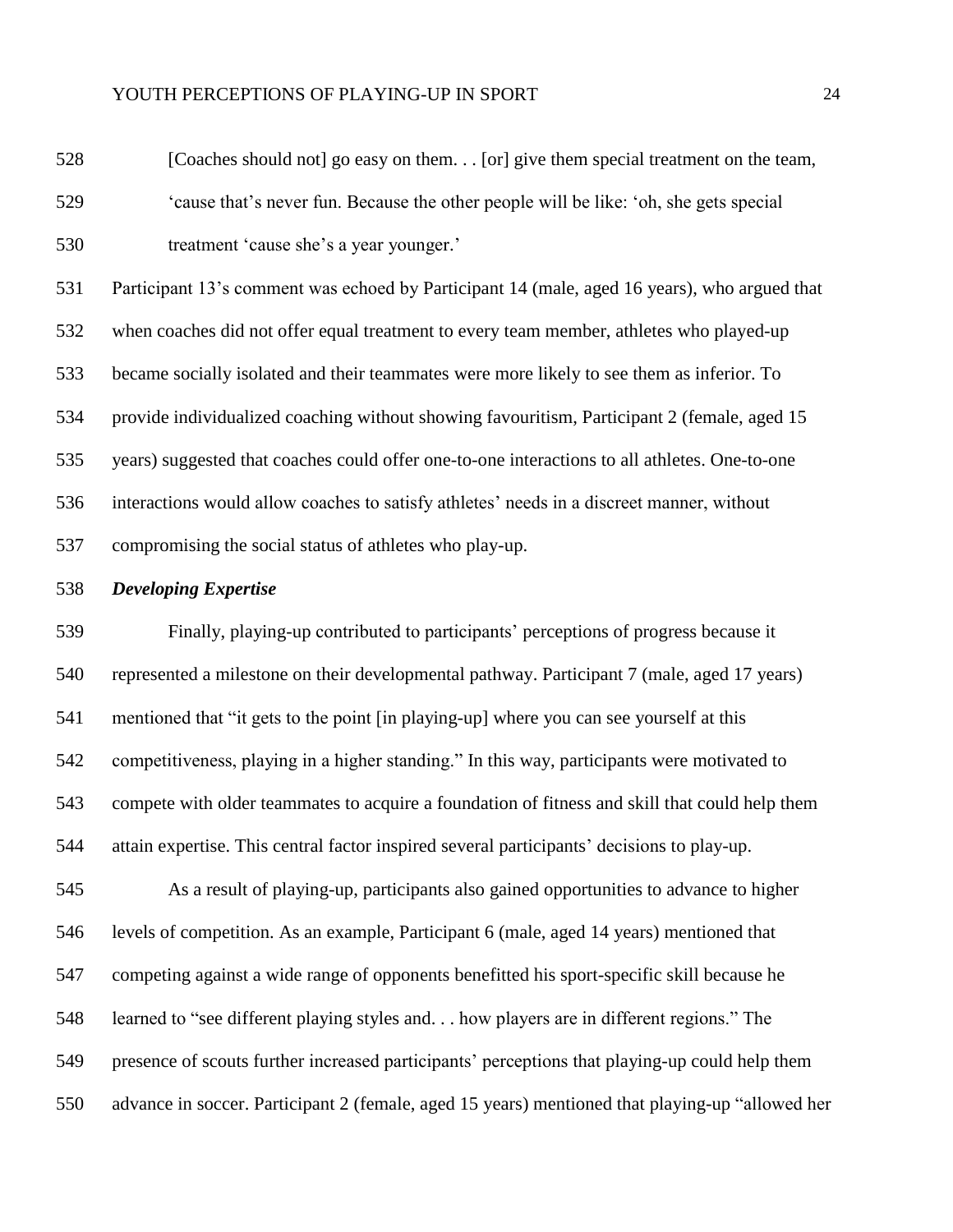to go to international tournaments, which got university scouts to notice her and then offer her a scholarship." In contrast, when Participant 11 (female, aged 14 years) considered the potential to be scouted, she felt torn; she could earn a scholarship to university, but playing varsity soccer was a major time commitment she did not want. She ultimately questioned whether or not she should play-up if she did not want to advance in soccer. Overall, these examples demonstrate that playing-up influenced participants' perceptions that they were making progress toward becoming competitive athletes. However, for those who had less desire to develop expertise, they sometimes doubted if they belonged in a team with athletes who did.

### **Discussion**

 The purpose of this study was to explore youth athletes' perceptions of playing-up in soccer and its perceived implications for their sport-specific skill and psychosocial development. Participants perceived that playing-up involved a balance between challenge and progress. They associated playing-up with challenges such as coping with a high intensity of competition and fitting in with older teammates. These challenges threatened participants' competence and confidence, but when participants overcame them, they perceived improvements in fitness, skill, social capital, and social adaptability. In addition, participants perceived playing-up to be rewarding when they received recognition, experienced performance-based and social success, and gained opportunities to develop expertise. The extent to which participants perceived progress depended on the influence of their teammates and coaches. Overall, participants' perceptions of playing-up did not differ fundamentally based on gender. This study presented two key findings related to participants' playing-up experiences.

 First, participants perceived playing-up to benefit their sport-specific skill and psychosocial development when it involved diverse sport experiences with athletes who had varying skill sets.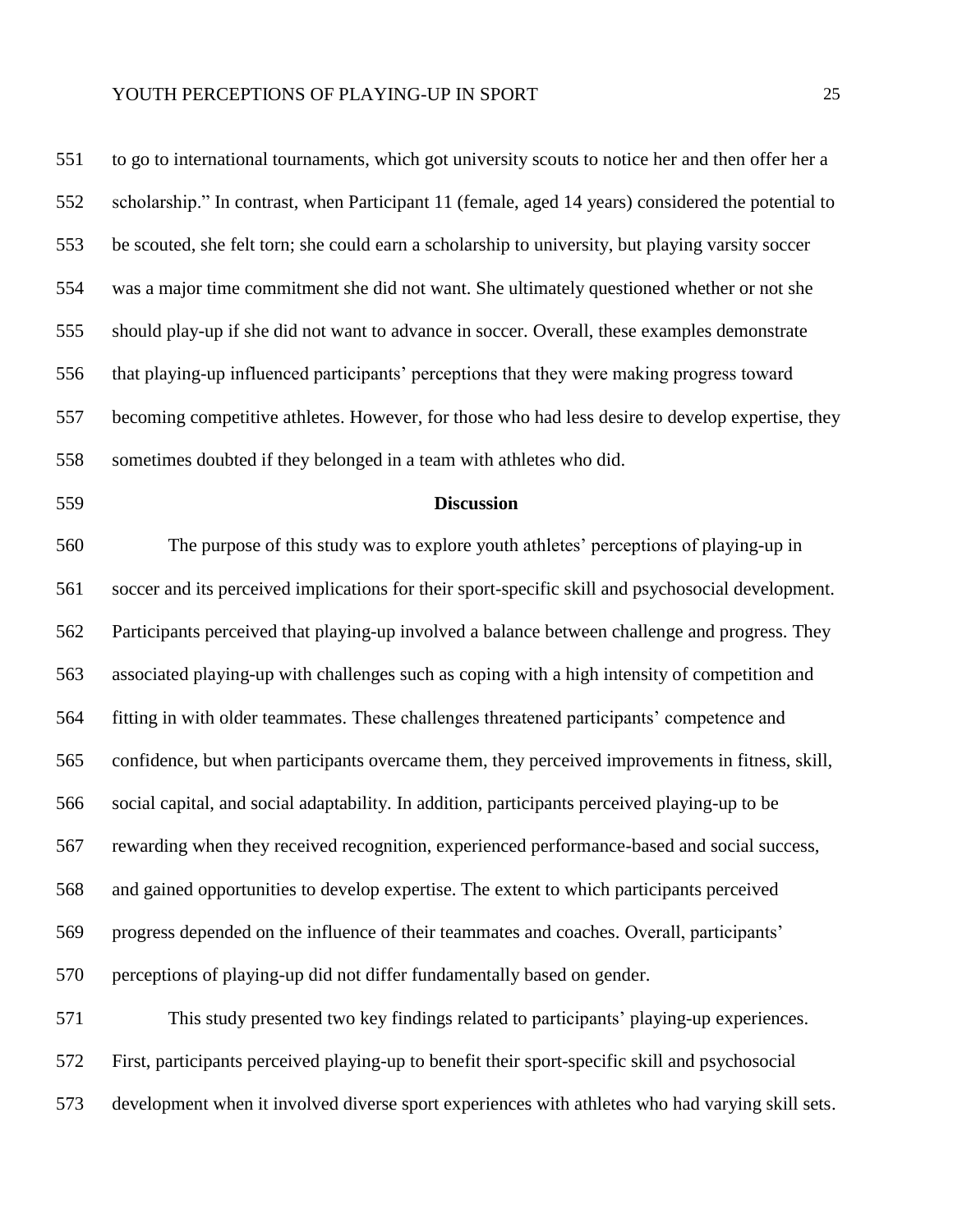The influence of within-sport diversity on athletes' skill acquisition and motivation to participate has been illustrated in past studies (e.g., Berry et al., 2008; Côté, 1999; Ford et al., 2009). It has also been suggested that greater diversity of experience may stimulate youth's interest in a specific activity (Hidi & Renninger, 2006). In the current study, competition against opponents who used a wide range of skills may have facilitated participants' skill acquisition and intrinsic motivation to engage with older peers. These findings are supported by those of Cumming and colleagues (2018), who found that early-maturing athletes who participated in bio-banding perceived a more diverse set of learning experiences that fostered their technical and psychosocial development. Tucker and colleagues (2016) suggested that aged-related differences in psychological maturity represent arguments against bio-banding. While these arguments also apply to playing-up, results from the current study indicated that several athletes who played-up perceived exposure to new challenges as a learning opportunity (Martindale & Nash, 2013). Further study is needed to understand the influence of practice and play activities on athletes' perceptions of challenge when they play-up.

 Some participants also attributed improvements in sport-specific and psychosocial skills to their immersion in an environment where they perceived higher standards for performance. The underdog hypothesis may help to explain these perceptions (Gibbs et al., 2012; Kelly et al., 2020; Krogman, 1959). The underdog hypothesis states that in competitive environments, the challenge that less skilled athletes face may benefit their performance, however, this type of competitive environment could also be detrimental. For example, Duda (1987) warned against excessive social comparison in sport, explaining that athletes were more likely to burn out when they defined their sport success based on peer comparisons rather than goal achievement. In the current study, participants' perceptions of playing-up were somewhat supported by the underdog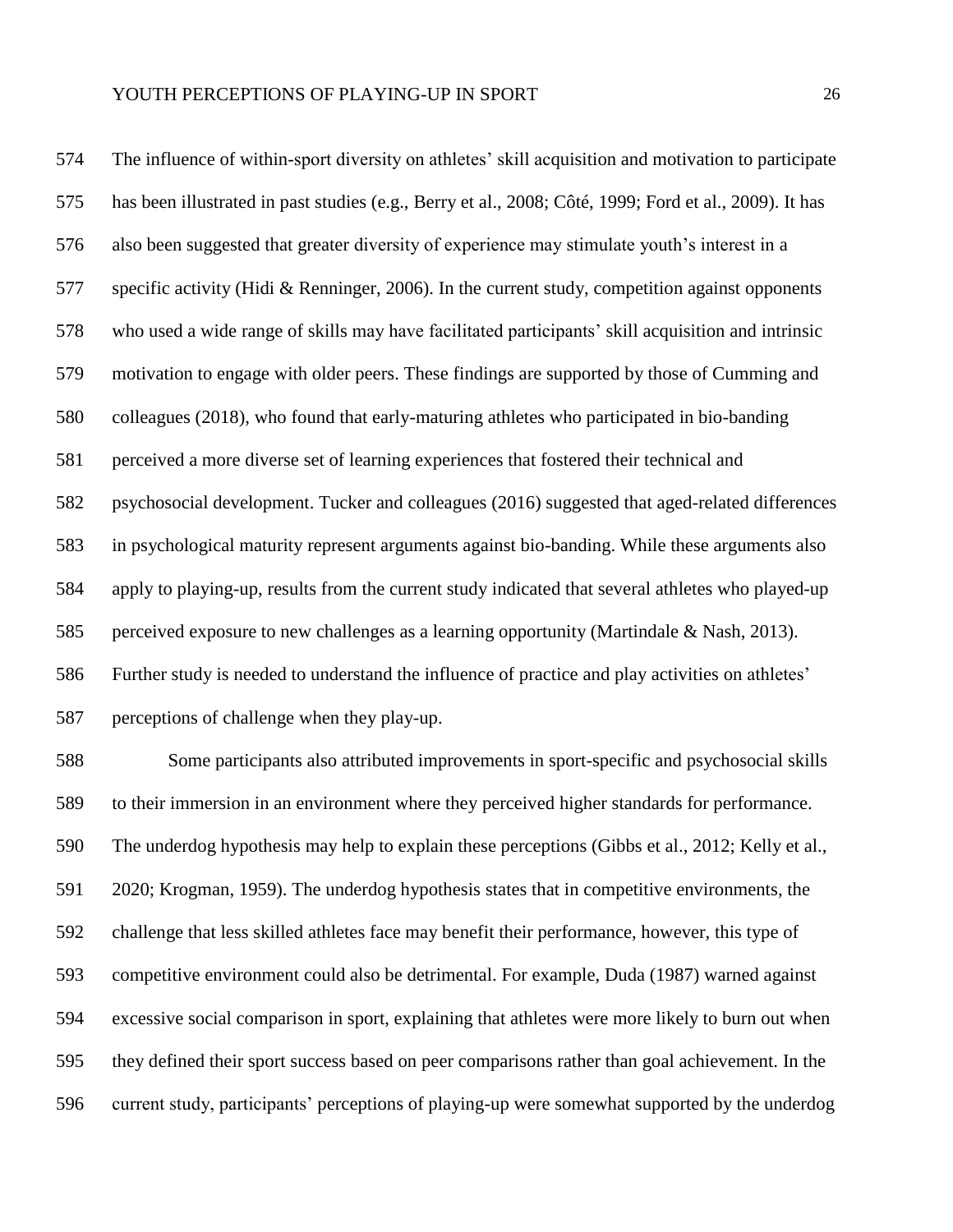hypothesis. Some participants reflected that their immersion with older peers helped them to adapt their fitness, skill, and social behavior. Playing-up may have contributed to these adaptations because athletes confronted a relatively high level of challenge and responded by developing positive habits of self-regulation (Cumming et al., 2018). However, for participants who experienced negative peer comparisons that were especially salient, playing-up may have impaired development because athletes felt that they could not measure up to the standards of an older team, and they lost the will to try. Overall, the complex relationship between playing-up and athlete development exemplifies that athletes do not perceive playing-up to be a homogeneous or *one-size-fits-all* experience. Thus, it may be interpreted that playing-up is not simply good or bad for athletes' sport-specific skill and psychosocial development. As a second central finding, participants' integration into an older team depended on support from teammates and coaches. Participants most needed support in the form of welcoming introductions, constructive feedback, and opportunities to show skill. Previously, researchers found that similar strategies may improve task cohesion, social cohesion, and social identity in sport teams (De Backer et al., 2011; Eys et al., 2009). For instance, Eys and colleagues (2009) revealed that coaches could improve task cohesion through effective communication with athletes, and teammates could improve social cohesion by engaging athletes in outside activities. Furthermore, De Backer and colleagues (2011) showed that coach behaviors related to perceived justice and need support (i.e., support for autonomy, competence, and belongingness) were positively associated with athlete perceptions of team identification. The consistency in results between the current study and past works implies that familiar strategies may be used to establish cohesion and social identity when athletes play-up. In addition, the current study adds to existing literature by offering ways to improve cohesion and social identity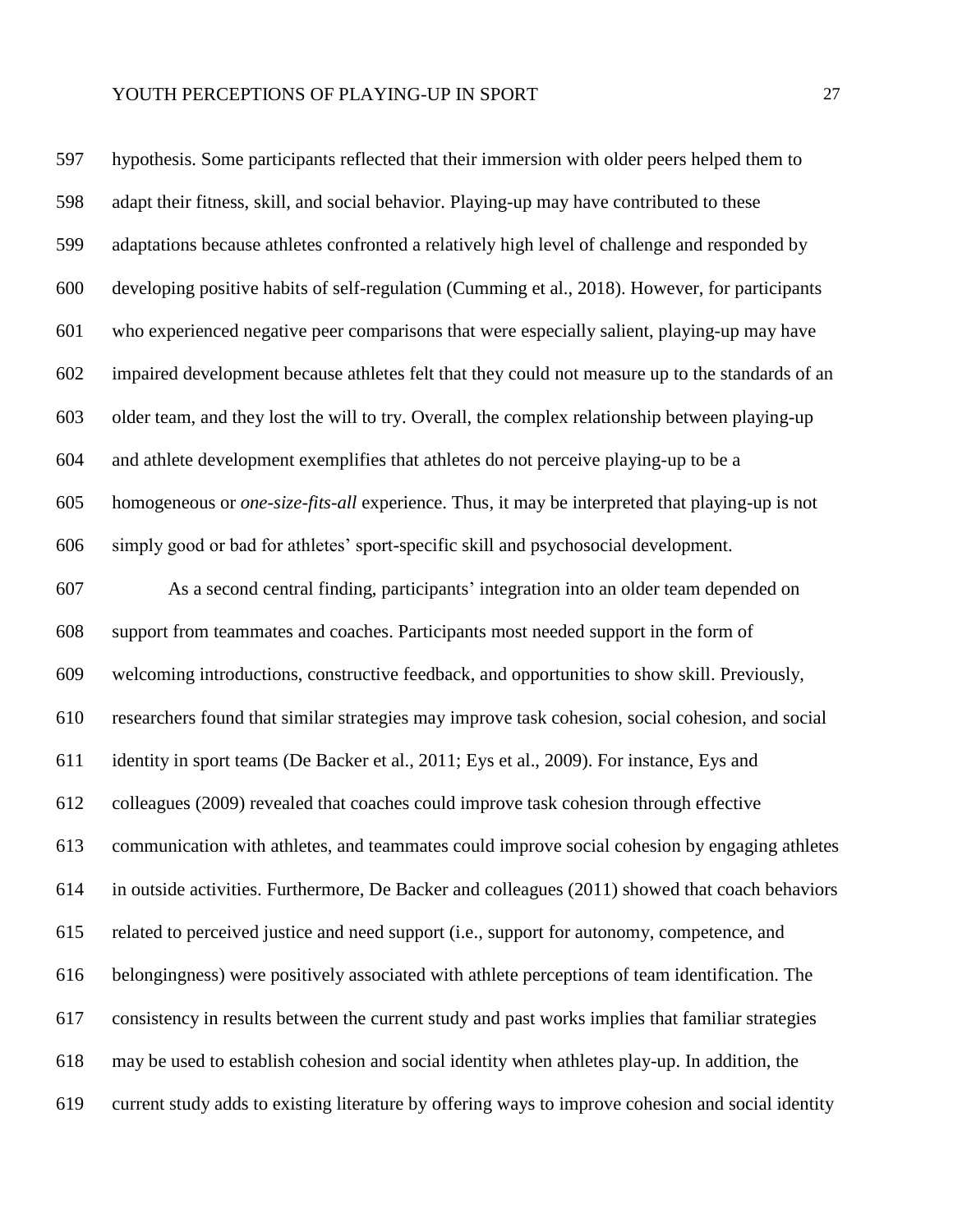that apply specifically to playing-up. With regard to task cohesion, coaches may ask athletes to teach skills to older teammates. With regard to social cohesion, older teammates may have casual conversations with athletes. Finally, with regard to social identity, coaches may provide individualized feedback to each athlete, so that older teammates perceive athletes who play-up similarly to themselves.

 Results from the current study highlight the important role that the coach plays in facilitating athletes' playing-up experiences. When coaches' behaviors suited athletes' specific needs (e.g., when coaches provided constructive feedback and opportunities to demonstrate skill), several athletes perceived benefit with regard to their developmental outcomes. Past research has identified coaches' ability to tailor to athletes' individual needs as a strong predictor of positive sport experiences (Vella et al., 2013). Additionally, Erickson and colleagues (2011) used state-space grids to show that an effective synchronized swimming coach directed more behaviors toward individual athletes, whereas an ineffective coach directed more behaviors toward the whole team. In the current study, coaches' tailored behaviors may have supported athletes' autonomy by conveying trust and respect for their abilities, and thereby increasing their perceptions of competence (Mageau & Vallerand, 2003). Thus, coaches may be more likely to enhance the holistic development of athletes who play-up through the use of tailored behaviors. In the context of the PAF, the interaction between the dynamic elements of quality social dynamics and appropriate settings appeared to play a key role in athletes' playing-up experiences (Côté et al., 2014; Vierimaa et al., 2017). Previous research in child development and education noted the importance of social and environmental influences on youth's physical and psychological development (e.g., Piaget, 1952; Vygotsky, 1978). In addition, the works of Bruner (1977) and Vygotsky (1978) implied that in the context of playing-up, teammates and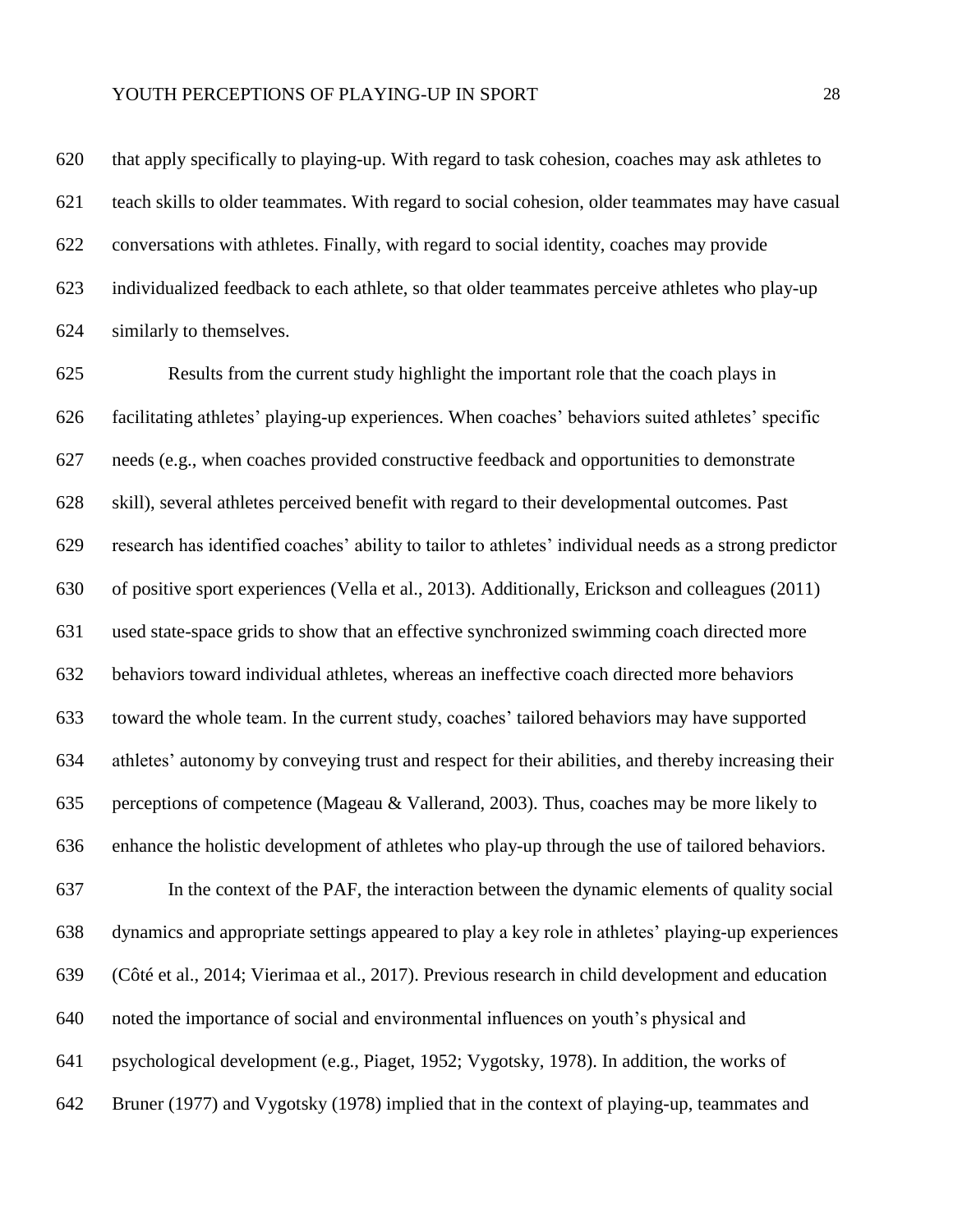coaches may foster athlete development by helping athletes to apply new knowledge (i.e., scaffolding). When athletes who play-up collaborated with teammates and coaches, they learned from activities that they might not otherwise have been able to complete (Gray, 2011). In this way, playing-up exposed athletes to peer and coach interactions that occurred within a sport environment that supported their zone of proximal development (ZPD; Gray, 2011; Hill et al., 2020; Vygotsky, 1978). Similar to Hill and colleagues (2020), who commented that bio-banding provided athletes with the resources needed to stay within their ZPD, findings from this study imply that the social and environmental factors implicated in playing-up affect athletes' sport- specific skill and psychosocial development by situating them within their ZPD. Further research may advance knowledge of playing-up by exploring how social and environmental factors impact athletes' perceptions of competence, confidence, connection and character (i.e., the 4C's; Côté et al., 2014; Vierimaa et al., 2017).

#### **Practical Applications, Limitations, and Future Directions**

 This study is the first to explore athletes' perceptions of playing-up. A key strength of this study is that it presents new knowledge regarding the factors that contribute to positive and negative playing-up experiences. Practitioners may use this knowledge to improve the playing- up experiences of future athletes. As such, teammates and coaches might consider four strategies to facilitate positive playing-up experiences. First, teammates and coaches may get to know athletes who play-up as people. They may also offer to include them in team activities that occur inside and outside of sport (e.g., practice activities that involve small groups, casual conversations, bonding activities). This behavior would communicate a desire to help athletes who play-up to integrate into the team's social dynamics. Second, coaches may provide constructive feedback to athletes who play-up while recognizing the pressures they may feel to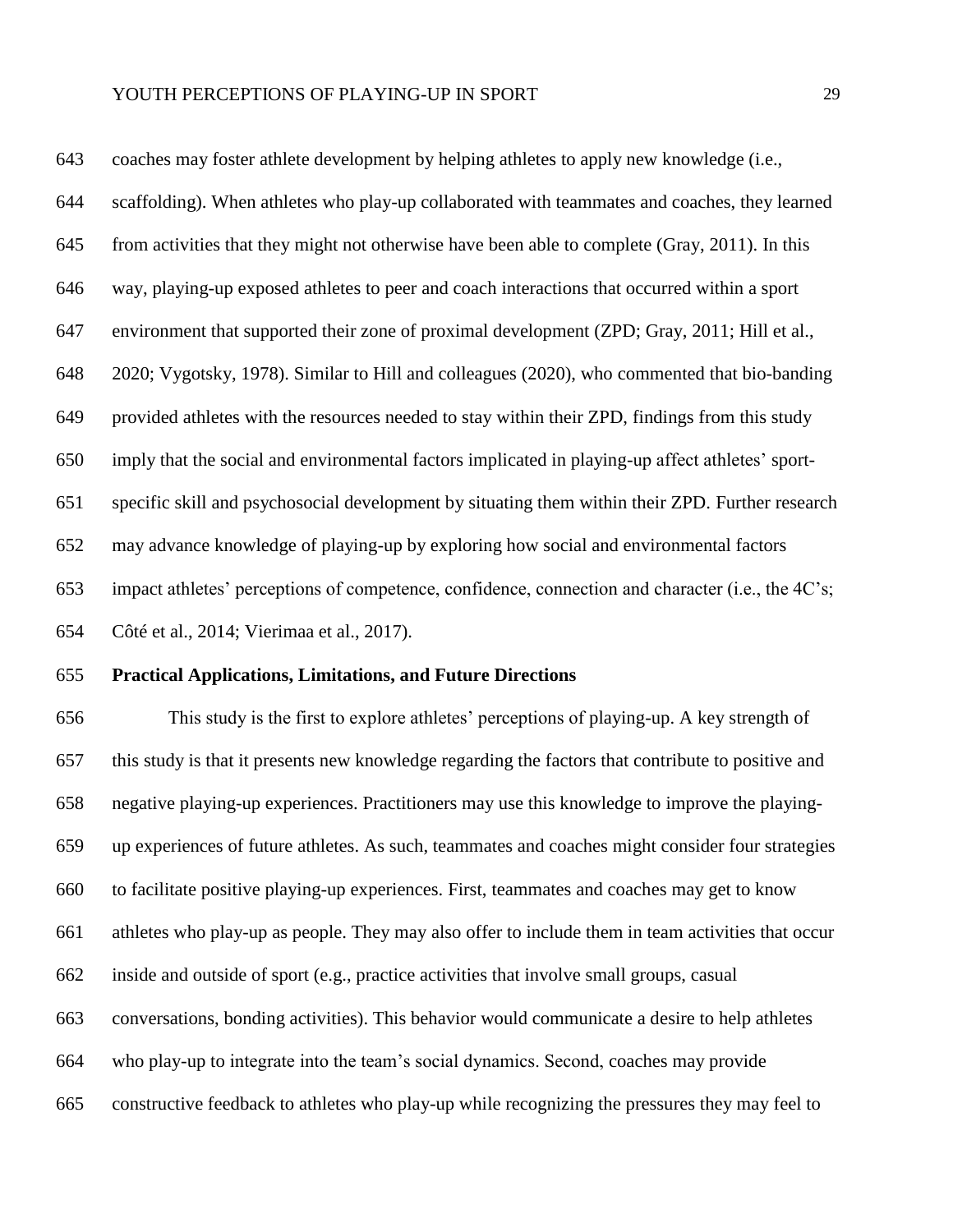| 666 | prove their worth and relate socially to older peers. In one-to-one interactions, coaches may offer |
|-----|-----------------------------------------------------------------------------------------------------|
| 667 | a combination of encouragement and corrective feedback to help athletes improve sport-specific      |
| 668 | skill while also facilitating mutual trust and respect. Third, teammates and coaches may            |
| 669 | encourage athletes to share knowledge during tactical discussions. As a result, athletes may gain   |
| 670 | competence and social acceptance, which would make them more likely to attend to others'            |
| 671 | advice. Fourth, coaches may structure the sport environment to allow athletes to show their skill   |
| 672 | in front of their older peers. Coaches may change the structure of the sport environment by         |
| 673 | introducing activities that require older peers to cooperate with athletes who play-up in order to  |
| 674 | be successful.                                                                                      |
| 675 | The current study's findings also shed light on factors within playing-up that may be               |
| 676 | indicative of youth development. For example, sport practitioners may gauge the extent to which     |
| 677 | athletes who play-up are establishing mutual trust and respect with teammates based on how          |
| 678 | often they receive the ball in training and competition. Coaches may facilitate trust and respect   |
| 679 | between athletes who play-up and their older peers by providing them with playing time and          |
| 680 | allowing them to demonstrate activities for the rest of the team. In addition, this study showed    |
| 681 | that athletes who play-up may exhibit independent motivation to improve fitness and skill by        |
| 682 | practicing at home, working out, or watching film of past games. Sport practitioners may inspire    |
| 683 | athletes' independent motivation by complimenting them on their play and communicating that         |
| 684 | they believe in their ability to achieve athletic and personal success on an older team.            |
|     |                                                                                                     |

 Beyond this study's practical implications, its results must be interpreted in light of some important limitations. For instance, eight out of the 17 participants shared the same coach, and they thought favorably of this coach's ability to develop athletes who play-up. In addition, the final sample included 15 participants who played-up at the time of data collection, but only two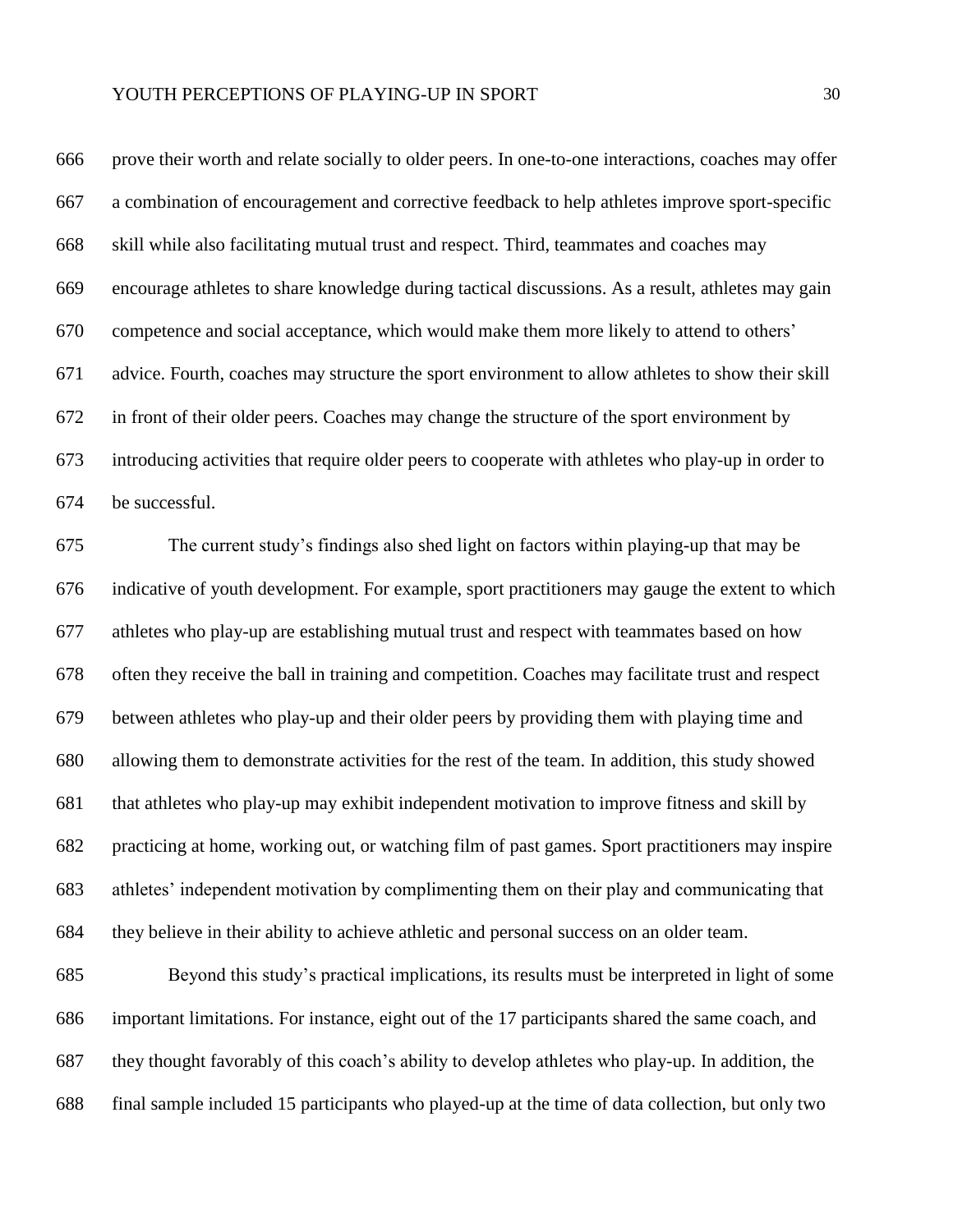participants who withdrew from playing-up. These factors collectively imply that this study may be subject to selection bias (Norris, 1997). As a result, this study may present an overly positive account of playing-up in youth soccer, despite the inclusion of participants who played-up and then returned to same-aged play.

 Future research is warranted in several areas to advance current understandings of playing-up. First, the processes involved in playing-up may be simpler or more complex than those described in this study. Future studies may explore differences in key stakeholders' perceptions of playing-up based on contextual factors such as sport, sport type (e.g., individual or team), level of competition, age of participants, gender, ethnicity, race, and sociocultural status (Côté & Gilbert, 2009). Second, research is needed to explore how the sport-specific and psychosocial skills of athletes who play-up compare to those of athletes who play at their age level. Quantitative studies may help to shed light on sport-specific and psychosocial factors that may indicate athletes' suitability to play-up. This research could offer recommendations for practitioners regarding when it is appropriate for coaches to play-up youth athletes. Third, in accordance with the PAF, future research may contribute to a richer understanding of playing-up by exploring its influence on athletes' competence, confidence, connection, and character (i.e., the 4Cs; Côté et al., 2014; Vierimaa et al., 2017). Finally, once sufficient evidence is accrued, data from athletes who play-up may be used to reform playing-up policies so that athletes might benefit from their own recommendations. In bridging the research-to-practice gap, further study may elucidate the best methods to translate knowledge about positive playing-up experiences for athletes, teammates, coaches, and parents.

#### **Conclusion**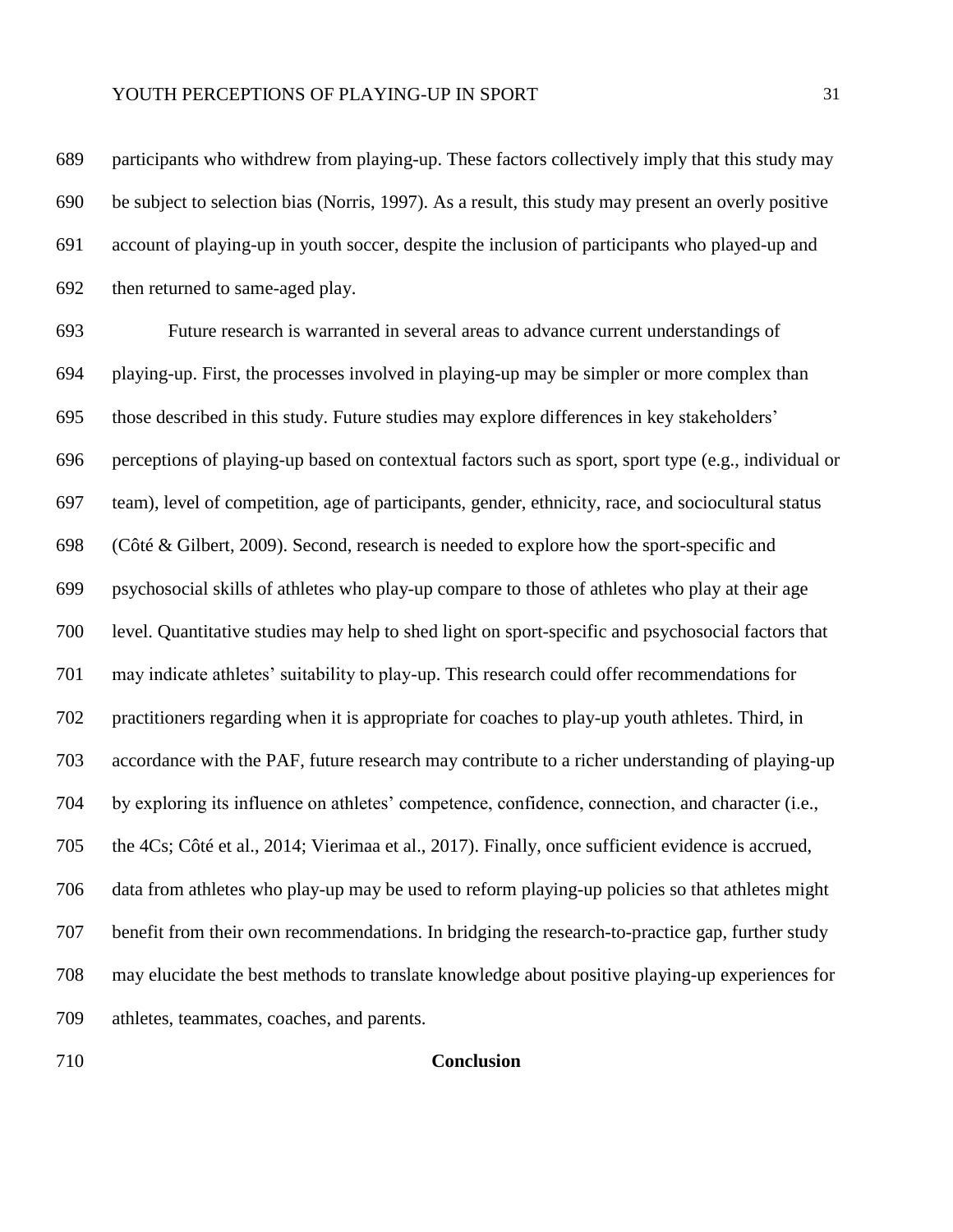| 711 | This study provides a foundation of research on athletes' experiences of playing-up.                |
|-----|-----------------------------------------------------------------------------------------------------|
| 712 | Researchers used a qualitative interview approach rooted in relativist ontology and subjectivist    |
| 713 | epistemology to explore how athletes perceived playing-up to influence their sport-specific skill   |
| 714 | and psychosocial development. Generally, participants perceived playing-up to involve a balance     |
| 715 | between challenge and progress. Participants also offered guidance to teammates and coaches on      |
| 716 | how to provide support. Namely, participants found that when teammates were welcoming and           |
| 717 | involved them in group activities, and coaches gave constructive feedback and encouragement,        |
| 718 | they were more likely to reap improvements in areas such as fitness, skill, confidence, social      |
| 719 | capital, and social adaptability. Further study is warranted to advance knowledge regarding how     |
| 720 | playing-up affects athletes differently based on context, and when it is appropriate for youth      |
| 721 | athletes to play-up.                                                                                |
| 722 | <b>Acknowledgments</b>                                                                              |
| 723 | This research was supported by an Insight Grant from the Social Sciences and                        |
| 724 | Humanities Research Council of Canada (SSHRC Grant #435-2014-0038). The research team               |
| 725 | would like to thank all of the athletes, parents, coaches, and administrative staff who helped with |
| 726 | participant recruitment and data collection for this study.                                         |
| 727 |                                                                                                     |
| 728 |                                                                                                     |
| 729 |                                                                                                     |
| 730 |                                                                                                     |
| 731 |                                                                                                     |
| 732 |                                                                                                     |
| 733 |                                                                                                     |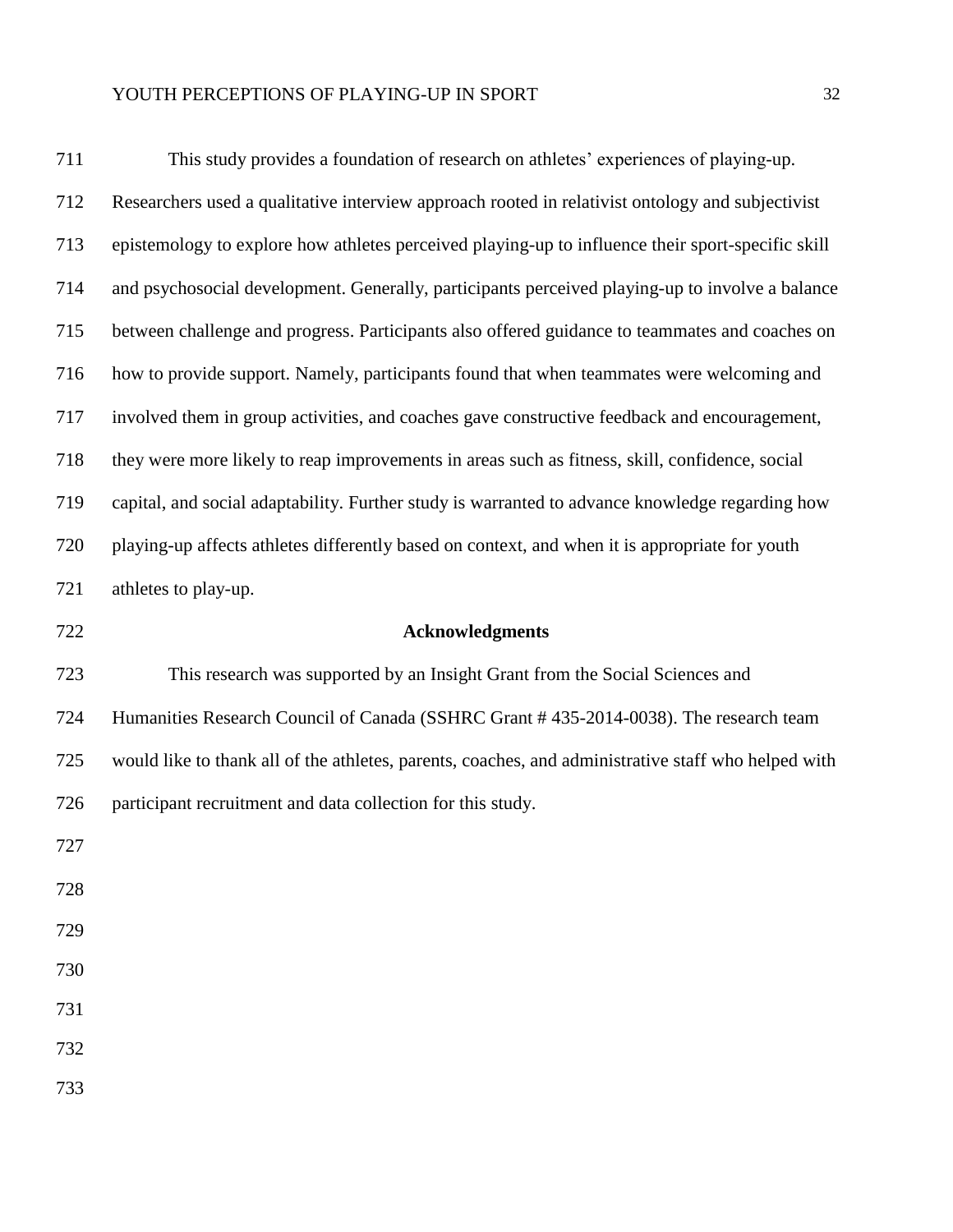| 734 | <b>References</b>                                                                                   |
|-----|-----------------------------------------------------------------------------------------------------|
| 735 | Baker, J., Schorer, J., Cobley, S., Schimmer, G., & Wattie, N. (2009). Circumstantial               |
| 736 | development and athletic excellence: The role of date of birth and birthplace. European             |
| 737 | Journal of Sport Science, 9(6), 329-339. https://doi.org/10.1080/17461390902933812                  |
| 738 | Berry, J., Abernethy, B., & Côté, J. (2008). The contribution of structured practice and deliberate |
| 739 | play to the development of expert perceptual and decision-making skill. Journal of Sport            |
| 740 | and Exercise Psychology, 30(6), 685-708. https://doi.org/10.1123/jsep.30.6.685                      |
| 741 | Bourke, B. (2014). Positionality: Reflecting on the research process. The Qualitative Report,       |
| 742 | $19(33)$ , 1-9.                                                                                     |
| 743 | Bradley, B., Johnson, D., Hill, M., McGee, D., Kana-ah, A., Sharpin, C., Sharp, P., Kelly, A. L.,   |
| 744 | Cumming, S. P., & Malina, R. M. (2019). Bio-banding in academy football: Player's                   |
| 745 | perceptions of a maturity matched tournament. Annals of Human Biology 46(5), 400-408.               |
| 746 | https://doi.org/10.1080/03014460.2019.1640284                                                       |
| 747 | Braun, V., Clarke, V., & Weate, P. (2017). Using thematic analysis in sport and exercise            |
| 748 | research. In B. Smith & A. C. Sparkes (Eds.), Routledge Handbook of Qualitative                     |
| 749 | Research in Sport and Exercise (pp. 191-205). Routledge.                                            |
| 750 | Bruner, J. (1977). The process of education. Harvard University Press.                              |
| 751 | Campbell, E. C., Bracewell, P. J., Blackie, E., & Patel, A. K. (2018). The impact of Auckland       |
| 752 | junior rugby weight limits on player retention. Journal of Sport and Health                         |
| 753 | Research, 10(2), 317-326.                                                                           |
| 754 | Cobley, S., Baker, J., Wattie, N., & McKenna, J. (2009). Annual age-grouping and athlete            |
| 755 | development. Sports Medicine, 39(3), 235-256.                                                       |
| 756 | https://doi.org/10.2165/00007256-200939030-00005                                                    |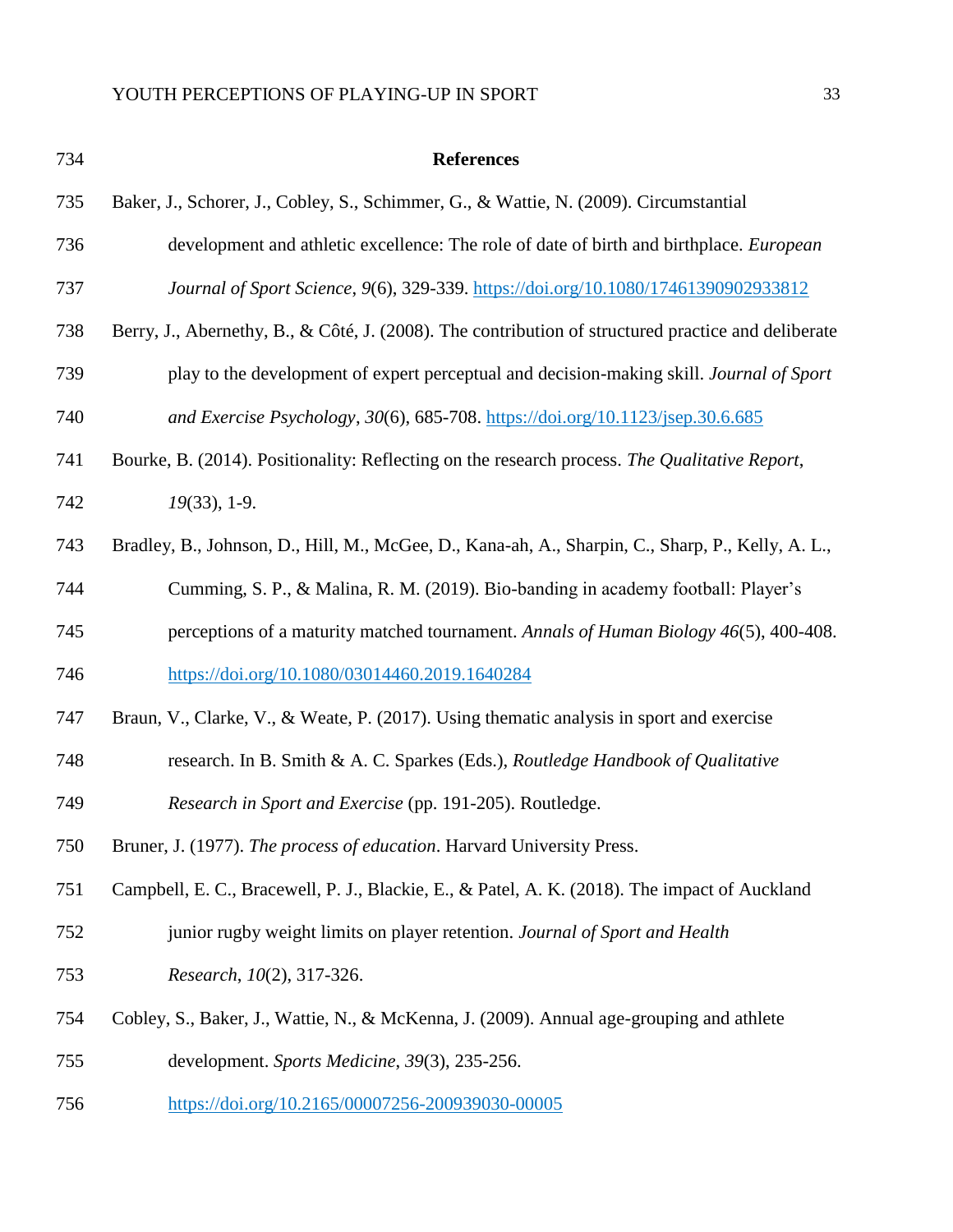- Côté, J. (1999). The influence of the family in the development of talent in sport. *The Sport*
- *Psychologist*, *13*(4), 395-417.<https://doi.org/10.1123/tsp.13.4.395>
- Côté, J., & Gilbert, W. (2009). An integrative definition of coaching effectiveness and expertise.
- *International Journal of Sports Science & Coaching*, *4*(3), 307-323.
- <https://doi.org/10.1260/174795409789623892>
- Côté, J., Turnnidge, J., & Evans, M. B. (2014). The dynamic process of development through sport. *Kinesiologia Slovenica*, *20*(3), 14-26.
- Cumming, S. P., Brown, D. J., Mitchell, S., Bunce, J., Hunt, D., Hedges, C., Crane, G., Gross,
- A., Scott, S., Franklin, E., Breakspear, D., Dennison, L., White, P., Cain, A., Eisenmann,
- J. C., & Malina, R. M. (2018). Premier League academy soccer players' experiences of
- competing in a tournament bio-banded for biological maturation. *Journal of Sports*
- *Sciences*, *36*(7), 757-765.<https://doi.org/10.1080/02640414.2017.1340656>
- Cumming, S. P., Lloyd, R. S., Oliver, J. L., Eisenmann, J. C., & Malina, R. M. (2017). Bio-
- banding in sport: Applications to competition, talent identification, and strength and
- conditioning of youth athletes. *Strength & Conditioning Journal*, *39*(2), 34-47.
- <https://doi.org/10.1519/SSC.0000000000000281>
- De Backer, M., Boen, F., Ceux, T., De Cuyper, B., Høigaard, R., Callens, F., Fransen, K., &
- Vande Broek, G. (2011). Do perceived justice and need support of the coach predict team
- identification and cohesion? Testing their relative importance among top volleyball and
- handball players in Belgium and Norway. *Psychology of Sport and Exercise*, *12*(2), 192-
- 201.<https://doi.org/10.1016/j.psychsport.2010.09.009>
- Dixon, J., Horton, S., & Weir, P. (2011). Relative age effects: Implications for leadership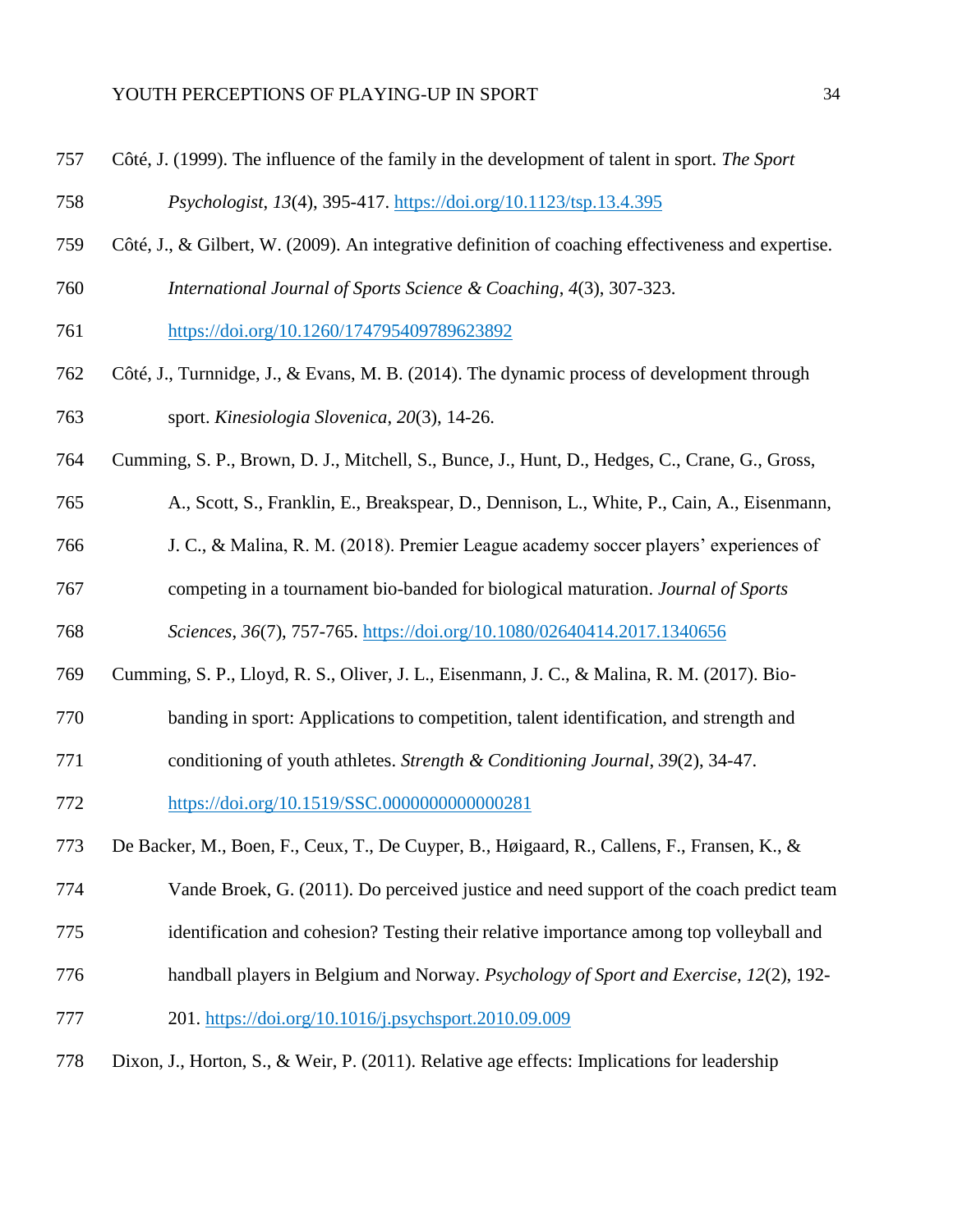development. *The International Journal of Sport and Society*, *2*(2), 1-16.

<https://doi.org/10.18848/2152-7857/CGP/v02i02/54068>

- Duda, J. L. (1987). Toward a developmental theory of children's motivation in sport. *Journal of*
- *Sport and Exercise Psychology*, *9*(2), 130-145.<https://doi.org/10.1123/jsp.9.2.130>
- Erdal, K. (2018). *The adulteration of children's sports: Waning health and well-being in the age of organized play*. Rowman & Littlefield.
- Erickson, K., Côté, J., Hollenstein, T., & Deakin, J. (2011). Examining coach-athlete
- interactions using state space grids: An observational analysis in competitive youth
- sport. *Psychology of Sport and Exercise*, *12*(6), 645-654.
- <https://doi.org/10.1016/j.psychsport.2011.06.006>
- Eys, M. A., Loughead, T. M., Bray, S. R., & Carron, A. V. (2009). Perceptions of cohesion by

youth sport participants. *The Sport Psychologist*, *23*(3), 330-345.

- <https://doi.org/10.1123/tsp.23.3.330>
- Ford, P. R., Ward, P., Hodges, N. J., & Williams, A. M. (2009). The role of deliberate practice
- and play in career progression in sport: The early engagement hypothesis. *High Ability*
- *Studies*, *20*(1), 65-75.<https://doi.org/10.1080/13598130902860721>
- Gentry, M., & Owen, S. V. (1999). An investigation of the effects of total school flexible cluster
- grouping on identification, achievement, and classroom practices. *Gifted Child*
- *Quarterly*, *43*(4), 224-243. <https://doi.org/10.1177/001698629904300402>
- Gibbs, B. G., Jarvis, J. A., & Dufur, M. J. (2012). The rise of the underdog? The relative age
- effect reversal among Canadian-born NHL hockey players: A reply to Nolan and Howell.
- *International Review for the Sociology of Sport*, *47*(5), 644-649.
- <https://doi.org/10.1177/1012690211414343>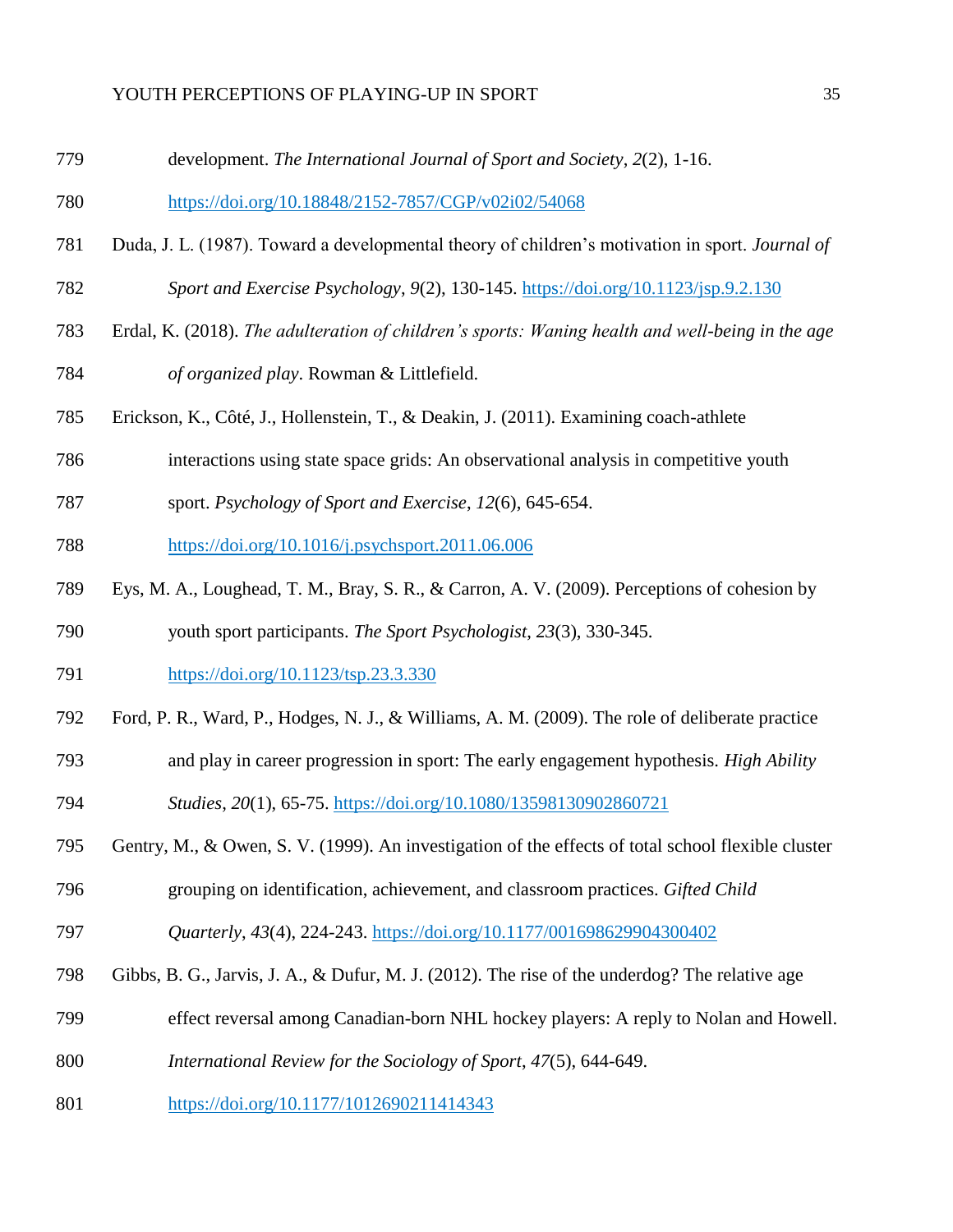- Gray, P. (2011). The special value of children's age-mixed play. *American Journal of Play*, *3*(4), 500-522.
- Hancock, D. J., Adler, A. L., & Côté, J. (2013). A proposed theoretical model to explain relative age effects in sport. *European Journal of Sport Science*, *13*(6), 630-637.
- <https://doi.org/10.1080/17461391.2013.775352>
- Helsen, W. F., Starkes, J. L., & Van Winckel, J. (1998). The influence of relative age on success and dropout in male soccer players. *American Journal of Human Biology*, *10*(6), 791-
- 798.
- [https://doi.org/10.1002/\(SICI\)1520-6300\(1998\)10:6<791::AID-AJHB10>3.0.CO;2-1](https://doi.org/10.1002/(SICI)1520-6300(1998)10:6%3c791::AID-AJHB10%3e3.0.CO;2-1)
- Hidi, S., & Renninger, K. A. (2006). The four-phase model of interest development. *Educational Psychologist*, *41*(2), 111-127. [https://doi.org/10.1207/s15326985ep4102\\_4](https://doi.org/10.1207/s15326985ep4102_4)
- Hill, M., Spencer, A., McGee, D., Scott, S., Frame, M., & Cumming, S. P. (2020). The
- psychology of bio-banding: AVygotskian perspective. *Annals of Human Biology*, *47*(4),
- 328-335.<https://doi.org/10.1080/03014460.2020.1797163>
- Johnson, A., (2018). Personal reflections on football academies across two cultures. *Aspetar*
- *Sports Medicine Journal*, *7*(16), 20-25.
- Johnson, A., Farooq, A., & Whiteley, R. (2017). Skeletal maturation status is more strongly
- associated with academy selection than birth quarter. *Science and Medicine in*
- *Football*, *1*(2), 157-163.<https://doi.org/10.1080/24733938.2017.1283434>
- Kelly, A. L., & Williams, C. A. (2020). Physical characteristics and the talent identification and
- development processes in youth soccer: A narrative review. *Strength and Conditioning*
- *Journal*, Advance online publication.<https://doi.org/10.1519/SSC.0000000000000576>
- Kelly, A. L., Wilson, M. R., Gough, L. A., Knapman, H., Morgan, P., Cole, M., Jackson, D. T.,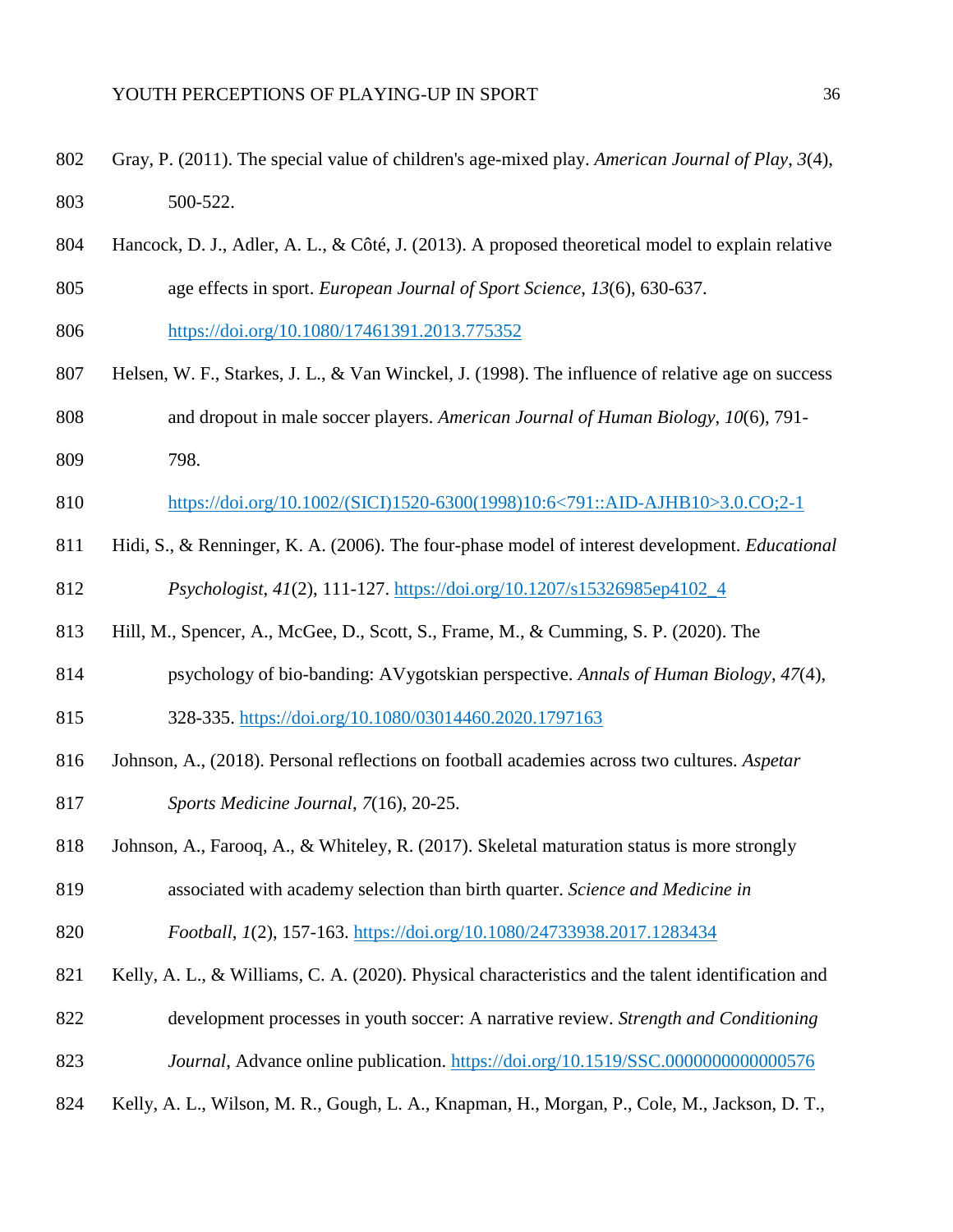| 825 | & Williams, C. A. (2020). A longitudinal investigation into the relative age effect in an         |
|-----|---------------------------------------------------------------------------------------------------|
| 826 | English professional football club: Exploring the 'underdog hypothesis'. Science and              |
| 827 | Medicine in Football, 4(2), 111-118. https://doi.org/10.1080/24733938.2019.1694169                |
| 828 | Krogman, W. M. (1959). Maturation age of 55 boys in the little league World series, 1957.         |
| 829 | Research Quarterly. American Association for Health, Physical Education and                       |
| 830 | Recreation, 30(1), 54-56. https://doi.org/10.1080/10671188.1959.10613007                          |
| 831 | Kulik, J. A. (2004). Meta-analytic studies of acceleration. In N. Colangelo, S. G. Assouline, &   |
| 832 | M. U. M. Gross (Eds.), A nation deceived: How schools hold back America's brightest               |
| 833 | students, Volume II (pp. 13-22). Educators Guild Newsletter.                                      |
| 834 | Kulik, C. L. C., & Kulik, J. A. (1982). Effects of ability grouping on secondary school students: |
| 835 | A meta-analysis of evaluation findings. American Educational Research Journal, 19(3),             |
| 836 | 415-428. https://doi.org/10.3102/00028312019003415                                                |
| 837 | Lemez, S., Baker, J., Horton, S., Wattie, N., & Weir, P. (2014). Examining the relationship       |
| 838 | between relative age, competition level, and dropout rates in male youth ice-hockey               |
| 839 | players. Scandinavian Journal of Medicine & Science in Sports, 24(6), 935-942.                    |
| 840 | https://doi.org/10.1111/sms.12127                                                                 |
| 841 | MacDonald, D. J., Cheung, M., Côté, J., & Abernathy, B. (2009). Place but not date of birth       |
| 842 | influences the development and emergence of athletic talent in American football.                 |
| 843 | Journal of Applied Sport Psychology, 21(1), 80-90.                                                |
| 844 | https://doi.org/10.1080/10413200802541868                                                         |
| 845 | Mageau, G. A., & Vallerand, R. J. (2003). The coach-athlete relationship: A motivational          |
|     |                                                                                                   |

model. *Journal of Sports Science*, *21*(11), 883-904.

<https://doi.org/10.1080/0264041031000140374>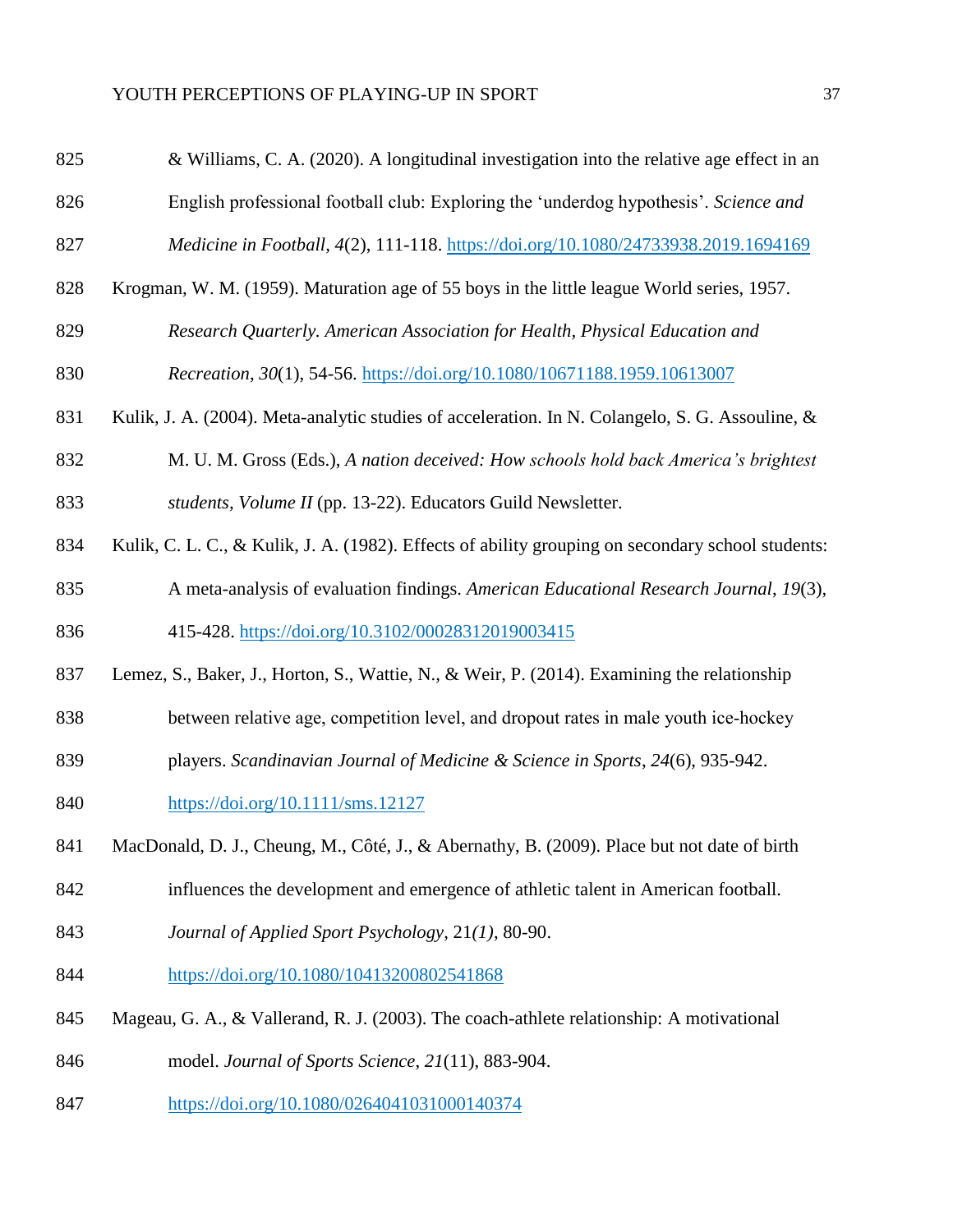| ٧<br>I  | ۰,      |
|---------|---------|
| I       | ۰.      |
| ۰.<br>٠ | ۰.<br>v |

- Malina, R. M., Cumming, S. P., Rogol, A. D., Coelho-e-Silva, M. J., Figueiredo, A. J., Konarski,
- J. M., & Kozieł, S. M. (2019). Bio-banding in youth sports: Background, concept, and
- application. *Sports Medicine*, *49*(11), 1671-1685. [https://doi.org/10.1007/s40279-019-](https://doi.org/10.1007/s40279-019-01166-x)
- [01166-x](https://doi.org/10.1007/s40279-019-01166-x)
- Martindale, R., & Nash, C. (2013). Sport science relevance and application: Perceptions of UK coaches. *Journal of Sports Sciences*, *31*(8), 807-819.
- <https://doi.org/10.1080/02640414.2012.754924>
- Myer, G. D., Jayanthi, N., DiFiori, J. P., Faigenbaum, A. D., Kiefer, A. W., Logerstedt, D., &
- Micheli, L. J. (2016). Sports specialization, part II: Alternative solutions to early sport
- specialization in youth athletes. *Sports Health, 8*(1), 65-73.
- <https://doi.org/10.1177/1941738115614811>
- Norris, N. (1997). Error, bias and validity in qualitative research. *Educational Action Research*,
- *5*(1), 172-176.<https://doi.org/10.1080/09650799700200020>
- 861 Ormston, R., Spencer, L., Bernard, M., & Snape, D. (2014). The foundations of qualitative
- research. In J. Ritchie, J. Lewis, C. McNaughton Nicholls, & R. Ormston (Eds.),
- *Qualitative research practice: A guide for social science students & researchers* (pp.1-
- 26). Sage.
- O'Sullivan, J. (2017, March 27). *Should my child play-up? The do's and don'ts of moving kids to*
- *older age groups*. Changing the Game Project.
- <https://changingthegameproject.com/child-play-dos-donts-moving-kids-older-age-groups/>
- Piaget, J. (1952). *The origins of intelligence in children*. W. W. Norton & Company.
- Reeves, M. J., Enright, K. J., Dowling, J., & Roberts, S. J. (2018). Stakeholders' understanding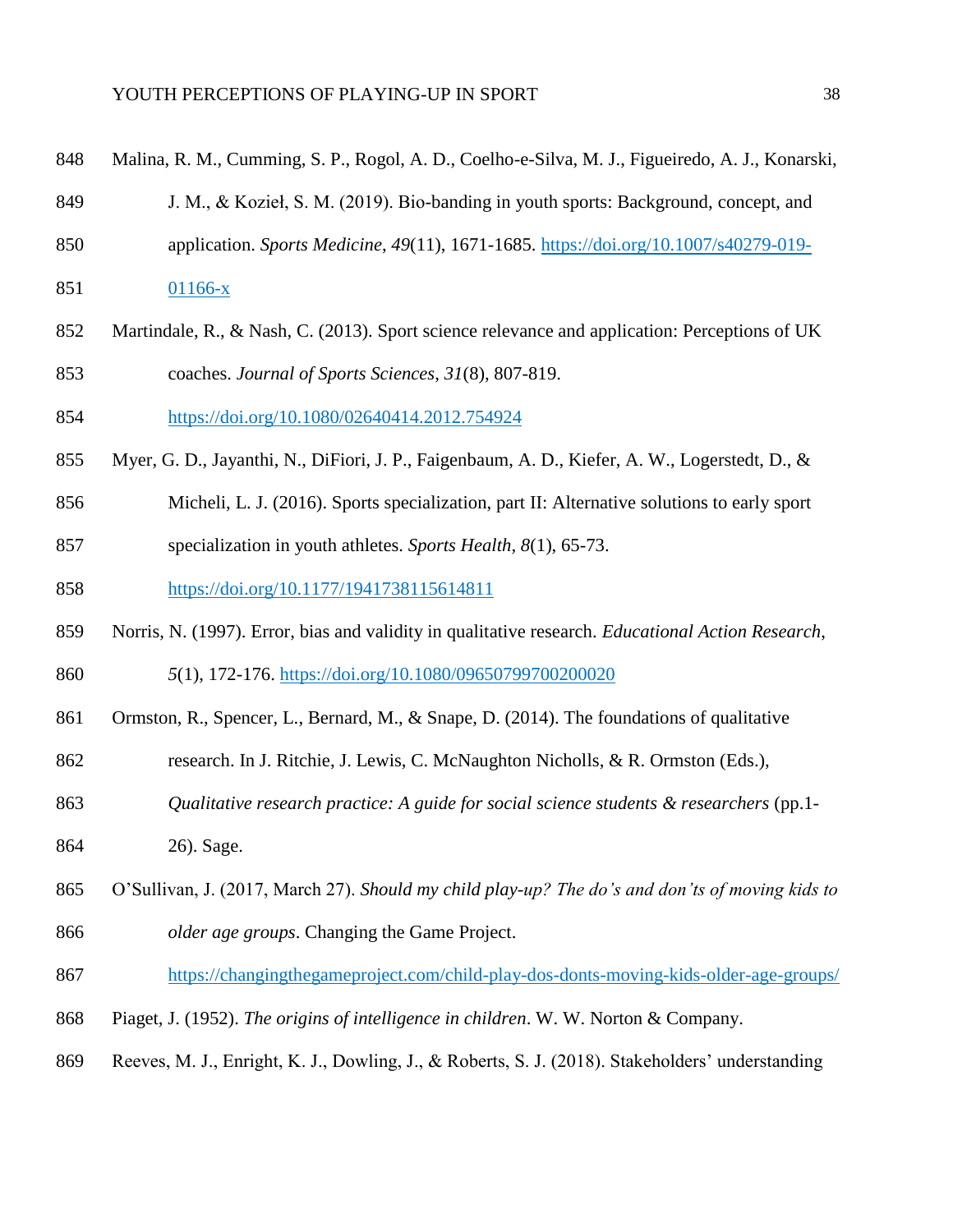and perceptions of bio-banding in junior-elite football training. *Soccer & Society*, *19*(8),

1166-1182.<https://doi.org/10.1080/14660970.2018.1432384>

- Sayler, M. F., & Brookshire, W. K. (1993). Social, emotional, and behavioral adjustment of
- accelerated students, students in gifted classes, and regular students in eighth
- grade. *Gifted Child Quarterly*, *37*(4), 150-154.
- <https://doi.org/10.1177/001698629303700403>
- Sparkes, A. C., & Smith, B. (2014). *Qualitative research methods in sport, exercise, and health: From process to product*. Routledge.
- Steenbergen-Hu, S., Makel, M. C., & Olszewski-Kubilius, P. (2016). What one hundred years of
- research says about the effects of ability grouping and acceleration on K–12 students'
- academic achievement: Findings of two second-order meta-analyses. *Review of*
- *Educational Research*, *86*(4), 849-899. <https://doi.org/10.3102/0034654316675417>
- Steenbergen-Hu, S., & Moon, S. M. (2011). The effects of acceleration on high-ability learners:
- A meta-analysis. *Gifted Child Quarterly*, *55*(1), 39-53.
- <https://doi.org/10.1177/0016986210383155>
- Tracy, S. J. (2010). Qualitative quality: Eight "big-tent" criteria for excellent qualitative
- research. *Qualitative Inquiry*, 16(10), 837-851.
- <https://doi.org/10.1177/1077800410383121>
- Tucker, R., Raftery, M., & Verhagen, E. (2016). Injury risk and a tackle ban in youth rugby
- union: Reviewing the evidence and searching for targeted, effective interventions. A
- critical review. *British Journal of Sports Medicine*, *50*(15), 921-925.
- <https://doi.org/10.1136/bjsports-2016-096322>
- Vella, S. A., Oades, L. G., & Crowe, T. P. (2013). The relationship between coach leadership,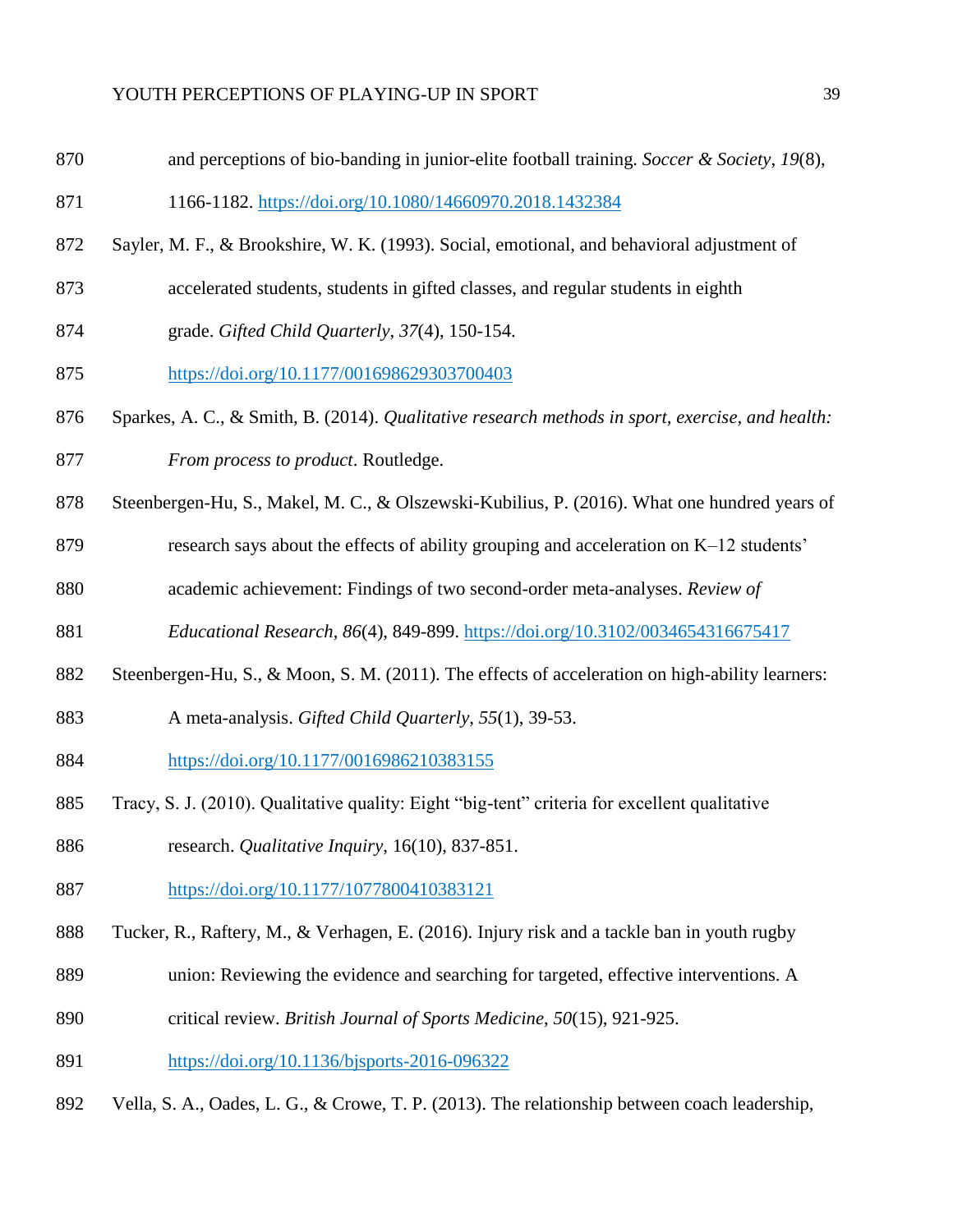- the coach-athlete relationship, team success, and the positive developmental experiences
- of adolescent soccer players. *Physical Education and Sport Pedagogy*, *18*(5), 549-561.

<https://doi.org/10.1080/17408989.2012.726976>

- Vierimaa, M., Turnnidge, J., Bruner, M., & Côté, J. (2017). Just for the fun of it: Coaches'
- perceptions of an exemplary community youth sport program. *Physical Education and Sport Pedagogy*, *22*(6), 603-617. <https://doi.org/10.1080/17408989.2017.1341473>
- Vygotsky, L. S. (1978). *Mind in society: The development of higher psychological processes*.
- Harvard University Press.
- Webdale, K., Baker, J., Schorer, J., & Wattie, N. (2019). Solving sport's 'relative age' problem:
- A systematic review of proposed solutions. *International Review of Sport and Exercise*
- *Psychology*, Advance online publication.

<https://doi.org/10.1080/1750984X.2019.1675083>

- Willis, J. W., Jost, M., & Nilakanta, R. (2007). *Foundations of qualitative research: Interpretive and critical approaches*. Sage.
- Yeo, A., Legard, R., Keegan, J., Ward, K., McNaughton Nicholls, C., & Lewis, J. (2014). In-
- depth interviews. In J. Ritchie, J. Lewis, C. McNaughton Nicholls, & R. Ormston
- (Eds.), *Qualitative research practice: A guide for social science students & researchers*
- (pp. 177-210)*.* Sage.
- 
- 
- 
- 
- 
-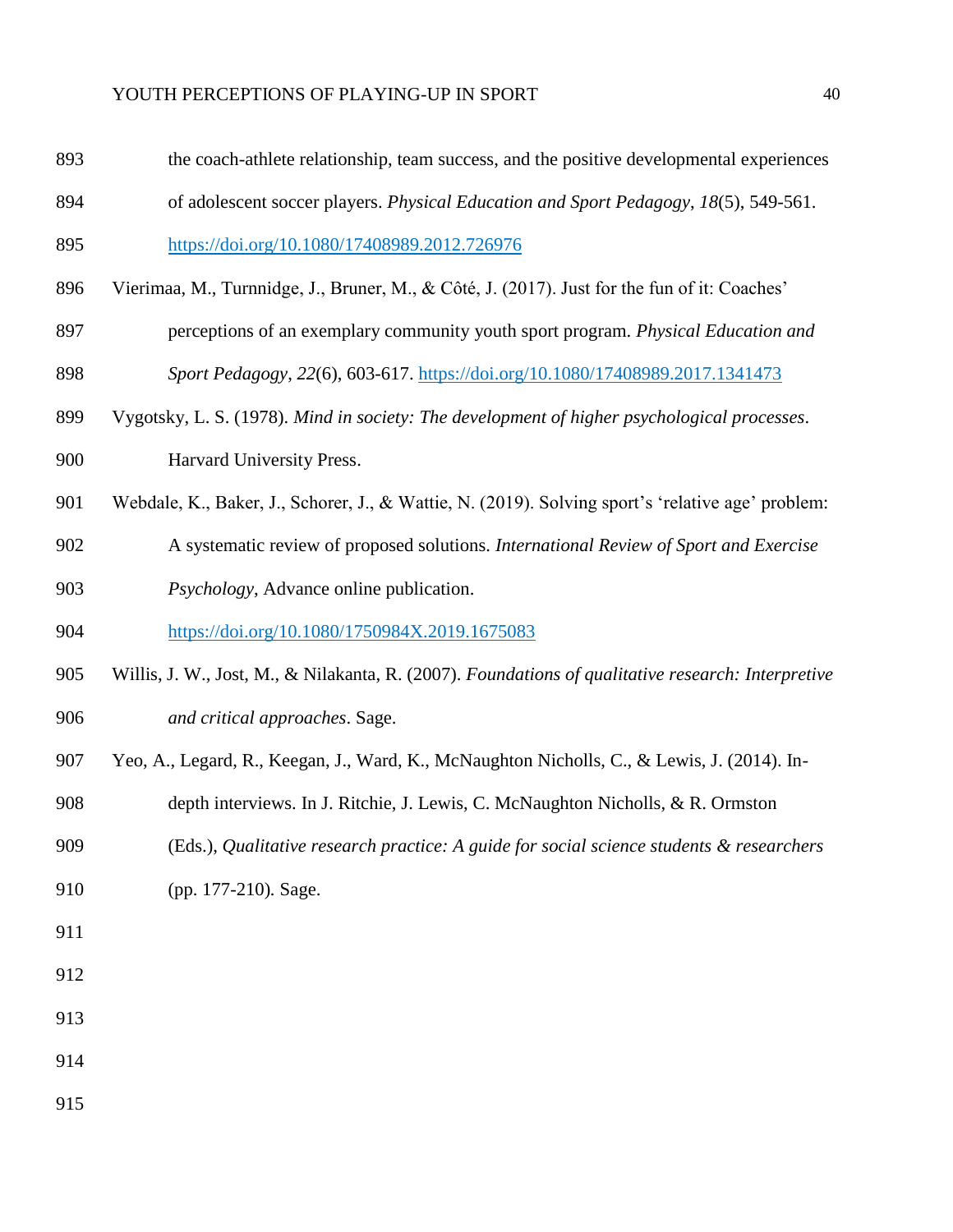# 916 **Table 1**

917 *High- and low-order themes describing participant perceptions of playing-up*

| High-order themes           | Low-order themes            | <b>Example quotations</b>                                                                                                                                                                         |
|-----------------------------|-----------------------------|---------------------------------------------------------------------------------------------------------------------------------------------------------------------------------------------------|
| Perceptions of<br>challenge | Coping with intensity       | "putting yourself in a stronger, faster age<br>group, it really just makes you faster and<br>stronger, because you have to keep up."<br>(P6, male, aged 14 years)                                 |
|                             | Fitting in                  | "I don't know the girls that much They<br>talk about high school and exams. I'm not<br>in high school, so I don't reallyget<br>along with their conversations." $(P11,$<br>female, aged 14 years) |
| Perceptions of<br>progress  | Being recognized            | "I like it when people go up to me and I<br>say 'oh, I play a year up, ' and they're like<br>"oh, wow!" (P12, male, aged 16 years)                                                                |
|                             | <b>Experiencing success</b> | "these kids are older than you, and you're<br>still competing with them. Yes, you're<br>losing to them, but when you win, it makes<br>it all that much better." (P16, male, aged<br>15 years)     |
|                             | Developing expertise        | "it gets to the point [in playing-up] where<br>you can see yourself. playing in a higher<br>standing." (P7, male, aged 17 years)                                                                  |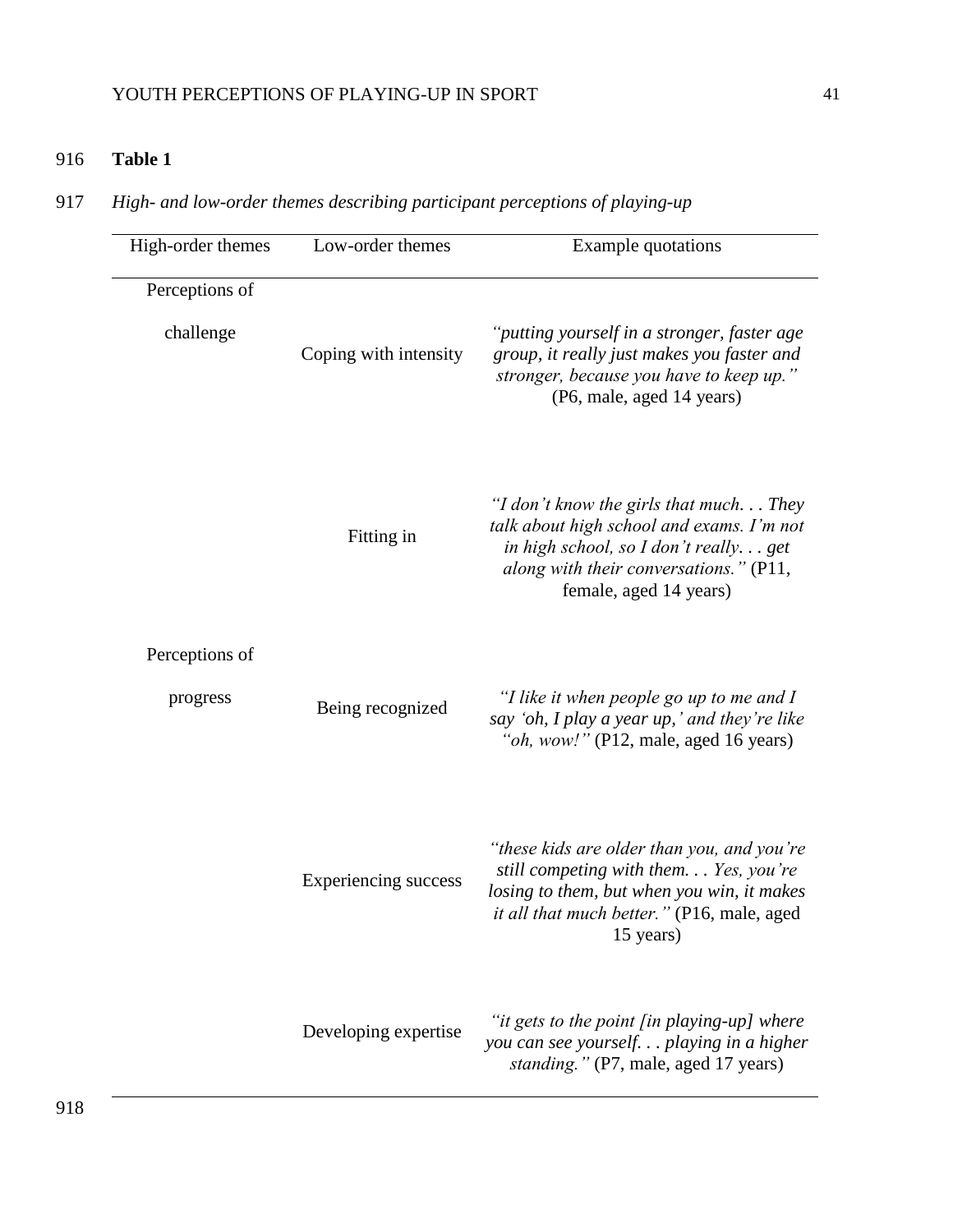

#### **Appendix: Semi-Structured Interview Guide**

#### **General Introduction and Research Purpose**

 Thank you for participating in my research project. The purpose of this research is to understand what playing-up (i.e., playing sports at a higher age level) looks and feels like to you, and how it affects you as an athlete and a person. By sharing your experiences with me, I hope to use your knowledge to make playing-up even better for future athletes.

 During our discussion, you will be able to discuss how you think and feel about playing- up. Please note that there are no right or wrong answers to the questions I will ask you. In addition, your participation in this discussion is voluntary, in that you do not have to answer any questions you do not feel comfortable answering. If you would like to stop the discussion at any time, there will be no consequences.

 I would like to remind you that the information you share in our discussion will be kept in confidence. Your responses will not be shared with your parents, coaches, or teammates. When our discussion is over, if there is anything you would like to add or remove from the interview transcript, please contact me and I will make the necessary changes. Finally, I would like to ask if you are comfortable with my taking an audio recording of our conversation. This recording would allow me to check that I have understood and written out your comments correctly. Do you have any questions or concerns about this? If not, I will start the audio recording. [*Start the audio recording if the athlete consents.*]

Do you have any final questions before we begin? If not, please confirm your consent to

participate by saying: "I consent to participate in this study." [*Proceed if the athlete consents.*]

**Participant Introduction**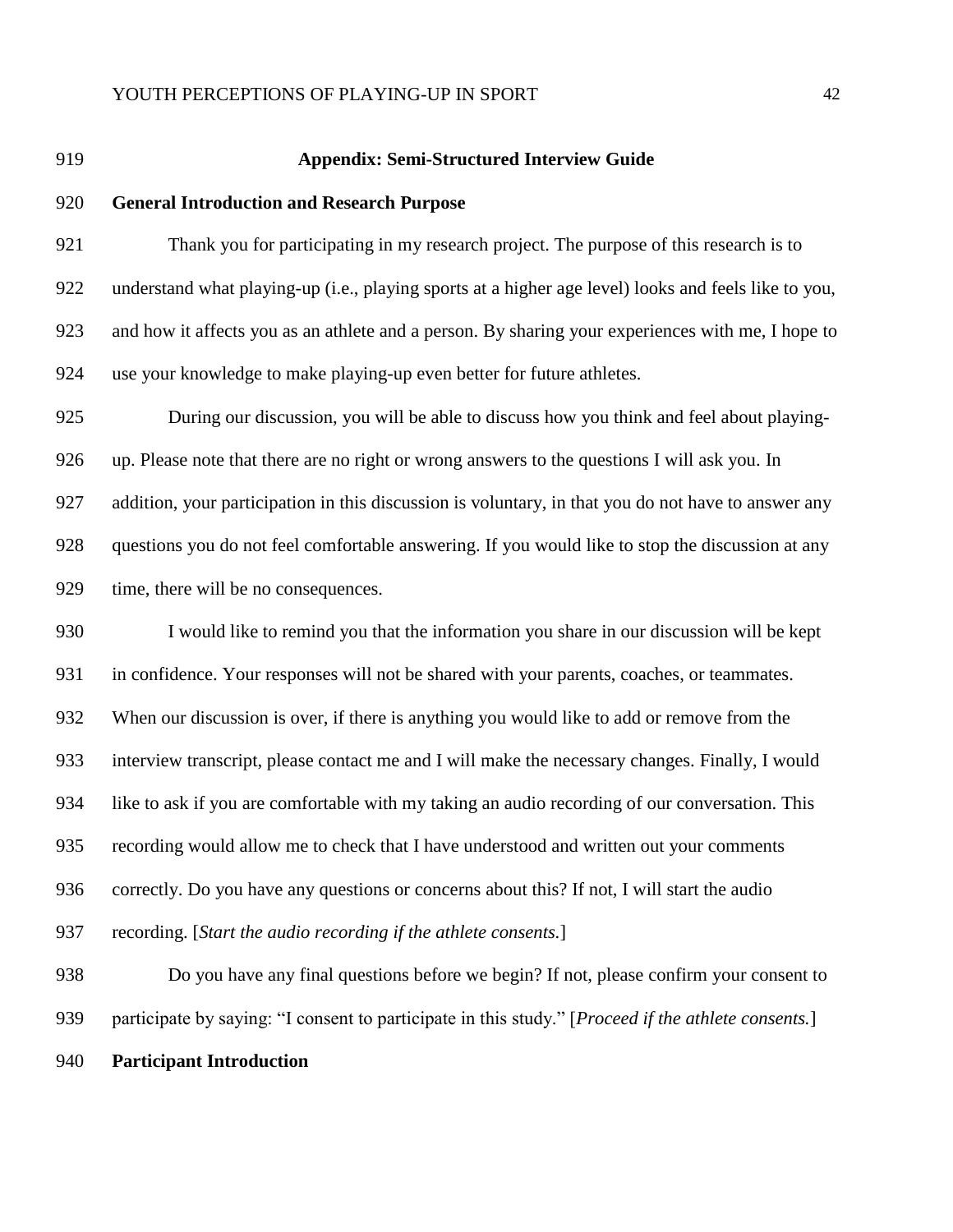| 941 | Thank you for your cooperation. I would like to start by asking you a couple of questions        |
|-----|--------------------------------------------------------------------------------------------------|
| 942 | about your sport background:                                                                     |
| 943 | 1. Tell me a little bit about how you got involved in soccer.                                    |
| 944 | - What do you enjoy the most about playing soccer?                                               |
| 945 | 2. Describe the team you play with right now.                                                    |
| 946 | - How does it make you feel to be a member of this team?                                         |
| 947 | <b>Introduction to Playing-Up</b>                                                                |
| 948 | Thank you for telling me about your involvement in soccer and the team you play with             |
| 949 | right now. I would like to move on to the main focus of our discussion, which is your experience |
| 950 | of playing-up. My next question relates to the decision for you to play-up:                      |
| 951 | 3. Tell me how you learned about the opportunity to play up.                                     |
| 952 | - Who was the most important person in making the decision for you to play-up for the            |
| 953 | first time?                                                                                      |
| 954 | - Describe how the decision was made the first time you played-up.                               |
| 955 | - Describe how the decision was made in other cases when you played-up.                          |
| 956 | - For how many years have you been playing-up?                                                   |
| 957 | <b>General Discussion</b>                                                                        |
| 958 | At this stage, I would like to discuss what playing-up means to you and how it may have          |
| 959 | affected your development. When answering the following questions, you can think about your      |
| 960 | overall experience of playing-up, consider one specific season when you played-up, or compare    |
| 961 | different seasons if you had different experiences.                                              |
| 962 | 4. Tell me about what it feels like to be an athlete who plays-up.                               |
| 963 | - What do you think playing-up is?                                                               |